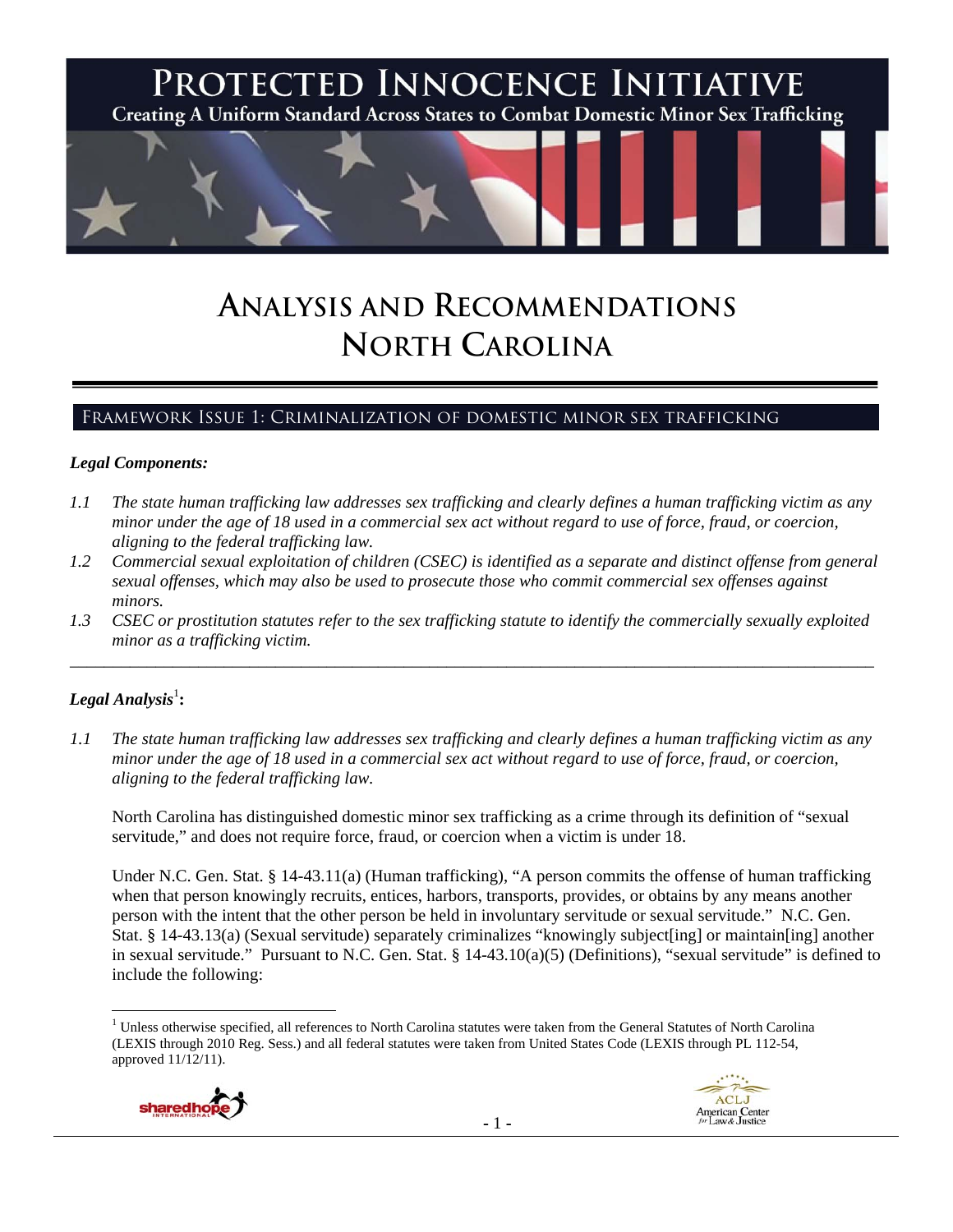a. Any sexual activity as defined in G.S. 14-190.13 [Definitions for certain offenses concerning minors] $^2$  for which anything of value is directly or indirectly given, promised to, or received by any person, which conduct is induced or obtained by coercion or deception or which conduct is induced or obtained from a person under the age of 18 years; or

b. Any sexual activity as defined in G.S. 14-190.13 that is performed or provided by any person, which conduct is induced or obtained by coercion or deception or which conduct is induced or obtained from a person under the age of 18 years.

A violation of N.C. Gen. Stat. § 14-43.11 (Human trafficking) or N.C. Gen. Stat. § 14-43.13 (Sexual servitude), when the victim is an adult, is a Class F felony. If the victim is a minor, the crime is a Class C felony. N.C. Gen. Stat. §§ 14-43.11(b), 14-43.13(b).

*1.2 Commercial sexual exploitation of children (CSEC) is identified as a separate and distinct offense from general sexual offenses, which may also be used to prosecute those who commit commercial sex offenses against minors.*

Several laws treat CSEC separately from non-commercial sex offenses.

1. N.C. Gen. Stat. § 14-190.18(a) (Promoting prostitution of a minor) makes it an offense if a person knowingly, "(1) Entices, forces, encourages, or otherwise facilitates a minor<sup>3</sup> to participate in prostitution; or (2) Supervises, supports, advises, or protects the prostitution of or by a minor." Promoting prostitution of a minor is a class C felony, which carries a presumptive sentence of 58–73 months' imprisonment.<sup>4</sup> N.C. Gen. Stat. §§ 14-190.18(c), 15A-1340.17(c).<sup>5</sup>

Any of the following acts:

- b. Vaginal, anal, or oral intercourse, whether done with another human or with an animal.
- c. Touching, in an act of apparent sexual stimulation or sexual abuse, of the clothed or unclothed genitals, pubic area, or buttocks of another person or the clothed or unclothed breasts of a human female.
- d. An act or condition that depicts torture, physical restraint by being fettered or bound, or flagellation of or by a person clad in undergarments or in revealing or bizarre costume.

e. Excretory functions . . . .

g. The lascivious exhibition of the genitals or pubic area of any person.<br><sup>3</sup> Pursuant to N.C. Gan, Stat.  $8.14, 100, 12$ , "The following definitions and

 Pursuant to N.C. Gen. Stat. § 14-190.13, "The following definitions apply to G.S. 14-190.14, displaying material harmful to minors; G.S. 14-190.15, disseminating or exhibiting to minors harmful material or performances; G.S. 14-190.16, first degree sexual exploitation of a minor; G.S. 14-190.17, second degree sexual exploitation of a minor; G.S. 14-190.17A, third degree sexual exploitation of a minor; G.S. 14-190.18, promoting prostitution of a minor; G.S. 14-190.19, participating in prostitution of a minor. . . . (3) Minor.—An individual who is less than 18 years old and is not married or judicially emancipated."

<sup>4</sup> The sentences of imprisonment provided throughout this report are based on the assumption that the defendant has no prior felony or misdemeanor convictions, and that there are no aggravating or mitigating factors. A defendant with prior felony or misdemeanor convictions may be subject to a greater minimum sentence of imprisonment pursuant to N.C. Gen. Stat. §§ 15A-1340.14, 15A-1340.21. The presence of aggravating factors, such as where the "defendant involved a person under the age of 16 in the commission of the crime," at least in felony convictions, may subject the defendant to an increased minimum sentence of imprisonment, while the presence of mitigating factors may decrease the sentencing range applicable to a defendant. N.C. Gen. Stat.

§§ 15A-1340.16, 15A-1340.16(d)(13), (e).<br><sup>5</sup> Pursuant to N.C. Gen. Stat. § 15A-1340.17(f), "Unless provided otherwise in a statute establishing a punishment for a specific crime, for offenders sentenced for a Class B1 through E felony that is a reportable conviction subject to the registration requirement of Article 27A of Chapter 14 of the General Statutes, the maximum term of imprisonment shall be equal to the sum





 <sup>2</sup> "Sexual activity" is defined in N.C. Gen. Stat. § 14-190.13(5) as

a. Masturbation, whether done alone or with another human or an animal.

f. The insertion of any part of a person's body, other than the male sexual organ, or of any object into another person's anus or vagina, except when done as part of a recognized medical procedure.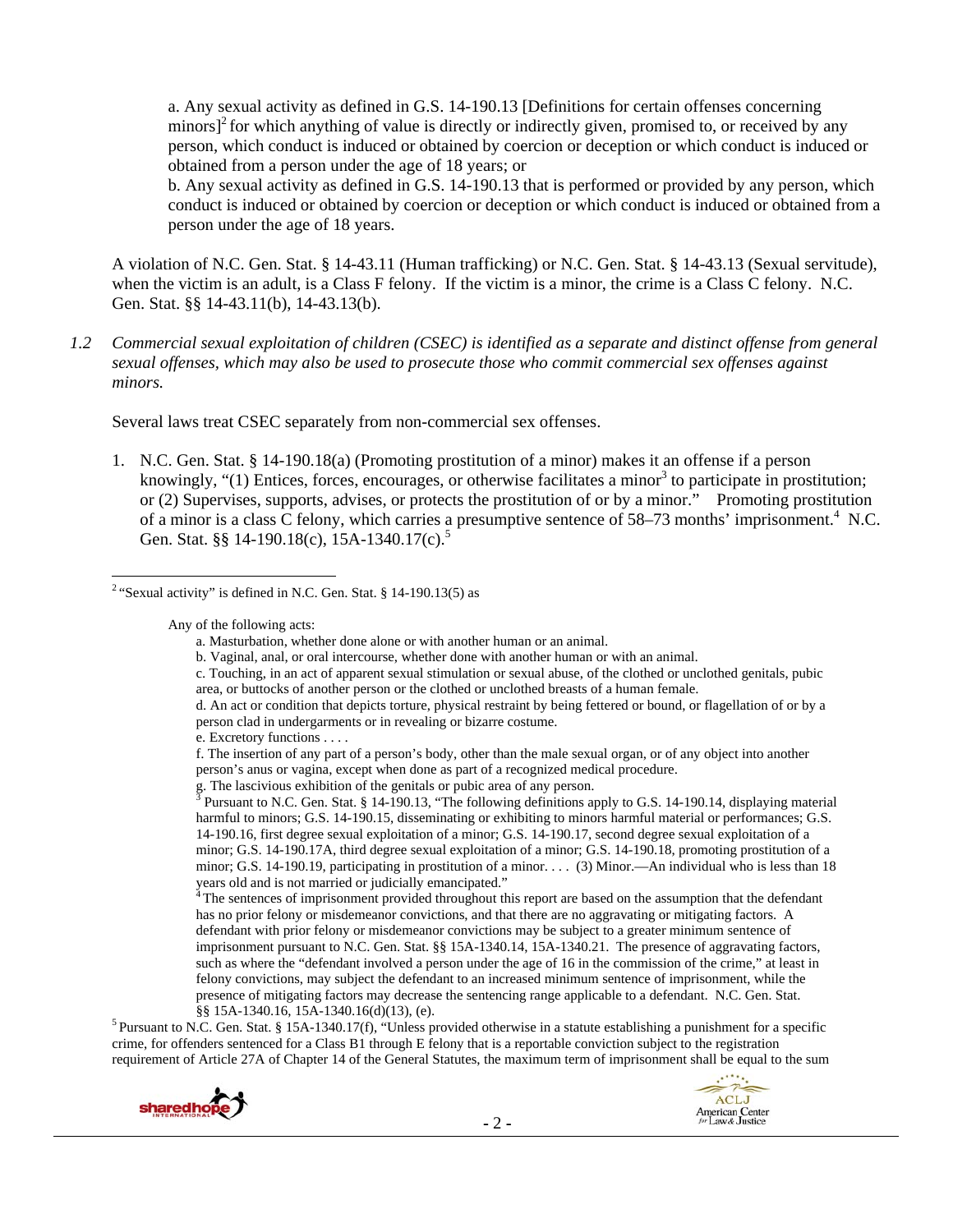2. N.C. Gen. Stat. § 14-190.19(a) (Participating in prostitution of a minor) makes it an offense for an adult to "patronize[] a minor prostitute." Pursuant to N.C. Gen. Stat. § 14-190.19(a) (Participating in prostitution of a minor), "patronizing a minor prostitute" is defined as,

(1) Soliciting or requesting a minor to participate in prostitution;

(2) Paying or agreeing to pay a minor, either directly or through the minor's agent, to participate in prostitution; or

(3) Paying a minor, or the minor's agent, for having participated in prostitution, pursuant to a prior agreement.

3. Participating in prostitution of a minor is a Class F felony, which carries a presumptive sentence of 13–16 months' imprisonment. N.C. Gen. Stat. §§ 14-190.19(c), 15A-1340.17(c).

N.C. Gen. Stat. § 14-190.16(a) (First degree sexual exploitation of a minor) makes it an offense if a person, while "knowing the character or content of the material or performance,"

(1) Uses, employs, induces, coerces, encourages, or facilitates a minor to engage in or assist others to engage in sexual activity for a live performance or for the purpose of producing material that contains a visual representation depicting this activity; or

(2) Permits a minor under his custody or control to engage in sexual activity for a live performance or for the purpose of producing material that contains a visual representation depicting this activity; or (3) Transports or finances the transportation of a minor through or across this State with the intent that the minor engage in sexual activity for a live performance or for the purpose of producing material that contains a visual representation depicting this activity; or

(4) Records, photographs, films, develops, or duplicates for sale or pecuniary gain material that contains a visual representation depicting a minor engaged in sexual activity.

First degree sexual exploitation of a minor is a Class C felony, which carries a sentence of 58–73 months' imprisonment. N.C. Gen. Stat. §§ 14-190.16(d), 15A-1340.17(c).

4. N.C. Gen. Stat. § 14-190.17 (Second degree sexual exploitation of a minor) makes it an offense if a person, "knowing the character or content of the material,"

(1) Records, photographs, films, develops, or duplicates material that contains a visual representation of a minor engaged in sexual activity; or

(2) Distributes, transports, exhibits, receives, sells, purchases, exchanges, or solicits material that contains a visual representation of a minor engaged in sexual activity.

Second degree sexual exploitation of a minor is a class E felony, which carries a sentence of 20–25 months' imprisonment. N.C. Gen. Stat. §§ 14-190.17(d), 15A-1340.17(c).

5. N.C. Gen. Stat. § 14-190.6 (Employing or permitting minor to assist in offense under Article) makes it a crime if any person 18 or older "intentionally, in any manner, hires, employs, uses or permits any minor under the age of 16 years to do or assist in doing any act or thing constituting an offense under this Article [Offenses against Public Morality and Decency] and involving any material, act or thing he knows or

of the minimum term of imprisonment and twenty percent (20%) of the minimum term of imprisonment, rounded to the next highest month, plus 60 additional months." 2011 N.C. Sess. Laws 307 (effective Dec. 1, 2011 and "applies to offenses committed on or after that date").

<u> Andrewski politika (za obrazu pod predsjednika u predsjednika u predsjednika u predsjednika (za obrazu pod p</u>

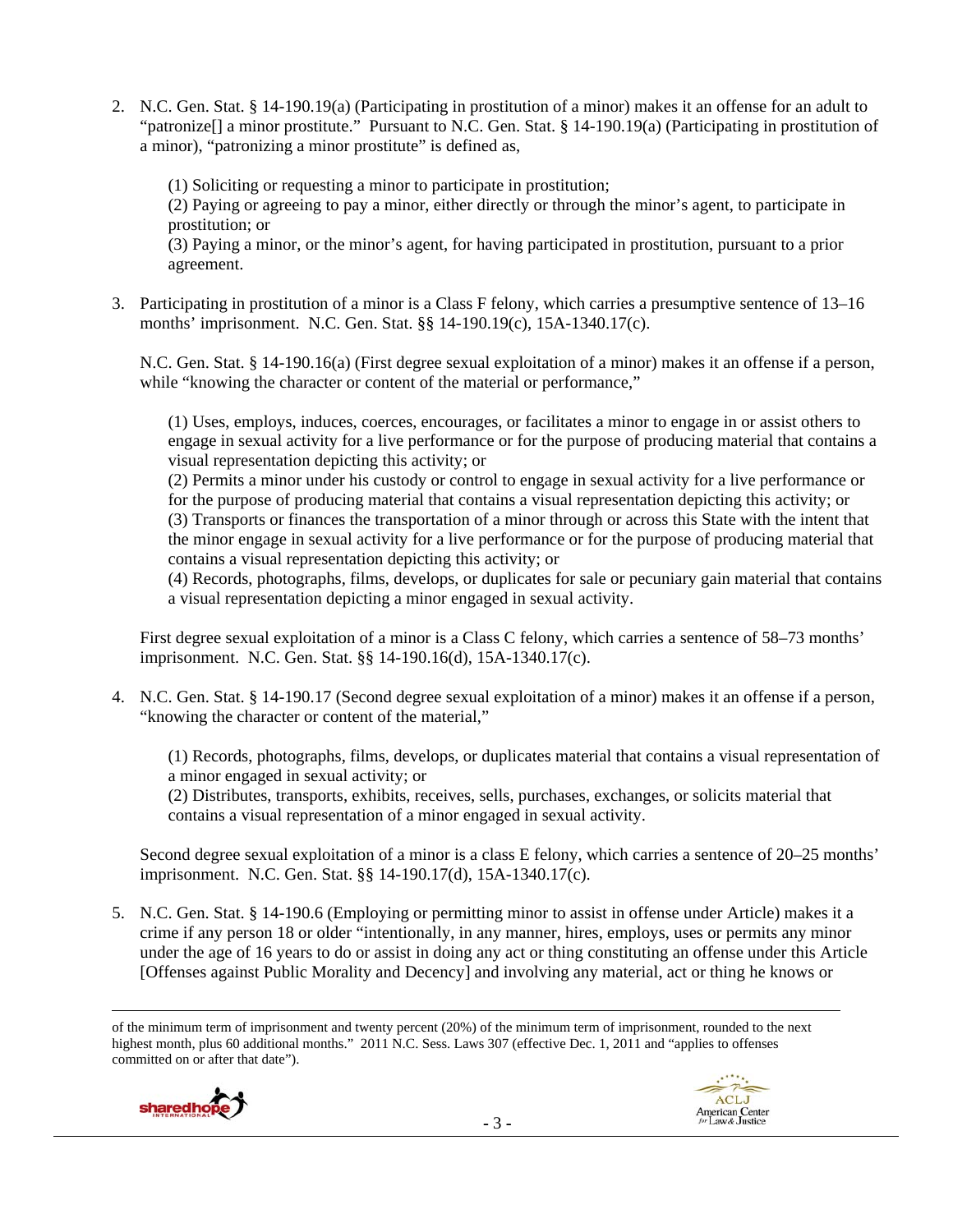reasonably should know to be obscene within the meaning of G.S. 14-190.1 [Obscene literature and exhibitions] . . . ."<sup>6</sup> A violation of N.C. Gen. Stat. § 14-190.6 is a Class I felony, which carries a presumptive sentence of 4–6 months' imprisonment. N.C. Gen. Stat. §§ 14-190.6, 15A-1340.17(c).

Certain non-commercial sexual offenses against children also may be applicable in cases of commercial sexual exploitation of a child. These include the following statutes:

1. N.C. Gen. Stat. § 14-39(a) (Kidnapping) states in part,

(a) Any person who shall unlawfully confine, restrain, or remove from one place to another, any other person 16 years of age or over without the consent of such person, or any other person under the age of 16 years without the consent of a parent or legal custodian of such person, shall be guilty of kidnapping if such confinement, restraint or removal is for the purpose of:

. . . . (5) Trafficking another person with the intent that the other person be held in involuntary servitude or sexual servitude in violation of G.S. 14-43.11 [Human trafficking].

(6) Subjecting or maintaining such other person for sexual servitude in violation of G.S. 14-43.13 [Sexual servitude].

Kidnapping is a Class C felony where "the person kidnapped either was not released by the defendant in a safe place or had been seriously injured or sexually assaulted," which carries a presumptive sentence of 58– 73 months' imprisonment. N.C. Gen. Stat. §§ 14-39(b), 15A-1340.17(c). Where "the person kidnapped was released in a safe place by the defendant and had not been seriously injured or sexually assaulted, the offense is kidnapping in the second degree and is punishable as a Class E felony," which carries a presumptive sentence of 20–25 months' imprisonment. N.C. Gen. Stat. §§ 14-39(b), 15A-1340.17(c).

2. N.C. Gen. Stat. § 14-202.3(a) (Solicitation of child by computer or certain other electronic devices to commit an unlawful sex act) criminalizes the solicitation of a child by a computer by stating,

A person is guilty of solicitation of a child by a computer if the person is 16 years of age or older and the person knowingly, with the intent to commit an unlawful sex act, entices, advises, coerces, orders, or commands, by means of a computer or any other device capable of electronic data storage or transmission, a child who is less than 16 years of age and at least five years younger than the defendant, or a person the defendant believes to be a child who is less than 16 years of age and who the defendant believes to be at least five years younger than the defendant, to meet with the defendant or any other person for the purpose of committing an unlawful sex act. . . .

Violation of N.C. Gen. Stat. § 14-202.3 is generally a Class H felony, which carries a presumptive sentence of 5–6 months' imprisonment; however, if the defendant actually appears at the intended meeting location, the violation is a Class G felony carrying a presumptive sentence of 10–13 months' imprisonment. N.C. Gen. Stat. §§ 14-202.3(c), 15A-1340.17(c).

 <sup>6</sup> Material is "obscene" if all of the following apply: "(1) The material depicts or describes in a patently offensive way sexual conduct specifically defined by subsection (c) of this section; and (2) The average person applying contemporary community standards relating to the depiction or description of sexual matters would find that the material taken as a whole appeals to the prurient interest in sex; and (3) The material lacks serious literary, artistic, political, or scientific value; and (4) The material as used is not protected or privileged under the Constitution of the United States or the Constitution of North Carolina." N.C. Gen. Stat. §14-190.1(b).



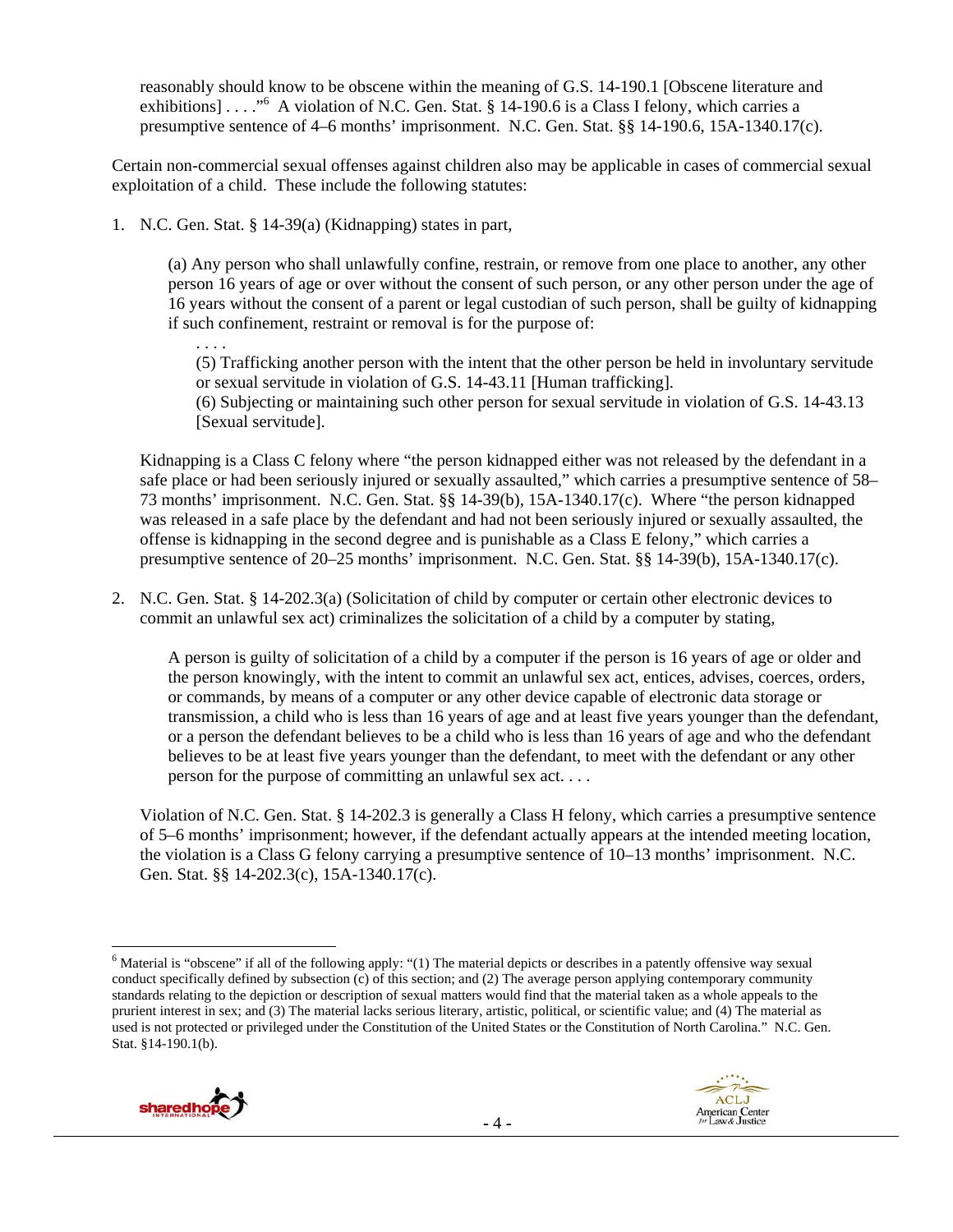- 3. N.C. Gen. Stat. § 14-27.2(a) (First-degree rape) states in part, "(a) A person is guilty of rape in the first degree if the person engages in vaginal intercourse: (1) With a victim who is a child under the age of 13 years and the defendant is at least 12 years old and is at least four years older than the victim; . . . ." A violation of N.C. Gen. Stat. § 14-27.2 is a Class B1 felony carrying a presumptive sentence of 192–240 months' imprisonment. N.C. Gen. Stat. §§ 14-27.2(b), 15A-1340.17(c).
- 4. N.C. Gen. Stat. § 14-27.2A(a) (Rape of a child; adult offender) makes it illegal for an adult to "engage[] in vaginal intercourse with a victim who is a child under the age of 13 years." Violation of N.C. Gen. Stat. § 14-27.2A is a Class B1 felony, subject to a penalty enhancement that requires the defendant to receive a minimum sentence of 300 months' imprisonment and be enrolled in satellite-based monitoring for life following release from prison. N.C. Gen. Stat. § 14-27.2A(b). In addition, the court may sentence the defendant up to life imprisonment without parole if it finds that "the nature of the offense and the harm inflicted are of such brutality, duration, severity, degree, or scope beyond that normally committed in such crimes, or considered in basic aggravation of these crimes, so as to require a sentence to active punishment in excess of that authorized pursuant to G.S. 15A-1340.17." N.C. Gen. Stat. § 14-27.2A(c).<sup>7</sup>
- 5. N.C. Gen. Stat. § 14-27.4 (First-degree sexual offense) makes it illegal, among other things, for a person who is at least 12 and at least four years older than the victim to engage in a sexual act with a child under 13. N.C. Gen. Stat. § 14-27.4(a)(1). Violation of N.C. Gen. Stat. § 14-27.4 is a class B1 felony carrying a presumptive sentence of 192–240 months' imprisonment. N.C. Gen. Stat. §§ 14-27.4(b), 15A-1340.17(c).
- 6. N.C. Gen. Stat. § 14-27.4A(a) (Sexual offense with a child; adult offender) makes it illegal for an adult to engage in a sexual act with a child under 13. Violation of N.C. Gen. Stat. § 14-27.4A is a Class B1 felony, subject to a penalty enhancement that requires the defendant to receive a minimum sentence of 300 months' imprisonment and to be enrolled in satellite-based monitoring for life following release from prison. N.C. Gen. Stat. § 14-27.4A(b). In addition, the court may sentence the defendant to up life imprisonment without parole, if it finds that "the nature of the offense and the harm inflicted are of such brutality, duration, severity, degree, or scope beyond that normally committed in such crimes, or considered in basic aggravation of these crimes, so as to require a sentence to active punishment in excess of that authorized pursuant to G.S. 15A-1340.17." N.C. Gen. Stat. § 14-27.4A $(c)$ .<sup>8</sup>

<sup>&</sup>lt;sup>7</sup> N.C. Gen. Stat. § 14-27.2A(c) states in full, "Notwithstanding the provisions of Article 81B of Chapter 15A of the General Statutes, the court may sentence the defendant to active punishment for a term of months greater than that authorized pursuant to G.S. 15A-1340.17, up to and including life imprisonment without parole, if the court finds that the nature of the offense and the harm inflicted are of such brutality, duration, severity, degree, or scope beyond that normally committed in such crimes, or considered in basic aggravation of these crimes, so as to require a sentence to active punishment in excess of that authorized pursuant to G.S. 15A-1340.17. If the court sentences the defendant pursuant to this subsection, it shall make findings of fact supporting its decision, to include matters it considered as egregious aggravation. Egregious aggravation can include further consideration of existing aggravating factors where the conduct of the defendant falls outside the heartland of cases even the aggravating factors were designed to cover. Egregious aggravation may also be considered based on the extraordinarily young age of the victim, or the depraved torture or mutilation of the victim, or extraordinary physical pain inflicted on the victim."<br><sup>8</sup> N.C. Gen. Stat. § 14-27.4A(c) states in full, "Notwithstanding the provisions of Article Statutes, the court may sentence the defendant to active punishment for a term of months greater than that authorized pursuant to G.S. 15A-1340.17, up to and including life imprisonment without parole, if the court finds that the nature of the offense and the harm inflicted are of such brutality, duration, severity, degree, or scope beyond that normally committed in such crimes, or considered in basic aggravation of these crimes, so as to require a sentence to active punishment in excess of that authorized pursuant to G.S. 15A-1340.17. If the court sentences the defendant pursuant to this subsection, it shall make findings of fact supporting its decision, to include matters it considered as egregious aggravation. Egregious aggravation can include further consideration of existing aggravating factors where the conduct of the defendant falls outside the heartland of cases even the aggravating factors were designed to cover. Egregious aggravation may also be considered based on the extraordinarily young age of the victim, or the depraved torture or mutilation of the victim, or extraordinary physical pain inflicted on the victim."



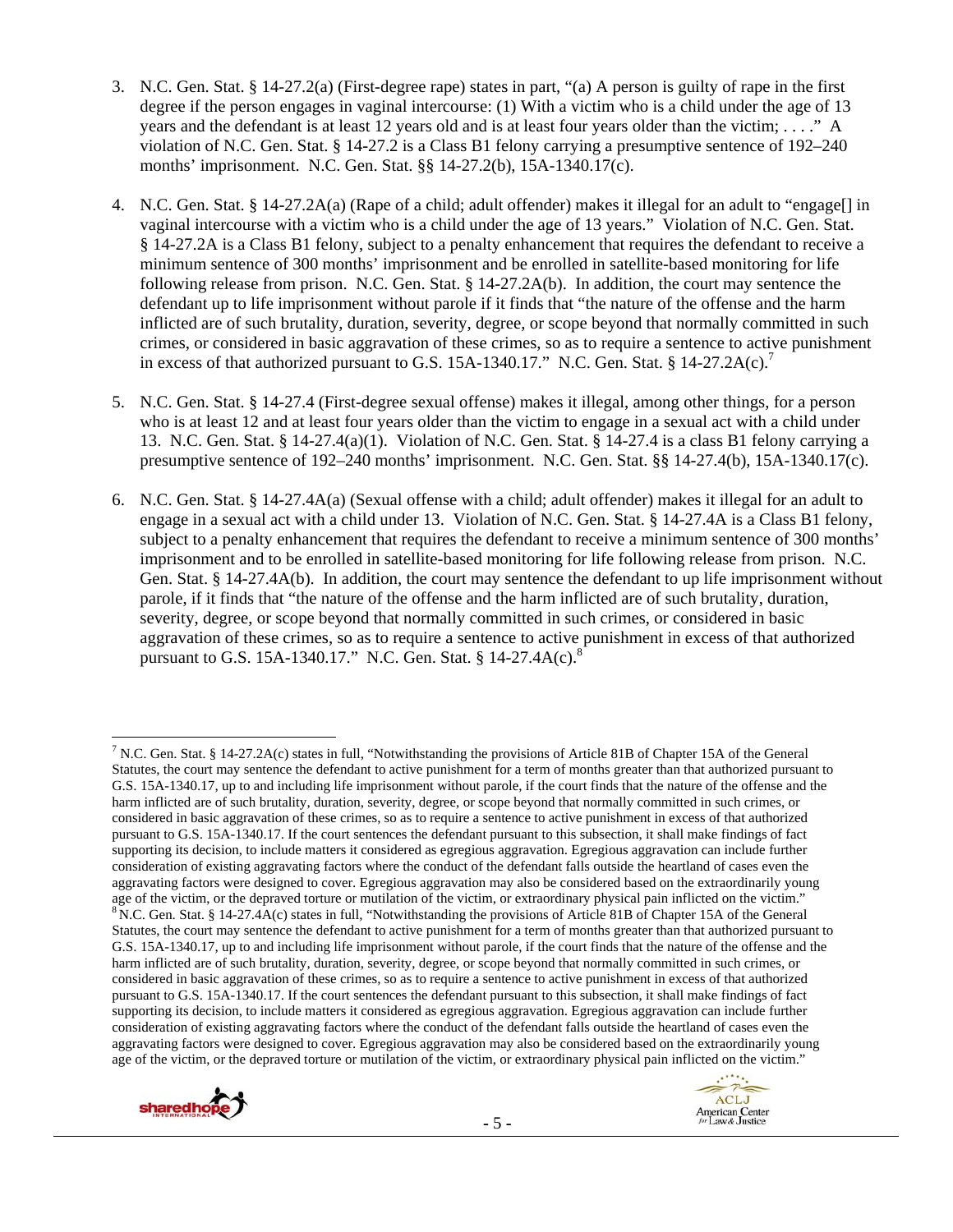- 7. N.C. Gen. Stat. § 14-27.7A (Statutory rape or sexual offense of person who is 13, 14, or 15 years old) makes it illegal for a person to engage "in vaginal intercourse or a sexual act" with a child who is 13, 14 or 15 where the defendant is at least four years older than the child. Where the defendant is at least six years older than the child and is not married to the child, a violation of N.C. Gen. Stat. § 14-27.7A is a Class B1 felony, which carries a presumptive sentence of 192–240 months' imprisonment. N.C. Gen. Stat. §§ 14-  $27.7A(a)$ ,  $15A-1340.17(c)$ . Where "the defendant is more than four but less than six years older" than the child and is not married to the child, a violation of N.C. Gen. Stat. § 14-27.7A is a Class C felony, which carries a presumptive sentence of 58–73 months' imprisonment. N.C. Gen. Stat. §§ 14-27.7A(b), 15A-1340.17(c).
	- 1.2.1 Recommendation: Refer all cases of commercial sexual exploitation to N.C. Gen. Stat. § 14- 43.11 (Human trafficking) and N.C. Gen. Stat. § 14-43.13 (Sexual servitude) for prosecution, ensuring consistent penalties and treatment of the victims of domestic minor sex trafficking.
- *1.3 CSEC or prostitution statutes refer to the sex trafficking statute to identify the commercially sexually exploited minor as a trafficking victim.*

The non-commercial offense of N.C. Gen. Stat. §  $14-39(a)(4)$ –(6) (Kidnapping) is the only statute that references the human trafficking statute, N.C. Gen. Stat. § 14-43.11, or the sexual servitude statute, N.C. Gen. Stat. § 14-43.13. No CSEC statutes listed above refer to the human trafficking or sexual servitude statutes or otherwise clarify the minor victim's status as a trafficking victim.

1.3.1 Recommendation: Amend N.C. Gen. Stat. § 14-190.6 (Employing or permitting minor to assist in offense under Article), § 14-190.16 (First degree sexual exploitation of a minor), § 14-190.17 (Second degree sexual exploitation of a minor), § 14-190.18 (Promoting prostitution of a minor), and § 14-190.19 (Participating in prostitution of a minor) to refer to N.C. Gen. Stat. § 14-43.11 (Human trafficking) and § 14-43.13 (Sexual servitude) in order to clarify the minor victim's status as a trafficking victim.



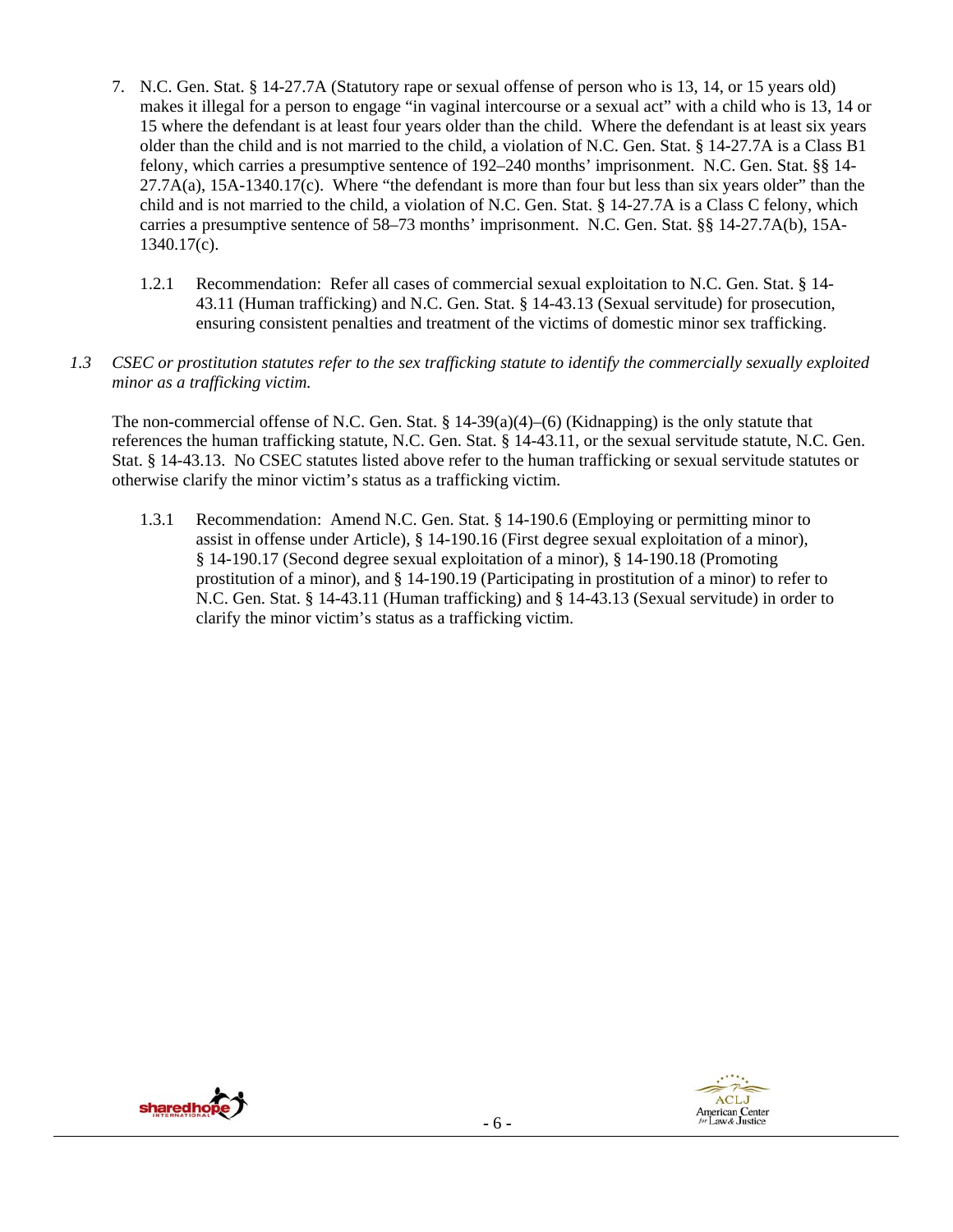# Framework Issue 2: Criminal Provisions Addressing Demand

## *Legal Components:*

- *2.1 The state sex trafficking law can be applied to buyers of commercial sex acts with a victim of domestic minor sex trafficking.*
- *2.2 Buyers of commercial sex acts with a minor can be prosecuted under CSEC laws.*
- *2.3 Solicitation of prostitution laws differentiate between buying sex acts with an adult and buying sex acts with a minor under 18.*
- *2.4 Penalties for buyers of commercial sex acts with minors are as high as federal penalties.*
- *2.5 Using the Internet to lure, entice, or purchase, or attempt to lure, entice, or purchase commercial sex acts with a minor is a separate crime or results in an enhanced penalty for buyers.*
- *2.6 No age mistake defense is permitted for a buyer of commercial sex acts with any minor under 18.*
- *2.7 Base penalties for buying sex acts with a minor are sufficiently high for all minors under 18 and not reduced for older minors.*
- *2.8 Financial penalties for buyers of commercial sex acts with minors are sufficiently high to make it difficult for buyers to hide the crime.*
- *2.9 Buying and possessing child pornography carries penalties as high as similar federal offenses.*
- *2.10 Convicted buyers of commercial sex acts with minors and child pornography are required to register as sex offenders.*

\_\_\_\_\_\_\_\_\_\_\_\_\_\_\_\_\_\_\_\_\_\_\_\_\_\_\_\_\_\_\_\_\_\_\_\_\_\_\_\_\_\_\_\_\_\_\_\_\_\_\_\_\_\_\_\_\_\_\_\_\_\_\_\_\_\_\_\_\_\_\_\_\_\_\_\_\_\_\_\_\_\_\_\_\_\_\_\_\_\_\_\_\_\_

# *Legal Analysis:*

*2.1 The state sex trafficking law can be applied to buyers of commercial sex acts with a victim of domestic minor sex trafficking.* 

North Carolina's human trafficking law, N.C. Gen. Stat. § 14-43.11 (Human trafficking), states in part, "A person commits the offense of human trafficking when that person knowingly recruits, entices, harbors, transports, provides, or obtains by any means another person with the intent that the other person be held in involuntary servitude or sexual servitude." N.C. Gen. Stat. § 14-43.11(a). Federal prosecutors, under the Trafficking Victims Protection Act (TVPA),<sup>9</sup> have applied the crime of human trafficking to attempted buyers of commercial sex with minors by charging that the buyers attempted to "obtain"10 a person under 18 to engage in commercial sex.<sup>11</sup> It is unsettled whether the courts will uphold this interpretation of the TVPA. It is arguable, therefore, that the term "obtain" in North Carolina's trafficking statute may be similarly applied, and could, therefore, implicate buyers under N.C. Gen. Stat. § 14-43.11 (Human trafficking). However, North Carolina's human trafficking law has an additional element of "intent" required to prove human trafficking. Therefore, the buyer would need to "obtain" the trafficked person "with the intent that the other person be held in involuntary servitude or sexual servitude." N.C. Gen. Stat. § 14-43.11(a).

A buyer of commercial sex with a minor could more likely be prosecuted under N.C. Gen. Stat. § 14-43.13 (Sexual servitude). N.C. Gen. Stat. § 14-43.13 (Sexual servitude) separately criminalizes "knowingly

<sup>11</sup> *See e.g*., Indictment at 1, *United States v. Oflyng*, No. 09-00084-01-CR-W-SOW (W.D. Mo. March 10, 2009); *see also* News Release, U.S. Department of Justice, Office of the Unites States Attorney for the Western District of Missouri, Human Trafficking Rescue Project, Operation Guardian Angel, Final Defendant Pleads Guilty to Sex Trafficking of a Child (December 18, 2009), http://www.justice.gov/usao/mow/news2009/mikoloyck.ple.htm.





 <sup>9</sup> Trafficking Victims Protection Act (TVPA) of 2000, Pub. L. No. 106-386, 114 Stat. 1464, 1466 (codified in scattered sections of 18 and 22 U.S.C.).

 $10$  18 U.S.C. § 1591(a).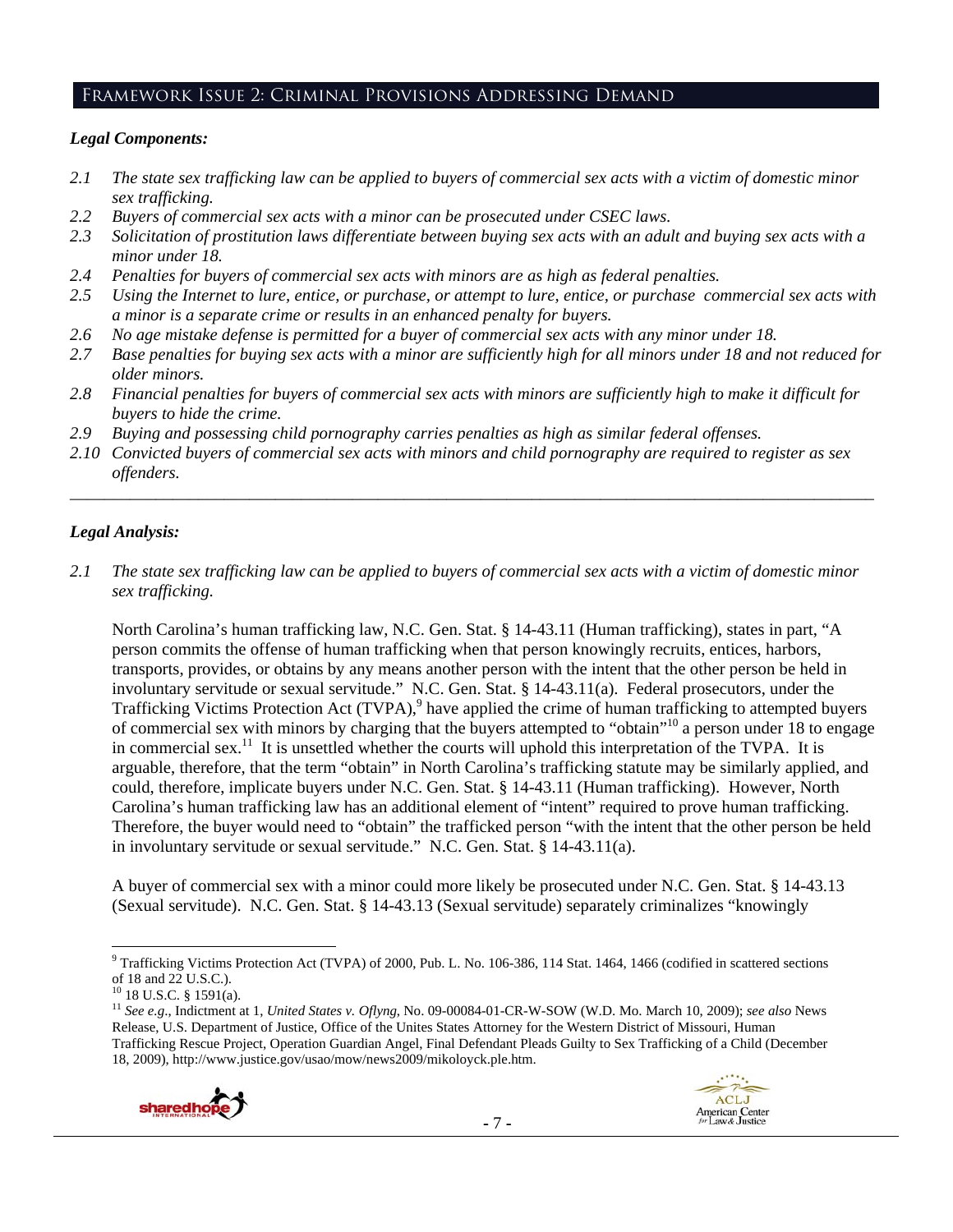subject[ing] or maintain[ing] another in sexual servitude." N.C. Gen. Stat. § 14-43.13(a). N.C. Gen. Stat. § 14- $43.10(a)(5)$  defines "sexual servitude" as,

a. Any sexual activity as defined in G.S. 14-190.13 [Definitions for certain offenses concerning minors] for which anything of value is directly or indirectly given, promised to, or received by any person, which conduct is induced or obtained by coercion or deception or which conduct is induced or obtained from a person under the age of 18 years; or

b. Any sexual activity as defined in G.S. 14-190.13 that is performed or provided by any person, which conduct is induced or obtained by coercion or deception or which conduct is induced or obtained from a person under the age of 18 years.

The act of knowingly subjecting a person who happens to be a minor to "sexual activity"<sup>12</sup> for which "anything" of value" was given, promised or received to induce or obtain that activity appears to capture the crime of buying a commercial sex act with a minor and fall under N.C. Gen. Stat. § 14-43.13(a) (Sexual servitude).

*2.2 Buyers of commercial sex acts with a minor can be prosecuted under CSEC laws.* 

CSEC laws separately criminalize buying sex with a minor but do not refer to the human trafficking statute for prosecution or victim identification.

N.C. Gen. Stat. § 14-190.19 (Participating in prostitution of a minor) makes it an offense for an adult to "patronize a minor prostitute." N.C. Gen. Stat. § 14-190.19(a) defines "patronizing a minor prostitute" as

1. Soliciting or requesting a minor to participate in prostitution;

2. Paying or agreeing to pay a minor, either directly or through the minor's agent, to participate in prostitution; or

3. Paying a minor, or the minor's agent, for having participated in prostitution, pursuant to a prior agreement.

Participating in prostitution of a minor is a Class F felony, which carries a presumptive sentence of 13–16 months' imprisonment. N.C. Gen. Stat. §§ 14-190.19(c), 15A-1340.17(c).

- 2.2.1 Recommendation: Raise the penalty for violations of N.C. Gen. Stat. § 14-190.19 (Participating in prostitution of a minor) to the same level as N.C. Gen. Stat. § 14-43.13 (Sexual servitude) to ensure prostitution of a minor is understood to be human trafficking and the victims are given the rights of a trafficking victim.
- *2.3 Solicitation of prostitution laws differentiate between buying sex acts with an adult and buying sex acts with a minor under 18.*

North Carolina law differentiates between the crime of buying sex with an adult and the crime of buying sex with a minor. N.C. Gen. Stat. § 14-190.19 (Participating in prostitution of a minor) makes paying for sex with a minor a Class F felony, which carries a presumptive sentence of 13–16 months' imprisonment. N.C. Gen. Stat. §§ 14-190.19(c), 15A-1340.17(c).

 <sup>12</sup> *See supra* note 2.



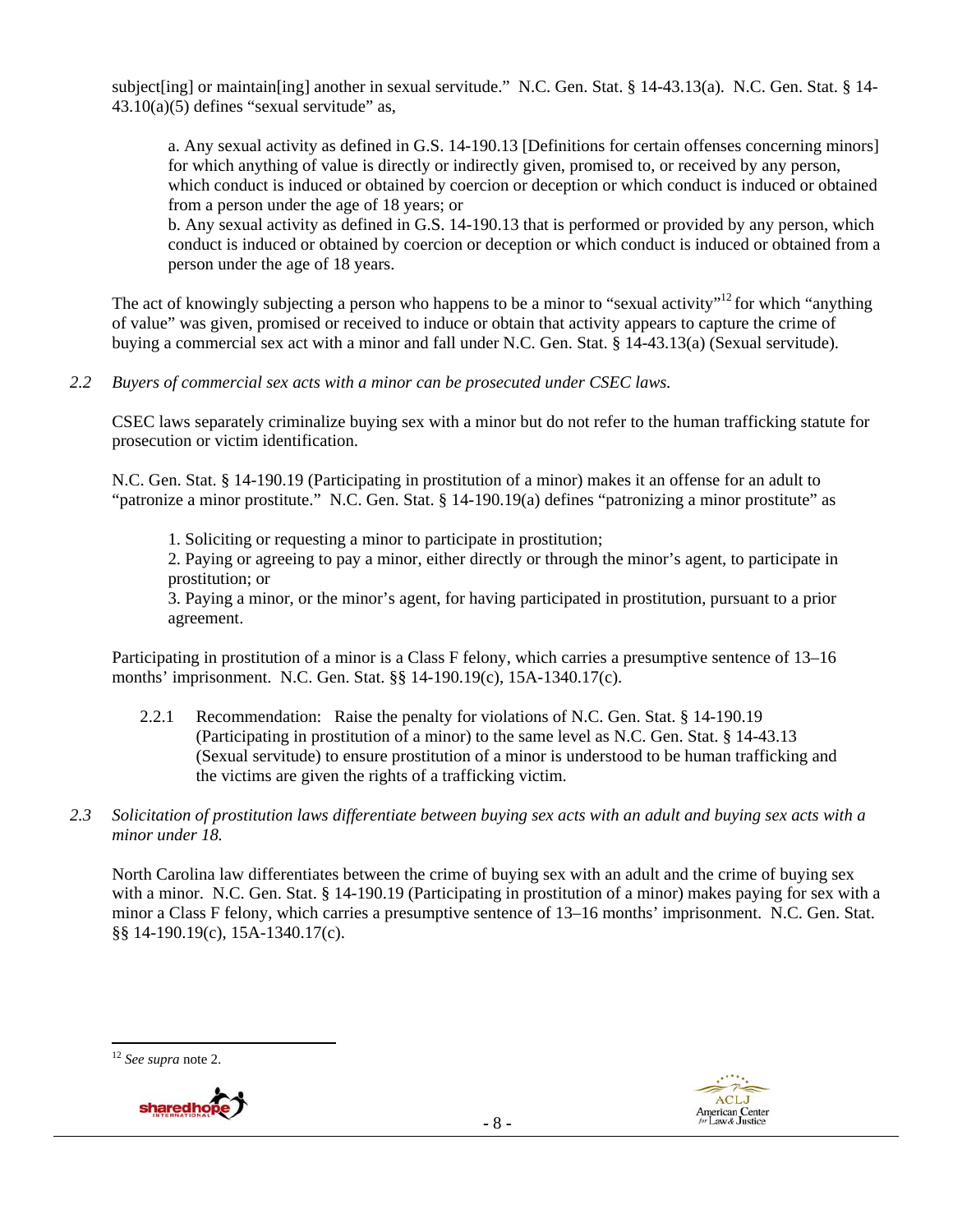# *2.4 Penalties for buyers of commercial sex acts with minors are as high as federal penalties.*

CSEC and sexual offense laws applicable to buyers of commercial sex with minors are offenses ranging from Class B1 felonies carrying sentences up to life imprisonment without the possibility of parole (presumptive sentence of 192-240 months' imprisonment), as outlined below for N.C. Gen. Stat. § 14-27.2A and § 14-27.4A, to Class I felonies carrying presumptive sentences from 4–6 months' imprisonment. N.C. Gen. Stat. § 15A-1340.17(c).

Buyers of commercial sex acts with minors convicted under N.C. Gen. Stat. § 14-43.11 (Human trafficking) or under N.C. Gen. Stat. § 14-43.13 (Sexual servitude), both Class C felonies where the victim is a minor, would be subject to a presumptive sentence of 58–73 months' imprisonment. N.C. Gen. Stat. §§ 14-43.11(b), 14- 43.13(b), 15A-1340.17(c).

Buyers of commercial sex with minors convicted under N.C. Gen. Stat. § 14-190.19 (Participating in prostitution of a minor), a Class F felony, would be subject to a presumptive sentence of 13–16 months' imprisonment. N.C. Gen. Stat. §§ 14-190.19(c), 15A-1340.17(c).

Sexual offense laws applicable to buyers state offenses ranging from Class C felonies, carrying a sentence of 58–73 months' imprisonment, to Class B1 felonies, carrying a presumptive sentence of 192–240 months' imprisonment, subject to certain penalty enhancements. N.C. Gen. Stat. § 15A-1340.17(c). N.C. Gen. Stat. § 14-27.2 (First-degree rape), § 14-27.2A (Rape of a child; adult offender), § 14-27.4 (First-degree sexual offense), and § 14-27.4A (Sexual offense with a child; adult offender) are each Class B1 felonies carrying presumptive sentences of 192–240 months' imprisonment. N.C. Gen. Stat. §§ 14-27.2(b), 14-27.2A(b), 14- 27.4(b), 14-27.7A(a), 14-27.4A(b), 15A-1340.17(c). Furthermore, in the case of a conviction under either N.C. Gen. Stat. § 14-27.2A (Rape of a child; adult offender) or § 14-27.4A (Sexual offense with a child; adult offender), defendants are subject to a penalty enhancement that requires the defendant to receive a minimum sentence of 300 months' imprisonment and be enrolled in satellite-based monitoring for life following release from prison. N.C. Gen. Stat. §§ 14-27.2A(b), 14-27.4A(b). In addition, the court may sentence such a defendant up to life imprisonment without parole, if it finds that "the nature of the offense and the harm inflicted are of such brutality, duration, severity, degree, or scope beyond that normally committed in such crimes, or considered in basic aggravation of these crimes, so as to require a sentence to active punishment in excess of that authorized pursuant to G.S. 15A-1340.17." N.C. Gen. Stat. §§ 14-27.2A(c), 14-27.4A(c).

A buyer who engages in vaginal intercourse or a sexual act with a child who is 13, 14 or 15 where the defendant is at least four years older than the child could be convicted under N.C. Gen. Stat. § 14-27.7A (Statutory rape or sexual offense of a person who is 13, 14, or 15 years old). Where "the defendant is at least six years older" than the child and not married to the child, a violation of N.C. Gen. Stat. § 14-27.7A is a Class B1 felony, which carries a presumptive sentence of 192–240 months' imprisonment. N.C. Gen. Stat. §§ 14-27.7A(a), 5A-1340.17(c). Where "the defendant is more than four but less than six years older" than the child and not married to the child, a violation of N.C. Gen. Stat. § 14-27.7A is a Class C felony, which carries a presumptive sentence of 58–73 months' imprisonment. N.C. Gen. Stat. §§ 14-27.7A(b), 15A-1340.17(c).

In comparison , if the victim is under the age of 14, a conviction under the TVPA for child sex trafficking is punishable by 15 years to life imprisonment and a fine not to exceed \$250,000. 18 U.S.C. §§ 1591(b)(1),  $3559(a)(1)$ ,  $3571(b)(3)$ . If the victim is between the ages of  $14-17$ , a conviction is punishable by 10 years to life imprisonment and a fine not to exceed \$250,000. 18 U.S.C. §§ 1591(b)(2), 3559(a)(1), 3571(b)(3). A conviction is punishable by mandatory life imprisonment, however, if the buyer has a prior conviction for a federal sex offense<sup>13</sup> against a minor. 18 U.S.C. § 3559(e)(1). To the extent buyers can be prosecuted under

<sup>&</sup>lt;sup>13</sup> Pursuant to 18 U.S.C. § 3559 $(e)(2)$ , "federal sex offense" is defined as

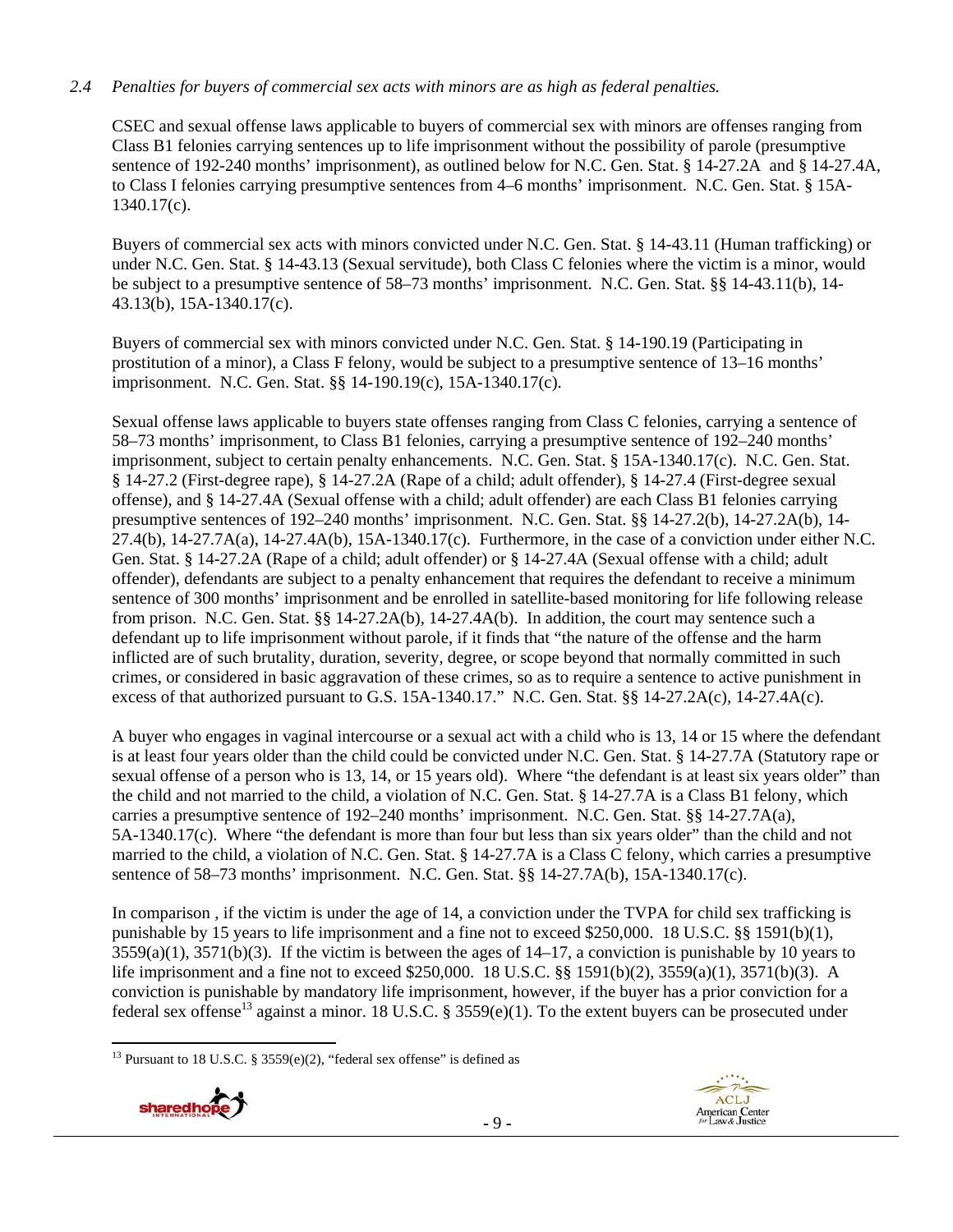other federal CSEC laws,<sup>14</sup> a conviction is punishable by penalties ranging from a fine not to exceed \$250,000 to life imprisonment and a fine not to exceed \$250,000.<sup>15</sup>

- 2.4.1 Recommendation: Raise the penalties for CSEC crimes to match those for sexual servitude pursuant to N.C. Gen. Stat. § 14-43.13 in recognition that the crimes of commercial sexual exploitation of a child are crimes of sexual servitude.
- *2.5 Using the Internet to lure, entice, or purchase, or attempt to lure, entice, or purchase commercial sex acts with a minor is a separate crime or results in an enhanced penalty for buyers.*

While not limited to commercial sex acts, the use of the Internet to solicit commercial sex acts with a minor falls under N.C. Gen. Stat. § 14-202.3(a) (Solicitation of child by computer or certain other electronic devices to commit an unlawful sex act), which criminalizes the use of a computer by a person 16 or older who

knowingly, with the intent to commit an unlawful sex act, entices, advises, coerces, orders, or commands, by means of a computer or any other device capable of electronic data storage or transmission, a child who is less than 16 years of age and at least five years younger than the defendant, or a person the defendant believes to be a child who is less than 16 years of age and who the defendant believes to be at least five years younger than the defendant, to meet with the defendant or any other person for the purpose of committing an unlawful sex act. . . .

Violation of N.C. Gen. Stat. § 14-202.3 is generally a Class H felony, which carries a presumptive sentence of 5–6 months' imprisonment; however, if "the defendant, or any other person for whom the defendant was arranging the meeting in violation of this section, actually appears at the meeting location," the violation is a Class G felony carrying a presumptive sentence of 10–13 months' imprisonment. N.C. Gen. Stat. §§ 14- 202.3(c), 15A-1340.17(c).

2.5.1 Recommendation: Amend N.C. Gen. Stat. § 14-202.3 (Solicitation of child by computer or certain other electronic devices to commit an unlawful sex act) to impose enhanced penalties on those intending to commit a commercial sex act with the minor and raise the age of a minor to 18.

<u> Andrewski politika (za obrazu pod predsjednika u predsjednika u predsjednika u predsjednika (za obrazu pod p</u>

<sup>&</sup>lt;sup>15</sup> 18 U.S.C. §§ 2251A(b) (conviction punishable by imprisonment for 30 years to life and a fine), 2251(e) (conviction punishable by imprisonment for 15–30 years and a fine), 2423(a) (conviction punishable by imprisonment for 10 years to life and a fine),  $2422(a)$  (conviction punishable by a fine, imprisonment up to 20 years, or both),  $2252(a)(2)$ , (4) (stating that a conviction under subsection (a)(2) is punishable by imprisonment for  $5-20$  years and a fine, while a conviction under subsection (a)(4) is punishable by imprisonment up to 10 years, a fine, or both.); *see also* 18 U.S.C §§ 3559(a)(1) (classifying all of the above listed offenses as felonies), 3571(b)(3) (providing a fine up to \$250,000 for any felony conviction).





an offense under section 1591 [18 USCS § 1591] (relating to sex trafficking of children), 2241 [18 USCS § 2241] (relating to aggravated sexual abuse),  $2242$  [18 USCS § 2242] (relating to sexual abuse),  $2244(a)(1)$  [18 USCS § 2244(a)(1)] (relating to abusive sexual contact), 2245 [18 USCS § 2245] (relating to sexual abuse resulting in death), 2251 [18 USCS § 2251] (relating to sexual exploitation of children), 2251A [18 USCS § 2251A] (relating to selling or buying of children), 2422(b) [18 USCS § 2422(b)] (relating to coercion and enticement of a minor into prostitution), or 2423(a) [18 USCS § 2423(a)] (relating to transportation of minors).

<sup>&</sup>lt;sup>14</sup> 18 U.S.C. §§ 2251A(b) (Selling or buying of children), 2251(a) (Sexual exploitation of children), 2423(a) (Transportation of a minor with intent for minor to engage in criminal sexual activity), 2422(a) (Coercion and enticement), 2252(a)(2), (a)(4) (Certain activities relating to material involving the sexual exploitation of minors).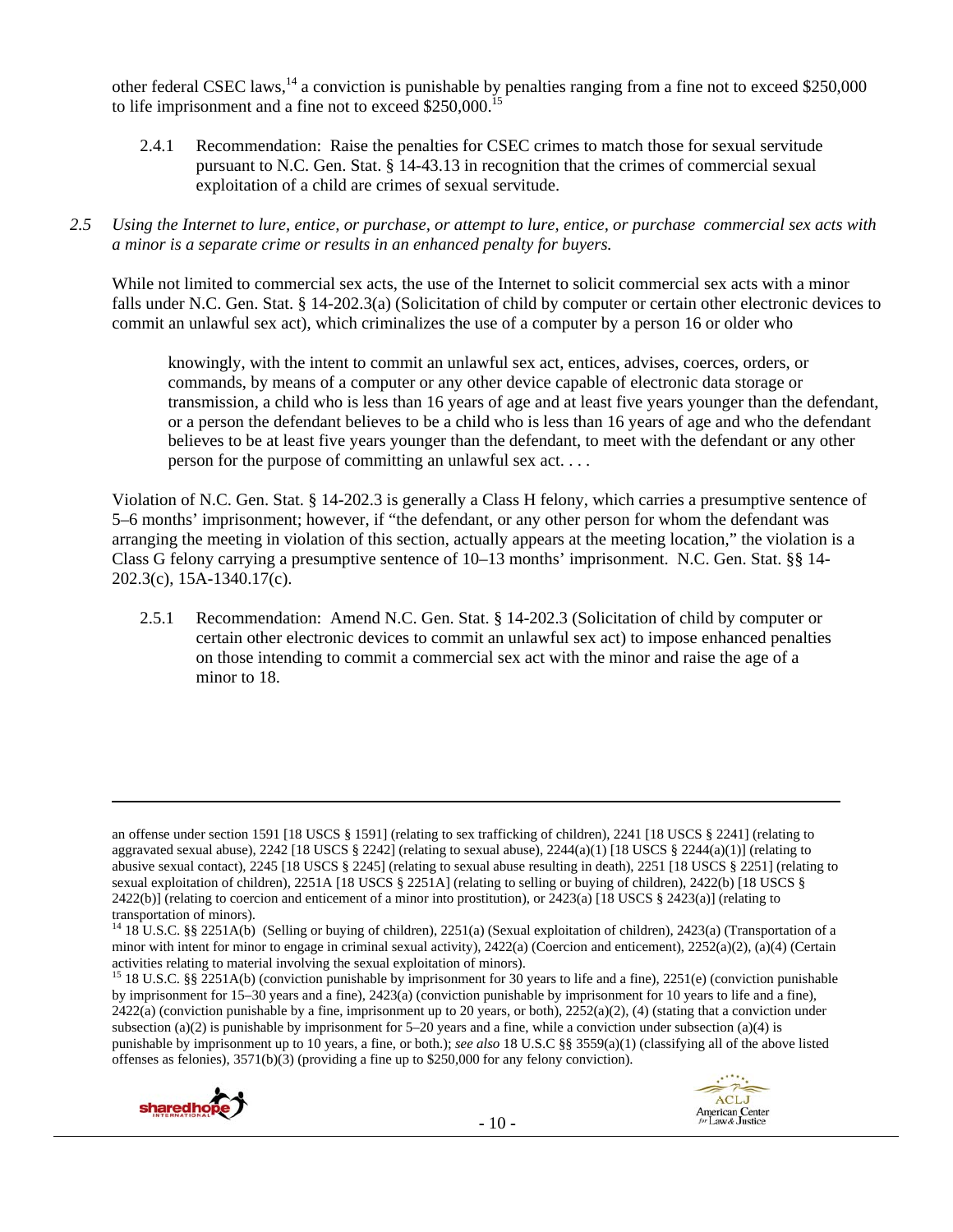# *2.6 No age mistake defense is permitted for a buyer of commercial sex acts with any minor under 18.*

N.C. Gen. Stat. § 14-190.19(b) (Participating in prostitution of a minor) expressly states that "[m]istake of age is not a defense to a prosecution under this section." N.C. Gen. Stat. § 14-43.11 (Human trafficking) and § 14- 43.13 (Sexual servitude), however, are silent on the availability of mistake of age defenses to defendants in a prosecution under those statutes.

Similarly, no defense of age mistake is permitted for a person who buys or possesses child pornography. N.C. Gen. Stat. § 14-190.17 (Second degree sexual exploitation of a minor), which criminalizes buying child pornography, expressly states that mistake of age is no defense to second degree sexual exploitation of a minor. N.C. Gen. Stat. § 14-190.17(c). N.C. Gen. Stat. § 14-190.17A (Third degree sexual exploitation of a minor), which criminalizes possession of child pornography, also includes language stating that mistake of age is no defense for third degree sexual exploitation of a minor. N.C. Gen. Stat. § 14-190.17A(c).<sup>16</sup>

- 2.6.1 Recommendation: Amend N.C. Gen. Stat. § 14-43.11 (Human trafficking) and N.C. Gen. Stat. § 14-43.13 (Sexual servitude) to make clear that a mistake of age defense does not apply in a prosecution of a buyer of sex acts with a minor under 18 for sexual servitude.
- *2.7 Base penalties for buying sex acts with a minor are sufficiently high for all minors under 18 and not reduced for older minors.*

North Carolina does not reduce the penalties for crimes committed against older minors under N.C. Gen. Stat. § 14-43.11 (Human trafficking) or § 14-43.13 (Sexual servitude). Each applies the same penalty when the victim is a "minor," meaning, "[a] person who is less than 18 years of age." N.C. Gen. Stat. § 14-43.10(a)(4). Similarly, pursuant to N.C. Gen. Stat. § 14-190.13, for "G.S. 14-190.14, displaying material harmful to minors; G.S. 14-190.15, disseminating or exhibiting to minors harmful material or performances; G.S. 14-190.16, first degree sexual exploitation of a minor; G.S. 14-190.17, second degree sexual exploitation of a minor; G.S. 14- 190.17A, third degree sexual exploitation of a minor; G.S. 14-190.18, promoting prostitution of a minor; G.S. 14-190.19, participating in prostitution of a minor," "minor" is defined as "[a]n individual who is less than 18 years old and is not married or judicially emancipated."

*2.8 Financial penalties for buyers of commercial sex acts with minors are sufficiently high to make it difficult for buyers to hide the crime.* 

Buyers of sex with minors could be subject to several types of financial penalties, including fines, forfeiture, and restitution. Buyers of sex with minors convicted of criminal charges may be ordered to pay a fine. Pursuant to N.C. Gen. Stat. § 15A-1361, "A person who has been convicted of a criminal offense may be ordered to pay a fine as provided by law."

In addition, pursuant to N.C. Gen. Stat. § 14-2.3 (Forfeiture of gain acquired through criminal activity), "Except as is otherwise provided in Article 3 of Chapter 31A [Willful and unlawful killing of decedent], in the case of any violation of Article 13A [North Carolina street gang suppression act] of Chapter 14, or a general statute constituting a felony other than a nonwillful homicide, any money or other property or interest in property acquired thereby shall be forfeited to the State of North Carolina, including any profits, gain, remuneration, or compensation directly or indirectly collected by or accruing to any offender."

 <sup>16</sup> Additionally, N.C. Gen. Stat. § 14-190.18 (Promoting prostitution of a minor) and § 14-190.16 (First degree sexual exploitation of a minor) contain language prohibiting an age mistake defense. N.C. Gen. Stat. §§ 14-190.18(b), 14-190.16(c).



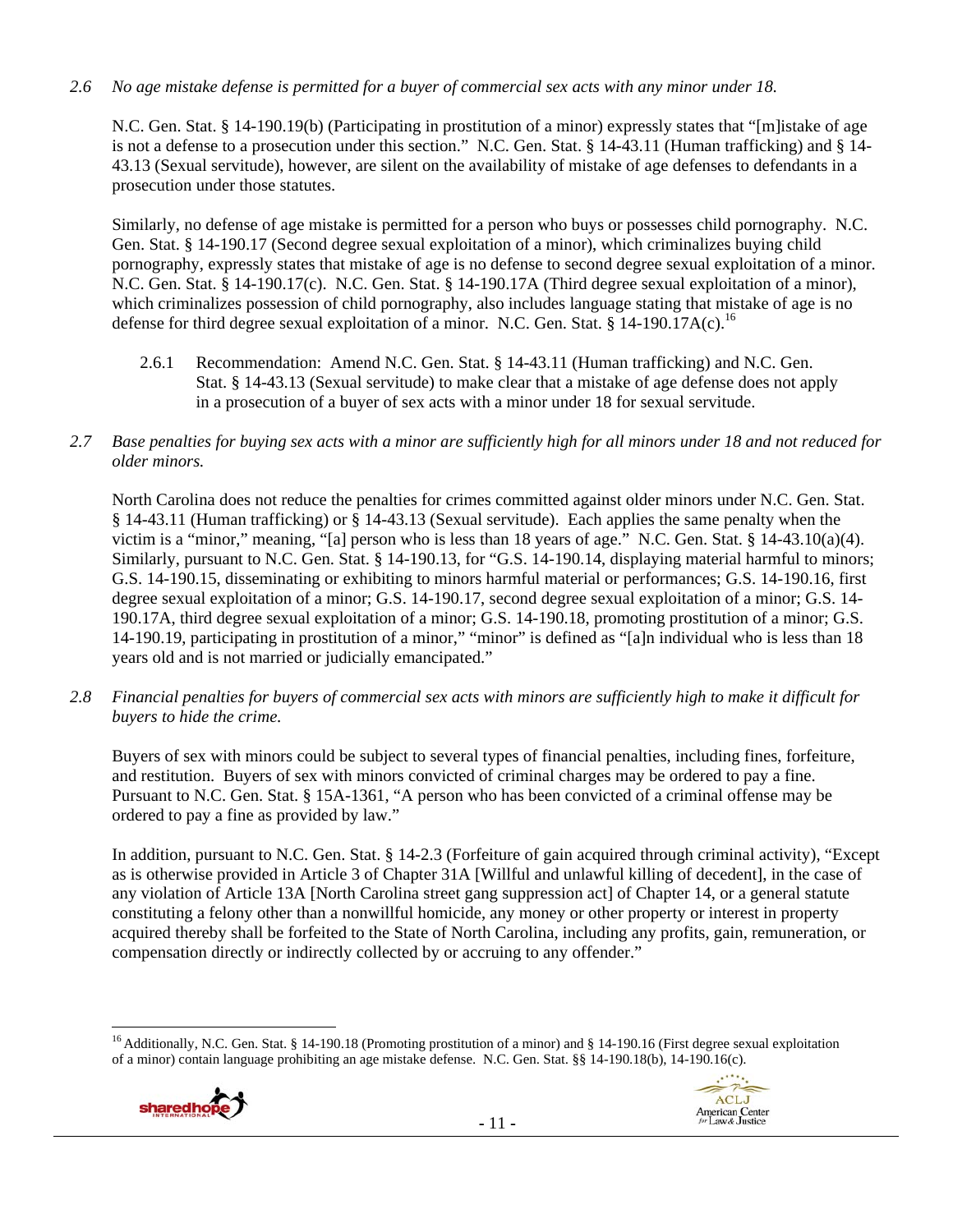Buyers also could be ordered to pay restitution to the domestic minor sex trafficking victim. Pursuant to N.C. Gen. Stat. § 15A-1340.34(a) (Restitution generally), "When sentencing a defendant convicted of a criminal offense, the court shall determine whether the defendant shall be ordered to make restitution to any victim of the offense in question. For purposes of this Article, the term 'victim' means a person directly and proximately harmed as a result of the defendant's commission of the criminal offense." Subsection (b) states in part, "If the defendant is being sentenced for an offense for which the victim is entitled to restitution under Article 46 of this Chapter, the court shall, in addition to any penalty authorized by law, require that the defendant make restitution to the victim or the victim's estate for any injuries or damages arising directly and proximately out of the offense committed by the defendant."<sup>17</sup> Under subsection (c), "When subsection (b) of this section does not apply, the court may, in addition to any other penalty authorized by law, require that the defendant make restitution to the victim or the victim's estate for any injuries or damages arising directly and proximately out of the offense committed by the defendant."

#### *2.9 Buying and possessing child pornography carries penalties as high as similar federal offenses.*

A person who buys child pornography may be prosecuted under N.C. Gen. Stat. § 14-190.17 (Second degree sexual exploitation of a minor), which makes it an offense if a person, "knowing the character or content of the material, . . . purchases . . . material that contains a visual representation of a minor engaged in sexual activity." N.C. Gen. Stat. § 14-190.17(a)(2). N.C. Gen. Stat. § 14-190.17(c) (Second degree sexual exploitation of a minor) expressly states that mistake of age is no defense for second degree sexual exploitation of a minor. Second degree sexual exploitation of a minor is a class E felony, which carries a presumptive sentence of 20–25 months' imprisonment. N.C. Gen. Stat. §§ 14-190.17(d), 15A-1340.17(c).

In addition, a person who possesses child pornography may be prosecuted under N.C. Gen. Stat. § 14-190.17A (Third degree sexual exploitation of a minor), which makes it an offense if a person, "knowing the character or content of the material, . . . possesses material that contains a visual representation of a minor engaging in sexual activity." N.C. Gen. Stat. § 14-190.17A(a). Third degree sexual exploitation of a minor is a class H felony, which carries a presumptive sentence of 5–6 months' imprisonment. N.C. Gen. Stat. §§ 14-190.17A(d), 15A-1340.17(c).

In comparison, a federal conviction for possession of child pornography<sup>18</sup> is generally punishable by imprisonment for  $5-20$  years and a fine not to exceed \$250,000.<sup>19</sup> Subsequent convictions, however, are punishable by imprisonment up to 40 years and a fine not to exceed  $$250,000.<sup>20</sup>$ 

<sup>&</sup>lt;sup>20</sup> 18 U.S.C. §§ 2252(b) (stating if a person has a prior conviction under subsection (a)(2), or a list of other statutes, a conviction is punishable by a fine and imprisonment for 15–40 years, but if a person has a prior conviction under subsection (a)(4), or a list of other statutes, a conviction is punishable by a fine and imprisonment for  $10-20$  years),  $2252A(b)(1)$  (stating if a person has a prior conviction under subsection (a)(2), (a)(3), or a list of other statutes, a conviction is punishable by a fine and imprisonment for 15–40 years), 1466A(a), (b) (stating that the penalty scheme for section 2252A(b) applies); *see also* 18 U.S.C §§ 3559(a)(1) (classifying all of the above listed offenses as felonies),  $3571(b)(3)$  (providing a fine up to \$250,000 for any felony conviction).





 $17$  The remainder of subsection (b) states, "If the defendant is placed on probation or post-release supervision, any restitution ordered under this subsection shall be a condition of probation as provided in G.S. 15A-1343(d) or a condition of post-release supervision as provided in G.S. 148-57.1."

<sup>&</sup>lt;sup>18</sup> 18 U.S.C. §§ 2252(a)(2), (a)(4) (Certain activities relating to material involving the sexual exploitation of minors), 2252A(a)(2)–(3) (Certain activities relating to material constituting or containing child pornography), 1466A(a), (b) (Obscene visual representations of the sexual abuse of children).

<sup>&</sup>lt;sup>19</sup> 18 U.S.C. §§ 2252(b) (stating that a conviction under subsection (a)(2) is punishable by imprisonment for 5–20 years and a fine, while a conviction under subsection (a)(4) is punishable by imprisonment up to 10 years, a fine, or both),  $2252A(b)(1)$  (a conviction is punishable by imprisonment for 5–20 years and a fine), 1466A(a), (b) (stating that a conviction under subsection (a) is "subject to the penalties provided in section 2252A(b)(1)," imprisonment for 5–20 years and a fine, while a conviction under subsection (b) is "subject to the penalties provided in section 2252A(b)(2)," imprisonment up to 10 years, a fine, or both); *see also* 18 U.S.C §§ 3559(a)(1) (classifying all of the above listed offenses as felonies), 3571(b)(3) (providing a fine up to \$250,000 for any felony conviction).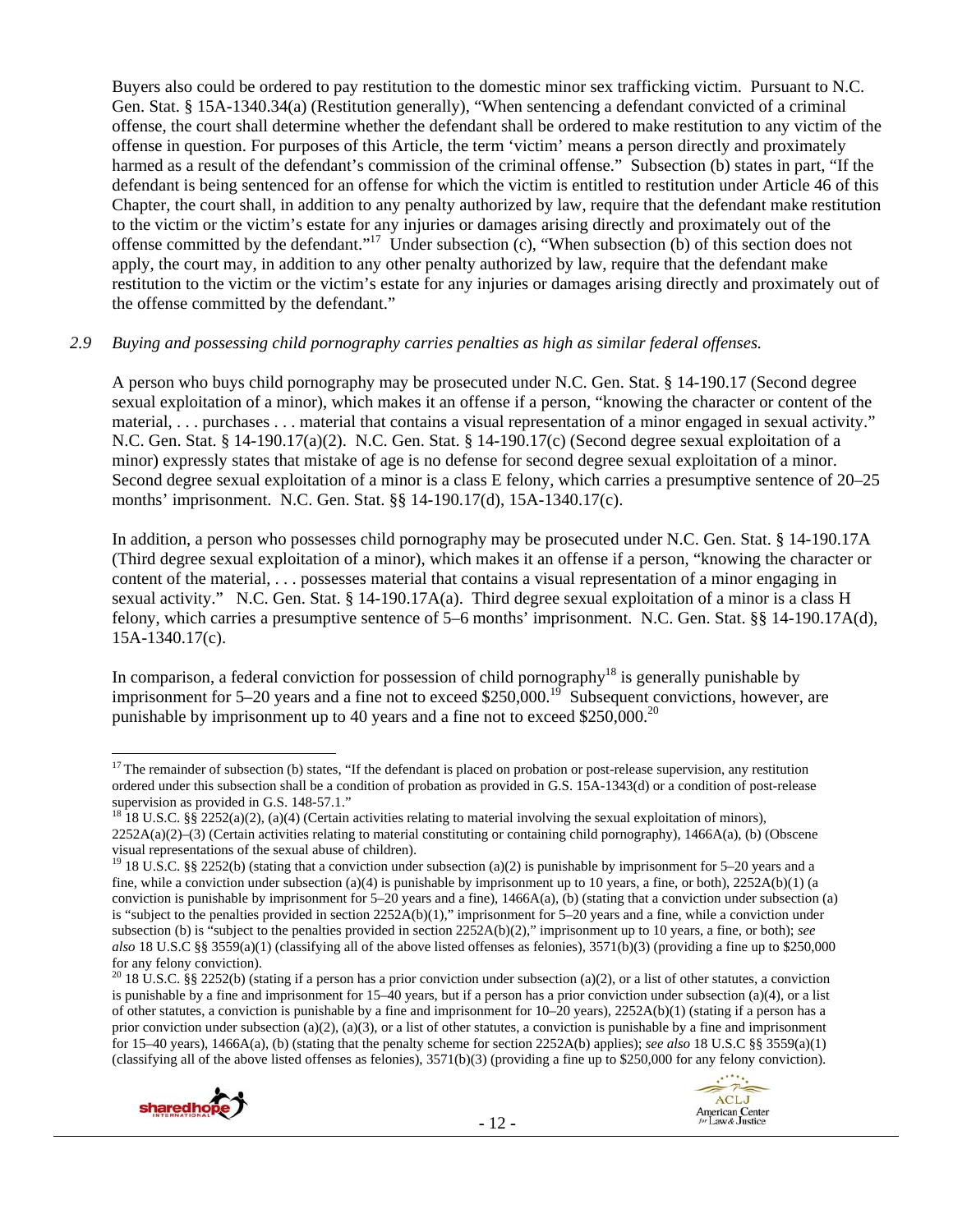2.10 *Convicted buyers of commercial sex acts with minors and child pornography are required to register as sex offenders.*

Convicted buyers of commercial sex acts with minors are required to register as sex offenders under Article 27A (Sex offender and public protection registration programs) of Chapter 14 (Criminal law) of the North Carolina General Statutes. Pursuant to N.C. Gen. Stat. § 14-208.7(a), "A person who is a State resident and who has a reportable conviction shall be required to maintain registration with the sheriff of the county where the person resides." The definition of "reportable conviction" includes "a sexually violent offense." N.C. Gen. Stat. § 14-208.6(4).

The term, "sexually violent offense," is defined in N.C. Gen. Stat. § 14-208.6(5) as,

a violation of G.S. 14-27.2 (first degree rape), G.S. 14-27.2A (rape of a child; adult offender), G.S. 14- 27.3 (second degree rape), G.S. 14-27.4 (first degree sexual offense), G.S. 14-27.4A (sex offense with a child; adult offender), G.S. 14-27.5 (second degree sexual offense), . . . G.S. 14-27.7A(a) (statutory rape or sexual offense of person who is 13-, 14-, or 15-years-old where the defendant is at least six years older), G.S. 14-43.13 (subjecting or maintaining a person for sexual servitude), . . . G.S. 14-190.6 (employing or permitting minor to assist in offenses against public morality and decency), . . . G.S. 14- 190.17 (second degree sexual exploitation of a minor), G.S. 14-190.17A (third degree sexual exploitation of a minor), . . . G.S. 14-190.19 (participating in the prostitution of a minor), . . . G.S. 14- 202.3 (Solicitation of child by computer or certain other electronic devices to commit an unlawful sex act) . . . .

2.10.1 Recommendation: Amend N.C. Gen. Stat. § 14-208.6(5) (Definitions) to include N.C. Gen. Stat. § 14-43.11 (Human trafficking), if the purpose is for sexual servitude.



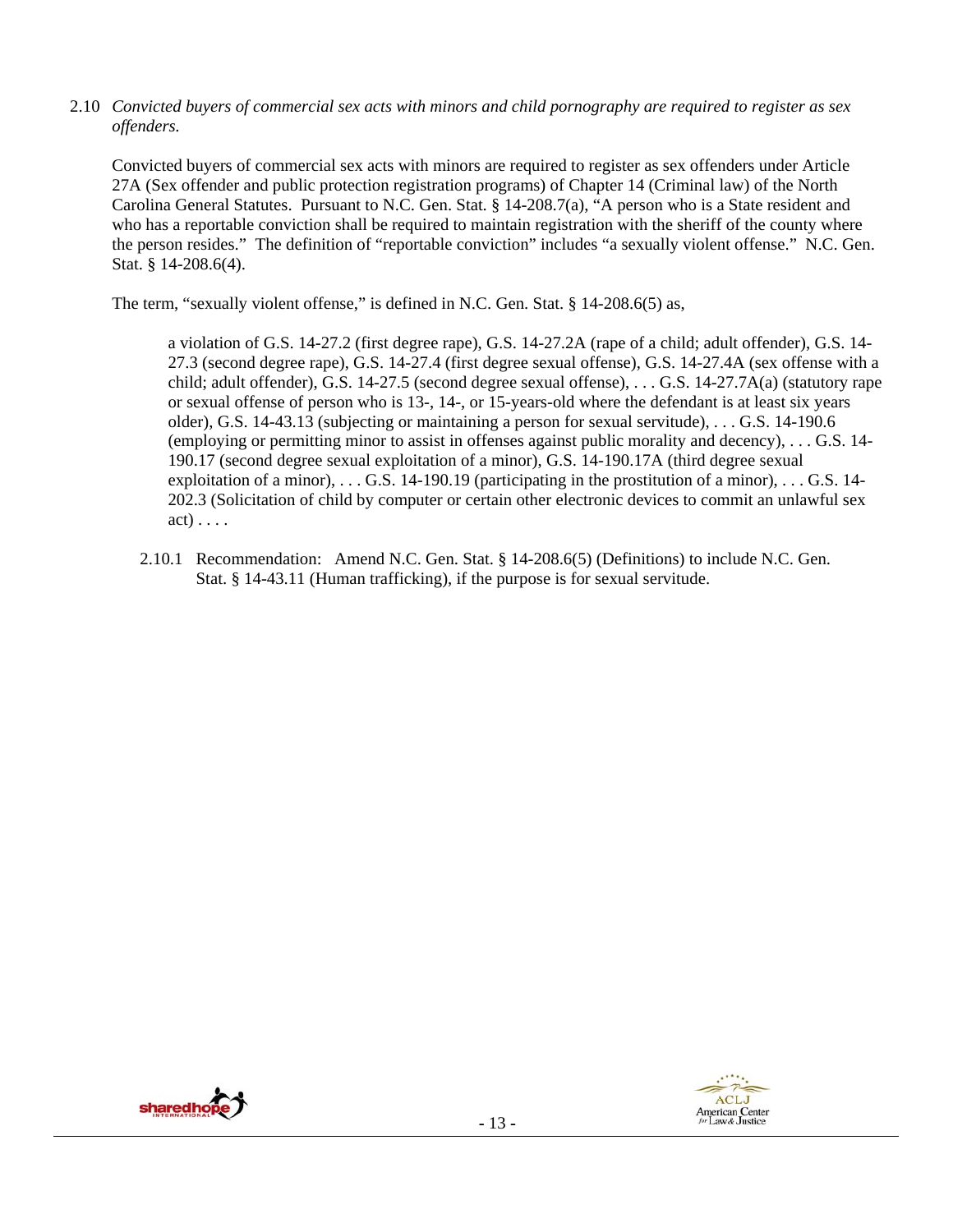# Framework Issue 3: Criminal provisions for traffickers

#### *Legal Components:*

- *3.1 Penalties for trafficking a child for sexual exploitation are as high as federal penalties.*
- *3.2 Creating and distributing child pornography carries penalties as high as similar federal offenses.*
- *3.3 Using the Internet to lure, entice, recruit, or sell commercial sex acts with a minor is a separate crime or results in an enhanced penalty for traffickers.*
- *3.4 Financial penalties for traffickers, including asset forfeiture, are sufficiently high*.
- *3.5 Convicted traffickers are required to register as sex offenders.*
- *3.6 Laws relating to termination of parental rights for certain offenses include sex trafficking or CSEC offenses in order to remove the children of traffickers from their control and potential exploitation. \_\_\_\_\_\_\_\_\_\_\_\_\_\_\_\_\_\_\_\_\_\_\_\_\_\_\_\_\_\_\_\_\_\_\_\_\_\_\_\_\_\_\_\_\_\_\_\_\_\_\_\_\_\_\_\_\_\_\_\_\_\_\_\_\_\_\_\_\_\_\_\_\_\_\_\_\_\_\_\_\_\_\_\_\_\_\_\_\_\_\_\_\_\_*

# *Legal Analysis:*

*3.1 Penalties for trafficking a child for sexual exploitation are as high as federal penalties.* 

Traffickers prosecuted under N.C. Gen. Stat. § 14-43.11 (Human trafficking) face a Class C felony when the victim is a minor, which carries a presumptive sentence of 58–73 months' imprisonment. N.C. Gen. Stat. §§ 14-43.11(b), 15A-1340.17(c). Traffickers also could be prosecuted under N.C. Gen. Stat. § 14-43.13 (Sexual servitude), which is also a Class C felony when the victim is a minor, which carries a presumptive sentence of 58–73 months' imprisonment. N.C. Gen. Stat. §§ 14-43.13(b), 15A-1340.17(c).

Traffickers may be prosecuted under N.C. Gen. Stat. § 14-190.18 (Promoting prostitution of a minor), which is a Class C felony and carries a presumptive sentence of 58–73 months' imprisonment. N.C. Gen. Stat. §§ 14- 190.18(c), 15A-1340.17(c).

Traffickers could also be prosecuted under N.C. Gen. Stat. § 14-39 (Kidnapping) in combination with a crime of human trafficking or sexual servitude. N.C. Gen. Stat. § 14-39 is a Class C felony and carries a presumptive sentence of 58–73 months' imprisonment when "the person kidnapped either was not released by the defendant in a safe place or had been seriously injured or sexually assaulted." N.C. Gen. Stat. §§ 14-39(b), 15A-1340.17(c). When the "person kidnapped was released in a safe place by the defendant and had not been seriously injured or sexually assaulted, the offense is kidnapping in the second degree and is punishable as a Class E felony," which carries a presumptive sentence of 20–25 months' imprisonment. N.C. Gen. Stat. §§ 14- 39(b), 15A-1340.17(c).

In addition, traffickers may face prosecution under N.C. Gen. Stat. § 14-7.20(a) (Continuing criminal enterprise), which states, "Any person who engages in a continuing criminal enterprise shall be punished as a Class H felon and in addition shall be subject to the forfeiture prescribed in subsection (b) of this section." Under subsection (c), "a person is engaged in a continuing criminal enterprise if:"

- 1. The person violates any provision of this Chapter, the punishment of which is a felony; and
- 2. The violation is a part of a continuing series of violations of this Chapter:

a. Which are undertaken by the person in concert with five or more other persons with respect to whom the person occupies a position of organizer, a supervisory position, or any other position of management; and

b. From which the person obtains substantial income or resources.



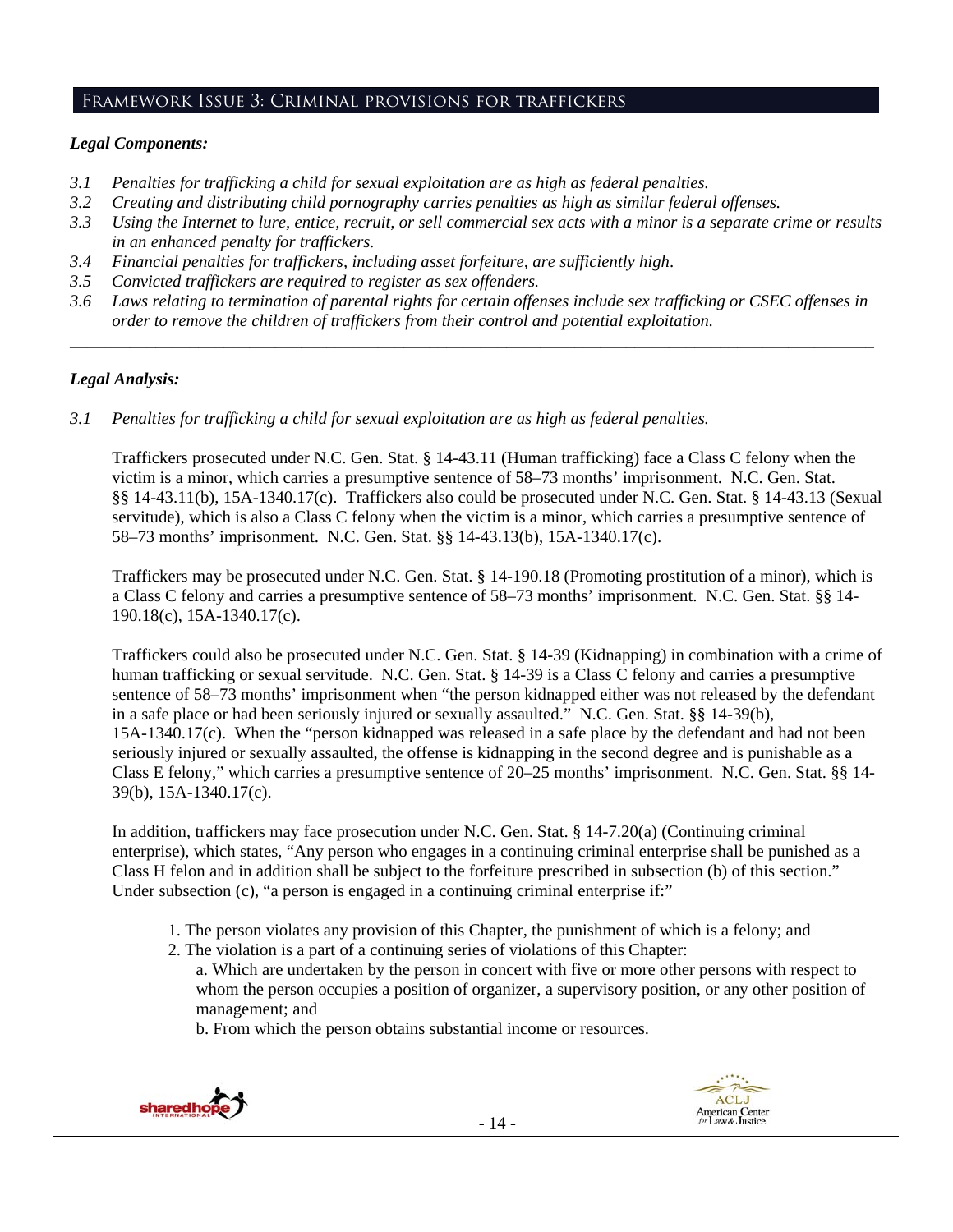Engaging in a continuing criminal enterprise is a Class H felony that carries a presumptive sentence of 5–6 months' imprisonment. N.C. Gen. Stat. §§ 14-7.20(a), 15A-1340.17(c). Additionally, if convicted of this crime the trafficker shall forfeit to the state "(1) The profits obtained by the person in the enterprise, and (2) Any of the person's interest in, claim against, or property or contractual rights of any kind affording a source of influence over, such enterprise." N.C. Gen. Stat. § 14-7.20(b).

In comparison, if the victim is under the age of 14, a conviction under the Trafficking Victims Protection Act  $(TVPA)^{21}$  for child sex trafficking is punishable by 15 years to life imprisonment and a fine not to exceed \$250,000. 18 U.S.C. §§ 1591(b)(1), 3559(a)(1), 3571(b)(3). If the victim is between the ages of 14–17, a conviction is punishable by 10 years to life imprisonment and a fine not to exceed \$250,000. 18 U.S.C. §§ 1591(b)(2), 3559(a)(1), 3571(b)(3). A conviction is punishable by mandatory life imprisonment, however, if the trafficker has a prior conviction for a federal sex offense<sup>22</sup> against a minor.

#### *3.2 Creating and distributing child pornography carries penalties as high as similar federal offenses.*

Traffickers who create or distribute child pornography face prosecution under N.C. Gen. Stat. § 14-190.16 (First degree sexual exploitation of a minor) and § 14-190.17 (Second degree sexual exploitation of a minor).

N.C. Gen. Stat. § 14-190.16 makes it an offense, among other things, if a person, "knowing the character or content of the material or performance, . . . (1) Uses, employs, induces, coerces, encourages, or facilitates a minor to engage in or assist others to engage in sexual activity for a live performance or for the purpose of producing material that contains a visual representation depicting this activity; or . . . (4) Records, photographs, films, develops, or duplicates for sale or pecuniary gain material that contains a visual representation depicting a minor engaged in sexual activity. N.C. Gen. Stat. § 14-190.16(a)(1), (4). First degree sexual exploitation of a minor is a Class C felony, which carries a sentence of 58–73 months' imprisonment. N.C. Gen. Stat. §§ 14- 190.16(d), 15A-1340.17(c).

N.C. Gen. Stat. § 14-190.17(a) (Second degree sexual exploitation of a minor) removes the commercial benefit component in subsection (1), making it an offense if a person, "knowing the character or content of the material, . . . (1) Records, photographs, films, develops, or duplicates material that contains a visual representation of a minor engaged in sexual activity; or (2) Distributes, transports, exhibits, receives, sells, purchases, exchanges, or solicits material that contains a visual representation of a minor engaged in sexual activity." N.C. Gen. Stat. § 14-190.17(a). Second degree sexual exploitation of a minor is a Class E felony, which carries a presumptive sentence of 20–25 months' imprisonment. N.C. Gen. Stat. §§ 14-190.17(d), 15A-1340.17(c).

In comparison, if the victim is under the age of 14, a conviction under the TVPA for child sex trafficking is punishable by 15 years to life imprisonment and a fine not to exceed \$250,000. 18 U.S.C. §§ 1591(b)(1),  $3559(a)(1)$ ,  $3571(b)(3)$ . If the victim is between the ages of 14–17, a conviction is punishable by 10 years to life imprisonment and a fine not to exceed \$250,000. 18 U.S.C. §§ 1591(b)(2),  $3559(a)(1)$ ,  $3571(b)(3)$ . A conviction is punishable by mandatory life imprisonment, however, if the trafficker has a prior conviction for a federal sex offense<sup>23</sup> against a minor. Additionally, a federal conviction for distribution of child pornography<sup>24</sup> is generally punishable by imprisonment for 5–20 years

<sup>&</sup>lt;sup>21</sup> *See supra* note 9.<br><sup>22</sup> *See supra* note 13.<br><sup>23</sup> *See supra* note 13.<br><sup>24</sup> 18 U.S.C. §§ 2252(a)(1), (a)(2), (a)(3) (Certain activities relating to material involving the sexual exploitation of minors), 2252A(a)(2), (a)(3) (Certain activities relating to material constituting or containing child pornography), 1466A(a) (Obscene visual representations of the sexual abuse of children).



**ACLJ**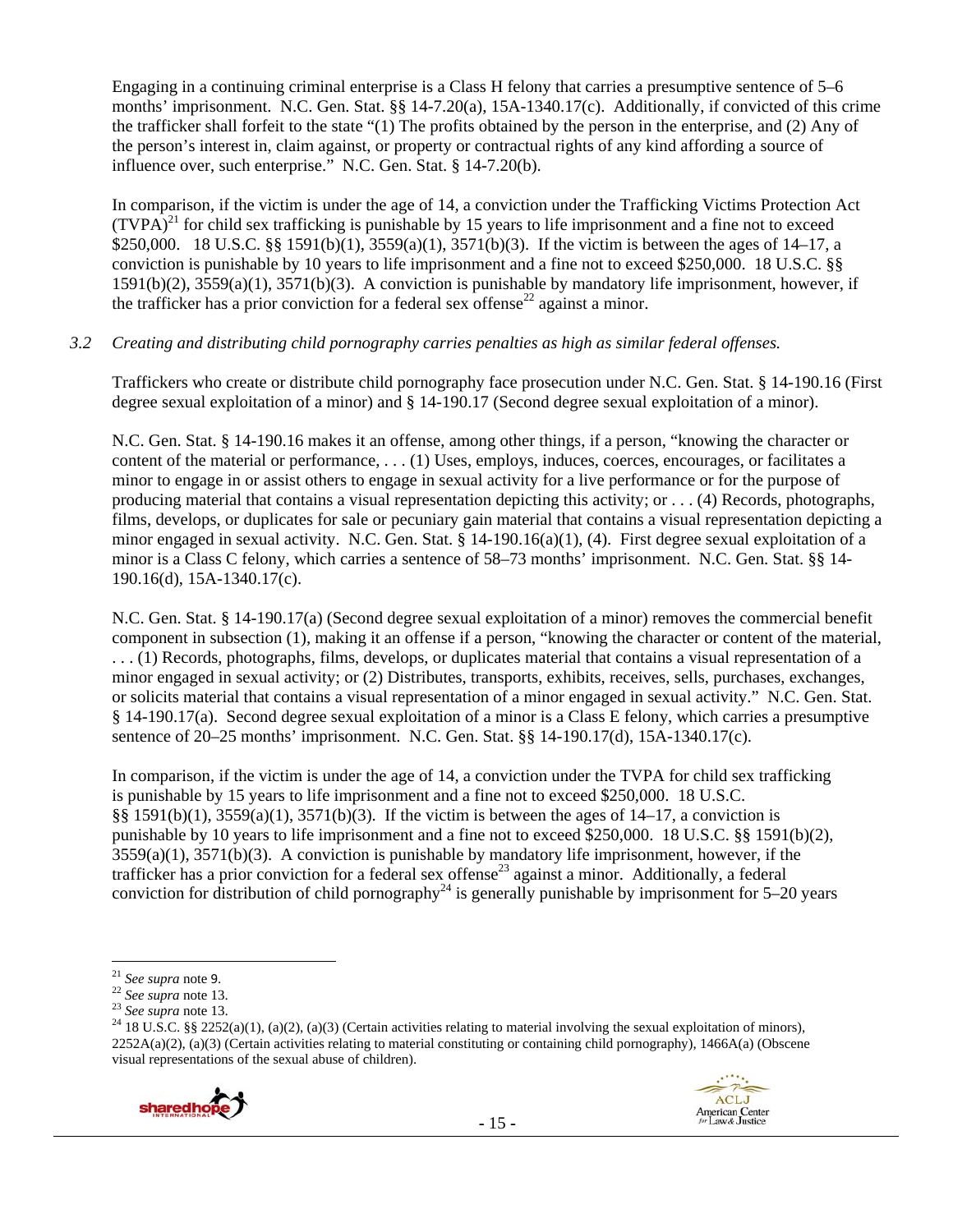and a fine not to exceed  $$250,000.<sup>25</sup>$  Subsequent convictions, however, are punishable by imprisonment up to 40 years and a fine not to exceed  $$250,000.<sup>26</sup>$ 

*3.3 Using the Internet to lure, entice, recruit, or sell commercial sex acts with a minor is a separate crime or results in an enhanced penalty for traffickers.* 

While not limited to commercial sex acts, N.C. Gen. Stat. § 14-202.3 (Solicitation of child by computer or certain other electronic devices to commit an unlawful sex act) criminalizes the use of the Internet to solicit commercial sex acts with a minor. N.C. Gen. Stat. § 14-202.3(a). Subsection (a) states in part,

A person is guilty of solicitation of a child by a computer if the person is 16 years of age or older and the person knowingly, with the intent to commit an unlawful sex act, entices, advises, coerces, orders, or commands, by means of a computer or any other device capable of electronic data storage or transmission, a child who is less than 16 years of age and at least five years younger than the defendant, or a person the defendant believes to be a child who is less than 16 years of age and who the defendant believes to be at least five years younger than the defendant, to meet with the defendant or any other person for the purpose of committing an unlawful sex act. . . .

Violation of N.C. Gen. Stat. § 14-202.3 is a Class H felony, which carries a presumptive sentence of 5–6 months' imprisonment; however, if "the defendant, or any other person for whom the defendant was arranging the meeting in violation of this section, actually appears at the meeting location," the violation is a Class G felony carrying a presumptive sentence of 10–13 months' imprisonment. N.C. Gen. Stat. §§ 14-202.3(c), 15A-1340.17(c).

3.3.1 Recommendation: Impose enhanced penalties under N.C. Gen. Stat. § 14-202.3 (Solicitation of child by computer or certain other electronic devices to commit an unlawful sex act) where the defendant's purpose is to solicit commercial sex acts with a minor. Additionally, amend N.C. Gen. Stat. § 14-202.3 to raise the age of the minor victim to 18.

#### *3.4 Financial penalties for traffickers, including asset forfeiture, are sufficiently high.*

Traffickers are subject to forfeiture, restitution, and also may be required to pay financial penalties and civil damages for violations of North Carolina's laws.

Pursuant to N.C. Gen. Stat. § 14-2.3 (Forfeiture of gain acquired through criminal activity), "Except as is otherwise provided in Article 3 of Chapter 31A [Willful and unlawful killing of decedent], in the case of any violation of Article 13A [North Carolina street gang suppression act] of Chapter 14, or a general statute constituting a felony other than a nonwillful homicide, any money or other property or interest in property acquired thereby shall be forfeited to the State of North Carolina, including any profits, gain, remuneration, or compensation directly or indirectly collected by or accruing to any offender."

 $^{26}$  18 U.S.C. §§ 2252(b) (stating if a person has a prior conviction under subsection (a)(1), (a)(2), or (a)(3) or a list of other statutes, a conviction is punishable by a fine and imprisonment for 15–40 years), 2252A(b)(1) (stating if a person has a prior conviction under subsection (a)(2), (a)(3), or a list of other statutes, a conviction is punishable by a fine and imprisonment for  $15-$ 40 years), 1466A(a), (b) (stating that the penalty scheme for section 2252A(b) applies); *see also* 18 U.S.C §§ 3559(a)(1) (classifying all of the above listed offenses as felonies),  $3571(b)(3)$  (providing a fine up to \$250,000 for any felony conviction).





 <sup>25</sup> 18 U.S.C. §§ 2252(b) (stating that a conviction under subsection (a)(1), (a)(2), or (a)(3) is punishable by imprisonment for 5– 20 years and a fine), 2252A(b)(1) (a conviction is punishable by imprisonment for 5–20 years and a fine), 1466A(a), (b) (stating that a conviction under subsection (a) is "subject to the penalties provided in section 2252A(b)(1)," imprisonment for 5–20 years and a fine, while a conviction under subsection (b) is "subject to the penalties provided in section 2252A(b)(2)," imprisonment up to 10 years, a fine, or both); *see also* 18 U.S.C §§ 3559(a)(1) (classifying all of the above listed offenses as felonies), 3571(b)(3) (providing a fine up to \$250,000 for any felony conviction).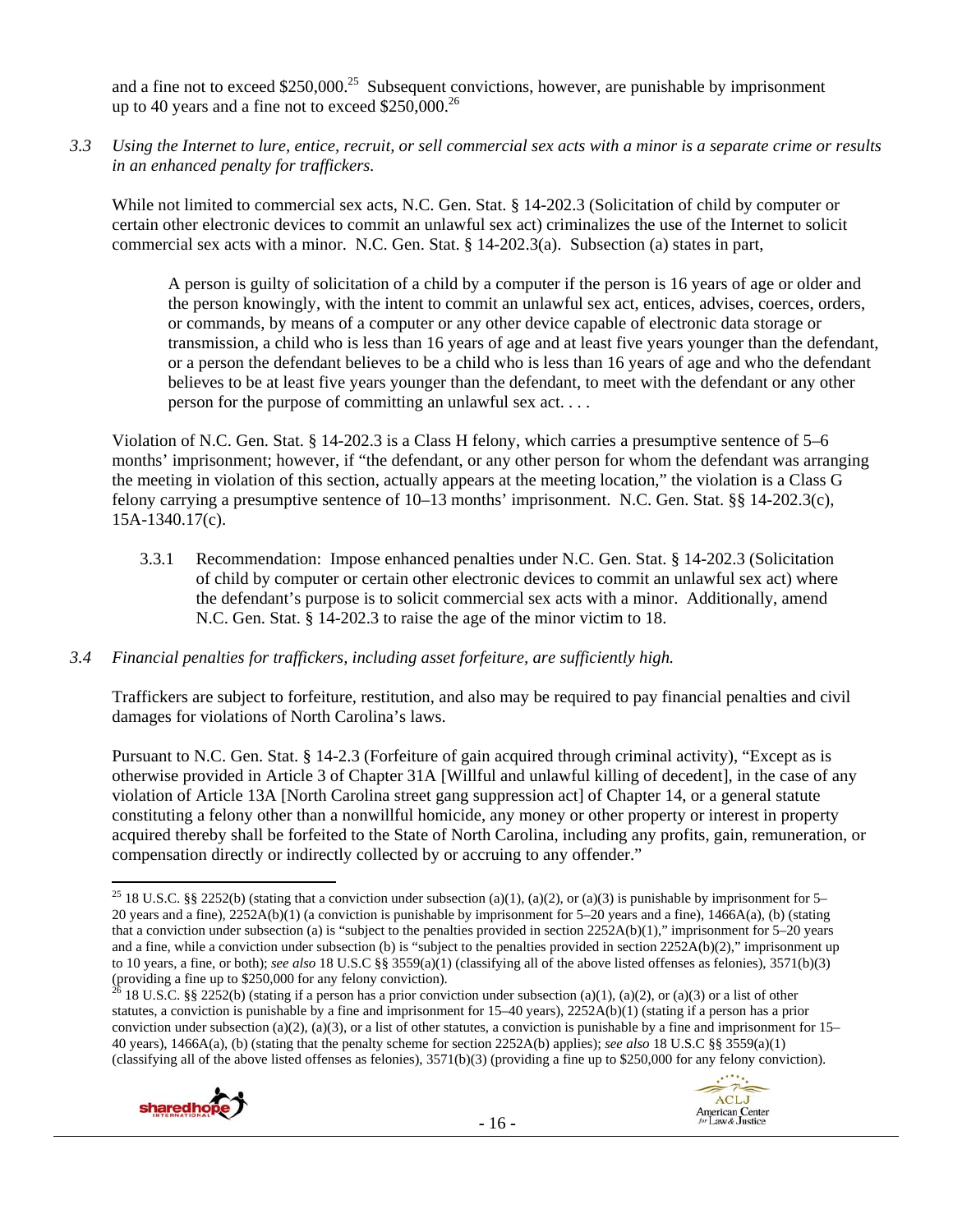Traffickers also could be ordered to pay restitution to the domestic minor sex trafficking victim. Pursuant to N.C. Gen. Stat. § 15A-1340.34(a) (Restitution generally), "When sentencing a defendant convicted of a criminal offense, the court shall determine whether the defendant shall be ordered to make restitution to any victim of the offense in question. For purposes of this Article, the term 'victim' means a person directly and proximately harmed as a result of the defendant's commission of the criminal offense." Subsection (b) states, "If the defendant is being sentenced for an offense for which the victim is entitled to restitution under Article 46 of this Chapter, the court shall, in addition to any penalty authorized by law, require that the defendant make restitution to the victim or the victim's estate for any injuries or damages arising directly and proximately out of the offense committed by the defendant." Under subsection (c), "When subsection (b) of this section does not apply, the court may, in addition to any other penalty authorized by law, require that the defendant make restitution to the victim or the victim's estate for any injuries or damages arising directly and proximately out of the offense committed by the defendant."

In addition, traffickers may face prosecution under N.C. Gen. Stat. § 14-7.20(a) (Continuing criminal enterprise), which states "Any person who engages in a continuing criminal enterprise shall be punished as a Class H felon and in addition shall be subject to the forfeiture prescribed in subsection (b) of this section." Under subsection (c),

For purposes of this section, a person is engaged in a continuing criminal enterprise if:

- (1) The person violates any provision of this Chapter, the punishment of which is a felony; and
- (2) The violation is a part of a continuing series of violations of this Chapter:
	- a. Which are undertaken by the person in concert with five or more other persons with respect to whom the person occupies a position of organizer, a supervisory position, or any other position of management; and
		- b. From which the person obtains substantial income or resources.

If convicted of this crime, the trafficker shall forfeit to the state "(1) The profits obtained by the person in the enterprise, and (2) Any of the person's interest in, claim against, or property or contractual rights of any kind affording a source of influence over, such enterprise." N.C. Gen. Stat. § 14-7.20(b).

Under N.C. Gen. Stat. § 19-1.3(3) (Personal property as a nuisance; knowledge of nuisance), "The following are also declared to be nuisances, as personal property used in conducting and maintaining a nuisance under this Chapter: . . . (3) All money or other valuable consideration, vehicles, conveyances, or other property received or used in gambling, prostitution, . . . as well as the furniture and movable contents of a place used in connection with such prohibited conduct." Pursuant to N.C. Gen. Stat. § 19-6, "All personal property, including all money and other considerations, declared to be a nuisance under the provisions of G.S. 19-1.3 and other sections of this Article [Abatement of nuisances], are subject to forfeiture to the local government and are recoverable as damages in the county wherein such matter is sold, exhibited or otherwise used." Furthermore, if a court finds under the article that leased premises are used by traffickers for the purpose of prostitution, the lease will be void and "cause[] the right of possession to revert and vest in" the property's owner. N.C. Gen. Stat. § 19-6.

Pursuant to N.C. Gen. Stat. § 75D-3(c) (Definitions), "racketeering activity" includes all offenses under Chapter 14 [Criminal Law], unless they are specifically excluded, and offenses described in the federal law at 18 U.S.C. § 1961(1), which includes federal human trafficking offenses. Qualifying Chapter 14 offenses include N.C. Gen. Stat. § 14-39 (Kidnapping), § 14-43.11 (Human trafficking), § 14-43.13 (Sexual servitude), § 14-190.6 (Employing or permitting minor to assist in offense under Article), § 14-190.16 (First degree sexual exploitation of a minor), § 14-190.17 (Second degree sexual exploitation of a minor), § 14-190.18 (Promoting prostitution of a minor), and § 14-202.3 (Solicitation of child by computer or certain other electronic devices to commit an

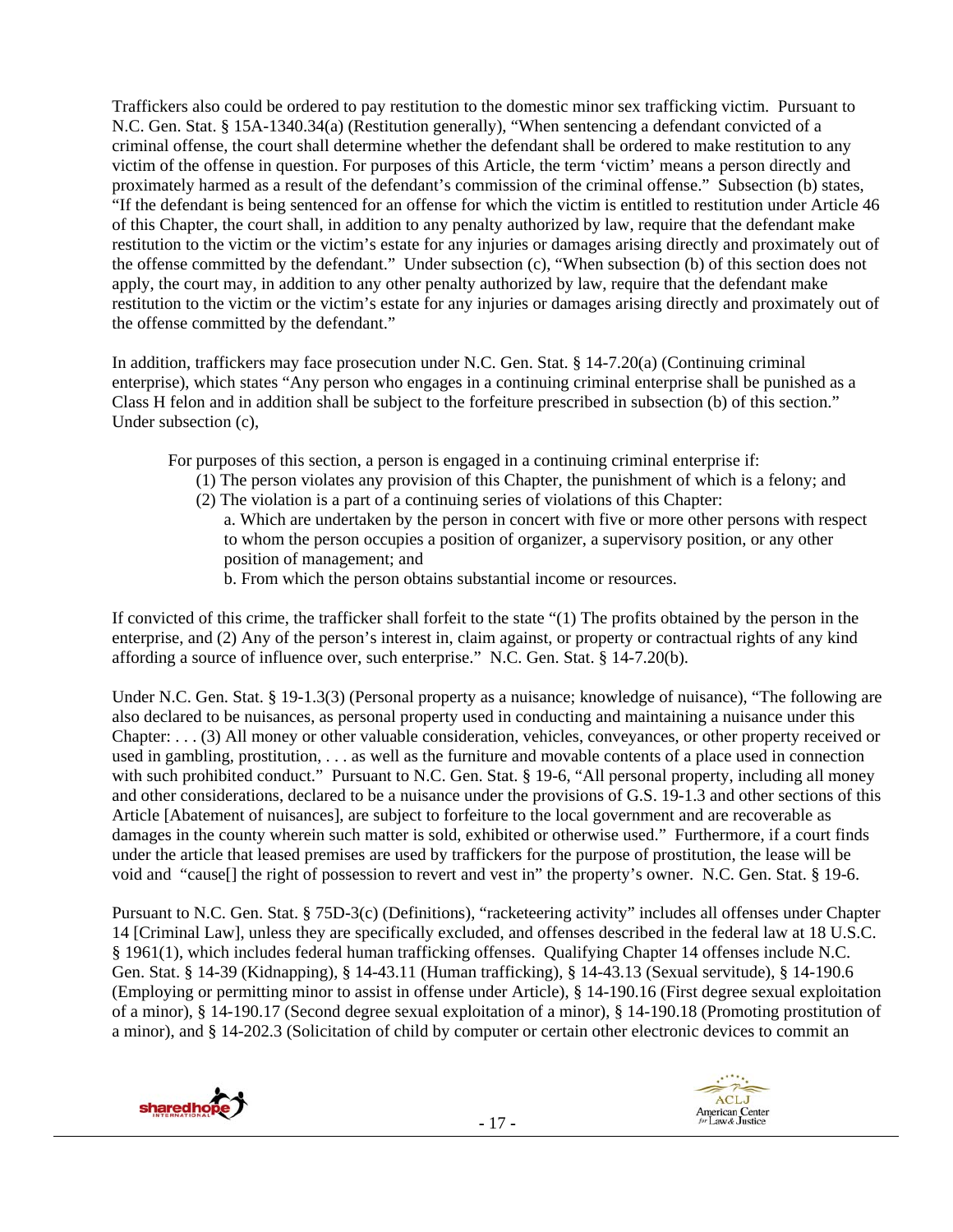unlawful sex act). N.C. Gen. Stat. § 75D-4 (Prohibited activities) states,

(a) No person shall:

(1) Engage in a pattern of racketeering activity<sup>27</sup> or, through a pattern of racketeering activities or through proceeds derived therefrom, acquire or maintain, directly or indirectly, any interest in or control of any enterprise, real property, or personal property of any nature, including money; or (2) Conduct or participate in, directly or indirectly, any enterprise through a pattern of racketeering activity whether indirectly, or employed by or associated with such enterprise; or (3) Conspire with another or attempt to violate any of the provisions of subdivision (1) or (2) of this subsection.

(b) Violation of this section is inequitable and constitutes a civil offense only and is not a crime, therefore a mens rea or criminal intent is not an essential element of any of the civil offenses set forth in this section.

N.C. Gen. Stat. § 75D-5(a) (RICO civil forfeiture proceedings) provides that "[a]ll property of every kind used or intended for use in the course of, derived from, or realized through a racketeering activity or pattern of racketeering activity is subject to forfeiture to the State."

Under N.C. Gen. Stat. § 75D-8(a) (Available RICO civil remedies),

(a) As part of a final judgment of forfeiture, any judge of the superior court may, after giving reasonable notice to potential innocent claimants, enjoin violations of G.S. 75D-4, by issuing appropriate orders and judgments:

(1) Ordering any defendant to divest himself of any interest in any enterprise, real property, or personal property including property held by the entirety. Where property is held by the entirety and one of the spouses is an innocent person as defined in G.S. 75D-5(i), upon entry of a final judgment of forfeiture of entirety property, the judgment operates, to convert the entirety to a tenancy in common, and only the one-half undivided interest of the offending spouse shall be forfeited according to the provisions of this Chapter;

(7) Any other equitable remedy appropriate to effect complete forfeiture of property subject to forfeiture, or to prevent future violations of this Chapter.

Furthermore, a trafficker may be required to pay treble damages under N.C. Gen. Stat. § 75D-8(c) (Available RICO civil remedies), which states,

Any innocent person who is injured or damaged in his business or property by reason of any violation of G.S. 75D-4 involving a pattern of racketeering activity shall have a cause of action for three times the actual damages sustained and reasonable attorneys [sic] fees. For purposes of this [provision], "pattern of racketeering activity" shall require that at least one act of racketeering activity be an act of racketeering activity other than (i) an act indictable under 18 U.S.C. § 1341 or U.S.C. § 1343, or (ii) an act which is an offense involving fraud in the sale of securities. . . .

 $^{27}$  "Pattern of racketeering activity" is defined as "engaging in at least two incidents of racketeering activity that have the same or similar purposes, results, accomplices, victims, or methods of commission or otherwise are interrelated by distinguishing characteristics and are not isolated and unrelated incidents, provided at least one of such incidents occurred after October 1, 1986, and that at least one other of such incidents occurred within a four-year period of time of the other, excluding any periods of imprisonment, after the commission of a prior incident of racketeering activity." N.C. Gen. Stat. § 75D-3(b).



. . .

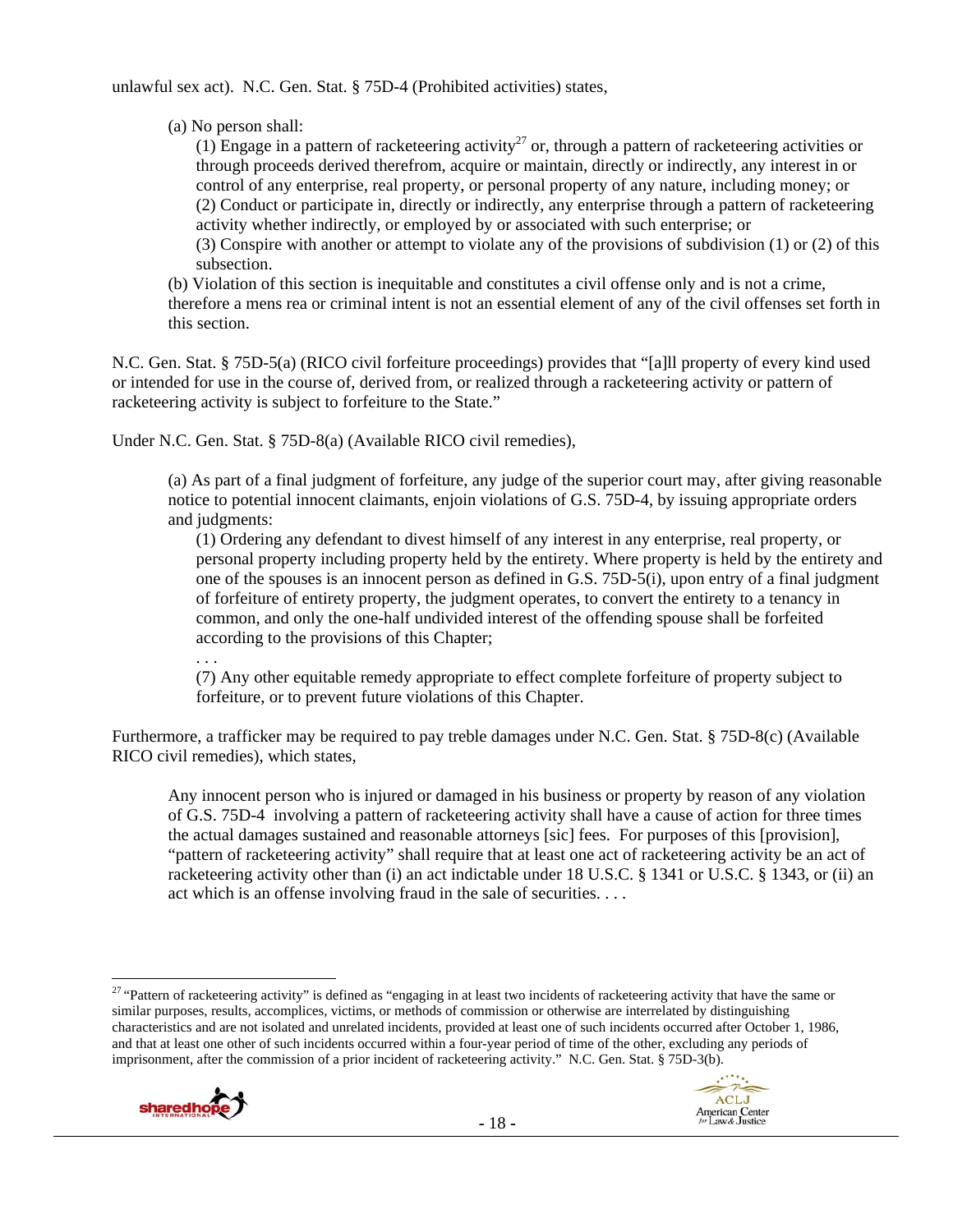Additionally, any injured person has "a right or claim to forfeited property or to the proceeds derived therefrom superior to any right or claim the State has in the same property or proceeds" so long as the injured person "intervene[s] in the forfeiture proceeding prior to its final disposition." N.C. Gen. Stat. § 75D-8(d).

# *3.5 Convicted traffickers are required to register as sex offenders.*

A conviction under N.C. Gen. Stat. § 14-43.13 (Sexual servitude) requires an individual to register as a sex offender under Article 27A (Sex Offender and Public Protection Registration Programs) of Chapter 14 (Criminal Law) of the North Carolina General Statutes. N.C. Gen. Stat. §§ 14-208.6(4), (5), 14-208.7 Pursuant to N.C. Gen. Stat. § 14-208.7(a), "A person who is a State resident and who has a reportable conviction shall be required to maintain registration with the sheriff of the county where the person resides." The definition of "reportable conviction" includes "a sexually violent offense" and "an offense against a minor." N.C. Gen. Stat. § 14-208.6(4).

The term "sexually violent offense" is defined in N.C. Gen. Stat. § 14-208.6(5) as,

a violation of G.S. 14-27.2 (first degree rape), G.S. 14-27.2A (rape of a child; adult offender), G.S. 14- 27.3 (second degree rape), G.S. 14-27.4 (first degree sexual offense), G.S. 14-27.4A (sex offense with a child; adult offender), G.S. 14-27.5 (second degree sexual offense), . . . G.S. 14-27.7A(a) (statutory rape or sexual offense of person who is 13-, 14-, or 15-years-old where the defendant is at least six years older), G.S. 14-43.13 (subjecting or maintaining a person for sexual servitude), . . . G.S. 14-190.6 (employing or permitting minor to assist in offenses against public morality and decency), . . . G.S. 14- 190.17 (second degree sexual exploitation of a minor), G.S. 14-190.17A (third degree sexual exploitation of a minor), . . . G.S. 14-190.19 (participating in the prostitution of a minor), . . . G.S. 14- 202.3 (Solicitation of child by computer or certain other electronic devices to commit an unlawful sex  $act) \ldots$ .

An "offense against a minor" is defined as "any of the following offenses if the offense is committed against a minor, and the person committing the offense is not the minor's parent: G.S. 14-39 (kidnapping), G.S. 14-41 (abduction of children), and G.S. 14-43.3 (felonious restraint). The term also includes the following if the person convicted of the following is not the minor's parent: a solicitation or conspiracy to commit any of these offenses; aiding and abetting any of these offenses." N.C. Gen. Stat. § 14-208.6(1m).

- 3.5.1 Recommendation: Amend N.C. Gen. Stat. § 14-208.6(5) (Definitions) to include N.C. Gen. Stat. § 14-43.11 (Human trafficking) when the crime is against a minor for the purpose of sexual servitude as a "sexually violent offense" for which the trafficker would have to register.
- *3.6 Laws relating to termination of parental rights for certain offenses include sex trafficking or CSEC offenses in order to remove the children of traffickers from their control and potential exploitation.*

A conviction under N.C. Gen. Stat. § 14-43.11 (Human trafficking) or § 14-43.13 (Sexual servitude) is not specifically listed as grounds for terminating parental rights under N.C. Gen. Stat. § 7B-1111(a) (Grounds for terminating parental rights). N.C. Gen. Stat. § 7B-1111(a)(8) states in part that a court can terminate parental rights when "[t]he parent has committed murder or voluntary manslaughter of another child of the parent or other child residing in the home; has aided, abetted, attempted, conspired, or solicited to commit murder or voluntary manslaughter of the child, another child of the parent, or other child residing in the home; has committed a felony assault that results in serious bodily injury to the child, another child of the parent, or other child residing in the home; or has committed murder or voluntary manslaughter of the other parent of the child." Pursuant to N.C. Gen. Stat. § 7B-1111(a)(1), a parent- trafficker's parental rights could be terminated if the



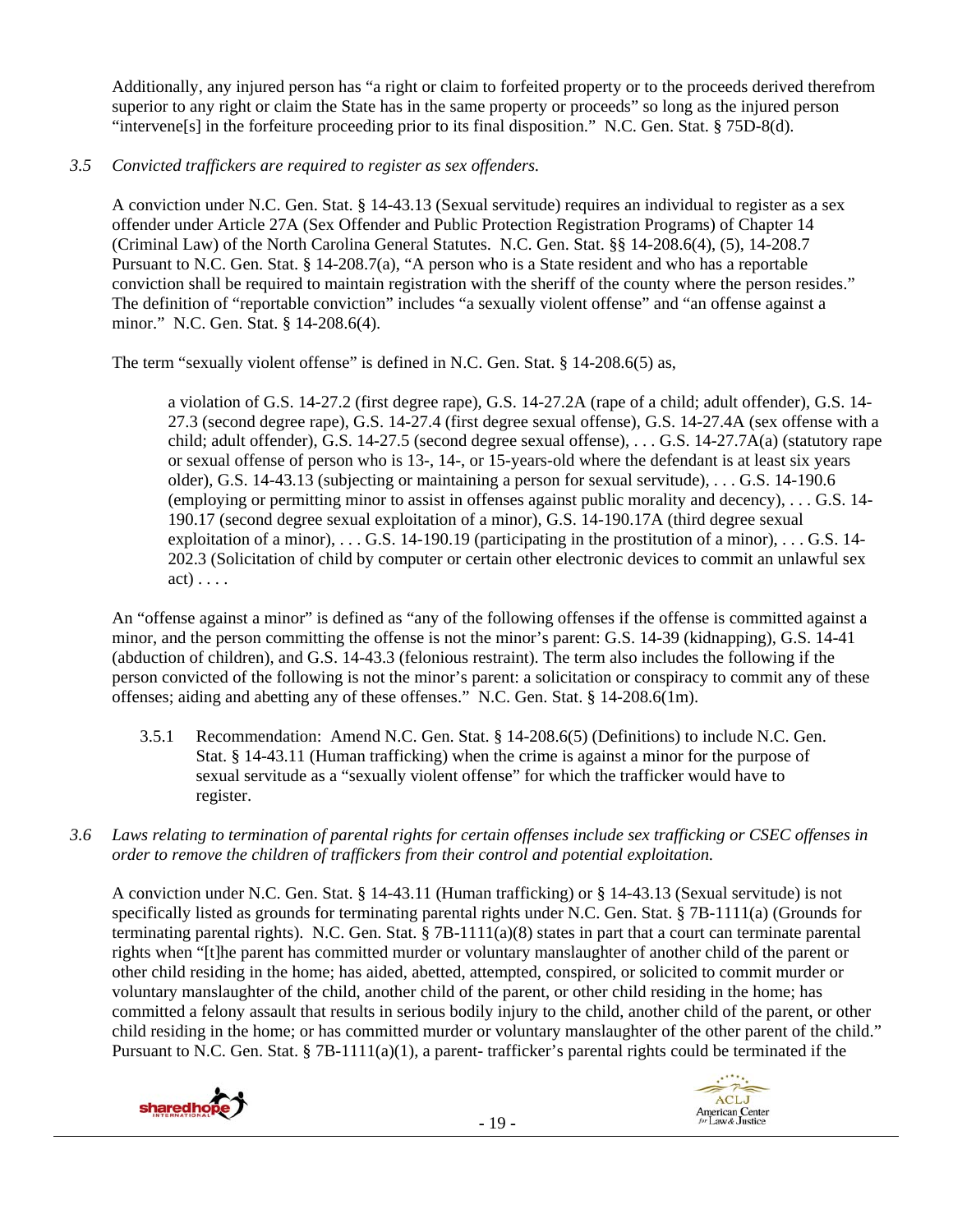parent has abused or neglected the child, within the meanings of "abused juvenile" and "neglected juvenile" under N.C. Gen. Stat. § 7B-101 (Definitions). Under N.C. Gen. Stat. § 7B-101(1) (Definitions),

(1) Abused juveniles.—Any juvenile less than 18 years of age whose parent, guardian, custodian, or caretaker:

a. Inflicts or allows to be inflicted upon the juvenile a serious physical injury by other than accidental means;

b. Creates or allows to be created a substantial risk of serious physical injury to the juvenile by other than accidental means;

d. Commits, permits, or encourages the commission of a violation of the following laws by, with, or upon the juvenile: first-degree rape, as provided in G.S. 14-27.2; rape of a child by an adult offender, as provided in G.S. 14-27.2A; second degree rape as provided in G.S. 14-27.3; firstdegree sexual offense, as provided in G.S. 14-27.4; sexual offense with a child by an adult offender, as provided in G.S. 14-27.4A; second degree sexual offense, as provided in G.S. 14-27.5; sexual act by a custodian, as provided in G.S. 14-27.7; . . . incest, as provided in G.S. 14-178; preparation of obscene photographs, slides, or motion pictures of the juvenile, as provided in G.S. 14-190.5; employing or permitting the juvenile to assist in a violation of the obscenity laws as provided in G.S. 14-190.6; dissemination of obscene material to the juvenile as provided in G.S. 14-190.7 and G.S. 14-190.8; displaying or disseminating material harmful to the juvenile as provided in G.S. 14- 190.14 and G.S. 14-190.15; first and second degree sexual exploitation of the juvenile as provided in G.S. 14-190.16 and G.S. 14-190.17; promoting the prostitution of the juvenile as provided in G.S. 14-190.18; and taking indecent liberties with the juvenile, as provided in G.S. 14-202.1; e. Creates or allows to be created serious emotional damage to the juvenile; serious emotional damage is evidenced by a juvenile's severe anxiety, depression, withdrawal, or aggressive behavior toward himself or others; or

f. Encourages, directs, or approves of delinquent acts involving moral turpitude committed by the juvenile.

Under N.C. Gen. Stat. § 7B-101(15), a child is considered a "neglected juvenile" when the child "does not receive proper care, supervision, or discipline from the juvenile's parent, guardian, custodian, or caretaker; or who has been abandoned; or who is not provided necessary medical care; or who is not provided necessary remedial care; or who lives in an environment injurious to the juvenile's welfare; or who has been placed for care or adoption in violation of law. In determining whether a juvenile is a neglected juvenile, it is relevant whether that juvenile lives in a home where another juvenile has died as a result of suspected abuse or neglect or lives in a home where another juvenile has been subjected to abuse or neglect by an adult who regularly lives in the home."

While these definitions do not reference N.C. Gen. Stat. § 14-43.11 (Human trafficking) or N.C. Gen. Stat.  $§$  14-43.13 (Sexual servitude), the express inclusion of crimes which could apply to a parent-trafficker<sup>28</sup> within the definition of "abused juveniles" suggests that a parent- trafficker's parental rights could be terminated pursuant to N.C. Gen. Stat.  $\S 7B-1111(a)(1)$  (Grounds for terminating parental rights).

3.6.1 Recommendation: Amend N.C. Gen. Stat. § 7B-101(1)(d) to include convictions under N.C. Gen. Stat. § 14-43.11 (Human trafficking) and § 14-43.13 (Sexual servitude) in the definition of "abused child."

  $^{28}$  E.g., N.C. Gen. Stat. § 14-190.16 (First degree sexual exploitation of a minor), § 14-190.17 (Second degree sexual exploitation of a minor), § 14-190.18 (Promoting the prostitution of a minor), and § 14-190.6 (Employing or permitting minor to assist in offense under Article).



. . .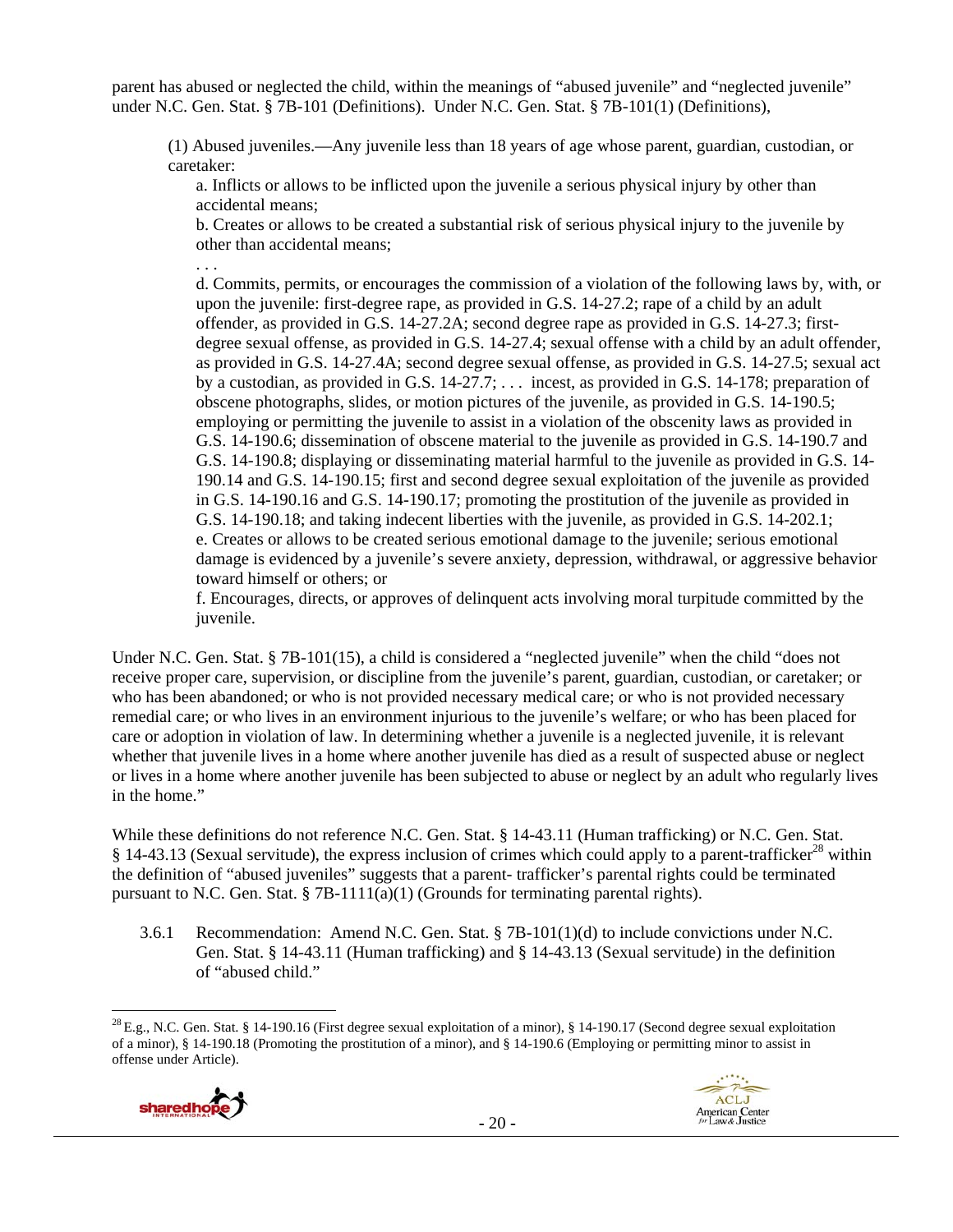# Framework Issue 4: Criminal provisions for facilitators

# *Legal Components:*

- *4.1 The acts of assisting, enabling, or financially benefitting from child sex trafficking are included as criminal offenses in the state sex trafficking statute.*
- *4.2 Financial penalties, including asset forfeiture laws, are in place for those who benefit financially from or aid and assist in committing domestic minor sex trafficking.*
- *4.3 Promoting and selling child sex tourism is illegal.*
- *4.4 Promoting and selling child pornography is illegal. \_\_\_\_\_\_\_\_\_\_\_\_\_\_\_\_\_\_\_\_\_\_\_\_\_\_\_\_\_\_\_\_\_\_\_\_\_\_\_\_\_\_\_\_\_\_\_\_\_\_\_\_\_\_\_\_\_\_\_\_\_\_\_\_\_\_\_\_\_\_\_\_\_\_\_\_\_\_\_\_\_\_\_\_\_\_\_\_\_\_\_\_\_\_*

# *Legal Analysis:*

*4.1 The acts of assisting, enabling, or financially benefitting from child sex trafficking are included as criminal offenses in the state sex trafficking statute.*

Under N.C. Gen. Stat. § 14-43.11, human trafficking occurs when a person "knowingly recruits, entices, harbors, transports, provides, or obtains by any means another person with the intent that the other person be held in involuntary servitude or sexual servitude." N.C. Gen. Stat. § 14-43.11(a). While this applies to some facilitators, it does not apply to those who knowingly benefit from trafficking. N.C. Gen. Stat. § 14-43.13(a) (Sexual servitude) also does not apply to those who knowingly benefit, since it only covers an individual who "knowingly subjects or maintains another in sexual servitude."

Facilitators could be held culpable under N.C. Gen. Stat. § 14-190.18 (Promoting prostitution of a minor), which states, "A person commits the offense of promoting prostitution of a minor if he knowingly: (1) Entices, forces, encourages, or otherwise facilitates a minor to participate in prostitution; or (2) Supervises, supports, advises, or protects the prostitution of or by a minor." Promoting prostitution of a minor is a Class C felony, which carries a sentence of 58–73 months' imprisonment. N.C. Gen. Stat. §§ 14-190.18(c), 15A-1340.17(c).

- 4.1.1 Recommendation: Amend N.C. Gen. Stat. § 14-43.11 (Human trafficking) to include language indicating that knowingly or recklessly benefiting from the crime of human trafficking is an offense in order to prosecute the facilitators.
- *4.2 Financial penalties, including asset forfeiture laws, are in place for those who benefit financially from or aid and assist in committing domestic minor sex trafficking.*

Pursuant to N.C. Gen. Stat. § 14-2.3 (Forfeiture of gain acquired through criminal activity), "Except as is otherwise provided in Article 3 of Chapter 31A [Willful and unlawful killing of decedent], in the case of any violation of Article 13A [North Carolina street gang suppression act] of Chapter 14, or a general statute constituting a felony other than a nonwillful homicide, any money or other property or interest in property acquired thereby shall be forfeited to the State of North Carolina, including any profits, gain, remuneration, or compensation directly or indirectly collected by or accruing to any offender."

To the extent that a facilitator engages in activity or owns property that is deemed a nuisance under N.C. Gen. Stat. § 19-1(a) (What are nuisances under this Chapter) and N.C. Gen. Stat. § 19-1.3(3) (Personal property as a nuisance; knowledge of nuisance), the facilitator could be required to forfeit assets. Under N.C. Gen. Stat. § 19- 1(a), "The erection, establishment, continuance, maintenance, use, ownership or leasing of any building or place for the purpose of assignation [or] prostitution . . . shall constitute a nuisance."





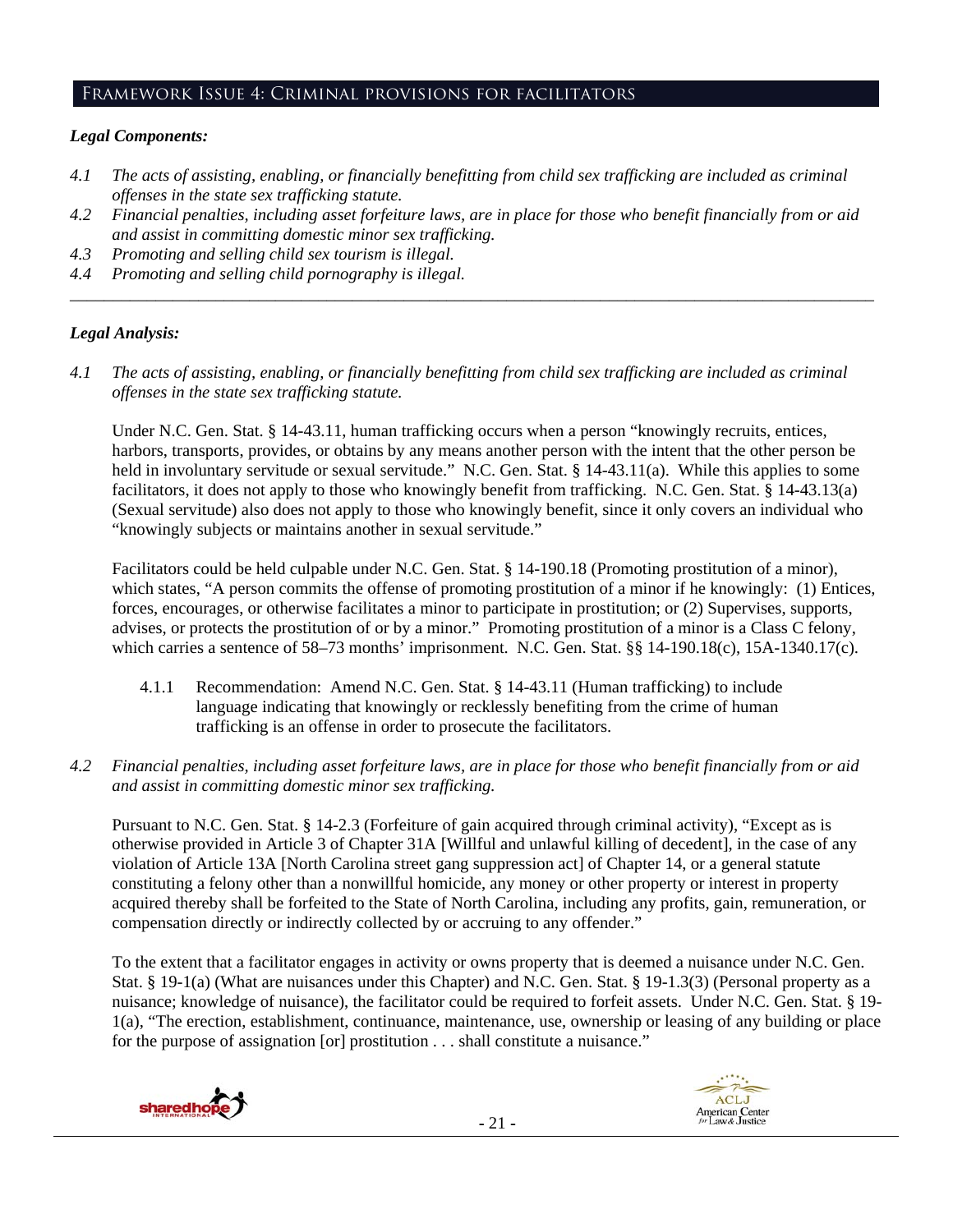Under N.C. Gen. Stat. § 19-1.3(3) (Personal property as a nuisance; knowledge of nuisance), "The following are also declared to be nuisances, as personal property used in conducting and maintaining a nuisance under this Chapter: . . . (3) All money or other valuable consideration, vehicles, conveyances, or other property received or used in gambling, prostitution, . . . as well as the furniture and movable contents of a place used in connection with such prohibited conduct." Pursuant to N.C. Gen. Stat. § 19-6, "All personal property, including all money and other considerations, declared to be a nuisance under the provisions of G.S. 19-1.3 and other sections of this Article, are subject to forfeiture to the local government and are recoverable as damages in the county wherein such matter is sold, exhibited or otherwise used." Furthermore, the use of leased premises by traffickers for the purpose of prostitution will make the lease void and "causes the right of possession to revert and vest in" the property's owner. N.C. Gen. Stat. § 19-6.

Special forfeiture provisions would apply in the event that a facilitator was convicted under N.C. Gen. Stat. § 14-7.20 (Continuing criminal enterprise). Under N.C. Gen. Stat. § 14-7.20(b) (Continuing criminal enterprise), a person convicted of engaging in a continuing criminal enterprise is required to forfeit

1. The profits obtained by the person in the enterprise, and

2. Any of the person's interest in, claim against, or property or contractual rights of any kind affording a source of influence over, such enterprise.

Facilitators may also be liable under the North Carolina Racketeer Influenced and Corrupt Organizations Act (RICO), N.C. Gen. Stat. Chap. 75D, if they engage in a "pattern of racketeering activity."29 Pursuant to N.C. Gen. Stat. § 75D-3(c) (Definitions), racketeering activity includes all offenses under Chapter 14 [Criminal Law], unless they are specifically excluded. Qualifying Chapter 14 offenses include N.C. Gen. Stat. § 14-39 (Kidnapping), § 14-43.11 (Human trafficking), § 14-43.13 (Sexual servitude), § 14-190.6 (Employing or permitting minor to assist in offense under Article), § 14-190.16 (First degree sexual exploitation of a minor), § 14-190.17 (Second degree sexual exploitation of a minor), § 14-190.18 (Promoting prostitution of a minor), § 14-7.20 (Continuing criminal enterprise), and § 14-202.3 (Solicitation of child by computer or certain other electronic devices to commit an unlawful sex act).

N.C. Gen. Stat. § 75D-4 (Prohibited activities) states,

(a) No person shall:

(1) Engage in a pattern of racketeering activity or, through a pattern of racketeering activities or through proceeds derived therefrom, acquire or maintain, directly or indirectly, any interest in or control of any enterprise, real property, or personal property of any nature, including money; or (2) Conduct or participate in, directly or indirectly, any enterprise through a pattern of racketeering activity whether indirectly, or employed by or associated with such enterprise; or

(3) Conspire with another or attempt to violate any of the provisions of subdivision (1) or (2) of this subsection.

(b) Violation of this section is inequitable and constitutes a civil offense only and is not a crime, therefore a mens rea or criminal intent is not an essential element of any of the civil offenses set forth in this section.

N.C. Gen. Stat. § 75D-5(a) (RICO civil forfeiture proceedings) provides that "[a]ll property of every kind used or intended for use in the course of, derived from, or realized through a racketeering activity or pattern of racketeering activity is subject to forfeiture to the State."

 <sup>29</sup> *See supra* note 27.

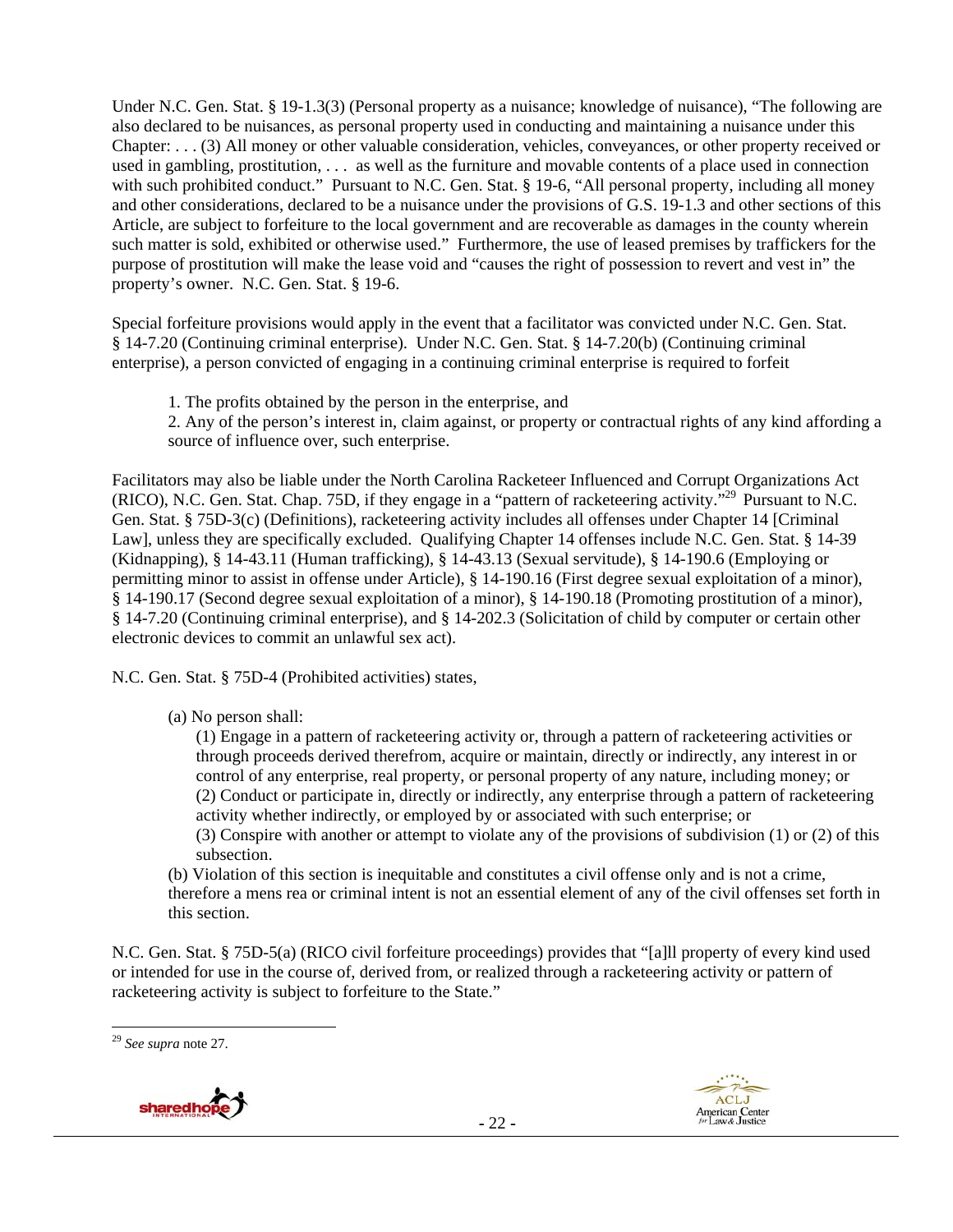Under N.C. Gen. Stat. § 75D-8(a) (Available RICO civil remedies),

(a) As part of a final judgment of forfeiture, any judge of the superior court may, after giving reasonable notice to potential innocent claimants, enjoin violations of G.S. 75D-4, by issuing appropriate orders and judgments:

(1) Ordering any defendant to divest himself of any interest in any enterprise, real property, or personal property including property held by the entirety. Where property is held by the entirety and one of the spouses is an innocent person as defined in G.S. 75D-5(i), upon entry of a final judgment of forfeiture of entirety property, the judgment operates, to convert the entirety to a tenancy in common, and only the one-half undivided interest of the offending spouse shall be forfeited according to the provisions of this Chapter;

(7) Any other equitable remedy appropriate to effect complete forfeiture of property subject to forfeiture, or to prevent future violations of this Chapter.

Furthermore, a facilitator may be required to pay triple damages under N.C. Gen. Stat. § 75D-8(c) (Available RICO civil remedies), which states,

Any innocent person who is injured or damaged in his business or property by reason of any violation of G.S. 75D-4 involving a pattern of racketeering activity shall have a cause of action for three times the actual damages sustained and reasonable attorneys [sic] fees. For purposes of this [provision], "pattern of racketeering activity" shall require that at least one act of racketeering activity be an act of racketeering activity other than (i) an act indictable under 18 U.S.C. § 1341 or U.S.C. § 1343, or (ii) an act which is an offense involving fraud in the sale of securities. . . . . . . .

Additionally, any injured person has "a right or claim to forfeited property or to the proceeds derived therefrom superior to any right or claim the State has in the same property or proceeds" so long as the injured person "intervene[s] in the forfeiture proceeding prior to its final disposition." N.C. Gen. Stat. § 75D-8(d).

Finally, facilitators also could be ordered to pay restitution to the domestic minor sex trafficking victim. Pursuant to N.C. Gen. Stat. § 15A-1340.34(a) (Restitution generally), "When sentencing a defendant convicted of a criminal offense, the court shall determine whether the defendant shall be ordered to make restitution to any victim of the offense in question. For purposes of this Article, the term 'victim' means a person directly and proximately harmed as a result of the defendant's commission of the criminal offense." Subsection (b) states, "If the defendant is being sentenced for an offense for which the victim is entitled to restitution under Article 46 of this Chapter, the court shall, in addition to any penalty authorized by law, require that the defendant make restitution to the victim or the victim's estate for any injuries or damages arising directly and proximately out of the offense committed by the defendant." Under subsection (c), "When subsection (b) of this section does not apply, the court may, in addition to any other penalty authorized by law, require that the defendant make restitution to the victim or the victim's estate for any injuries or damages arising directly and proximately out of the offense committed by the defendant."

# *4.3 Promoting and selling child sex tourism is illegal*.

There is no specific provision under North Carolina's laws prohibiting child sex tourism.

2.3.1 Recommendation: Enact a law that prohibits selling or offering to sell travel services that include or facilitate travel for the purpose of engaging in commercial sexual exploitation of a minor or prostitution of a minor, if the travel is occurring in North Carolina.



. . .

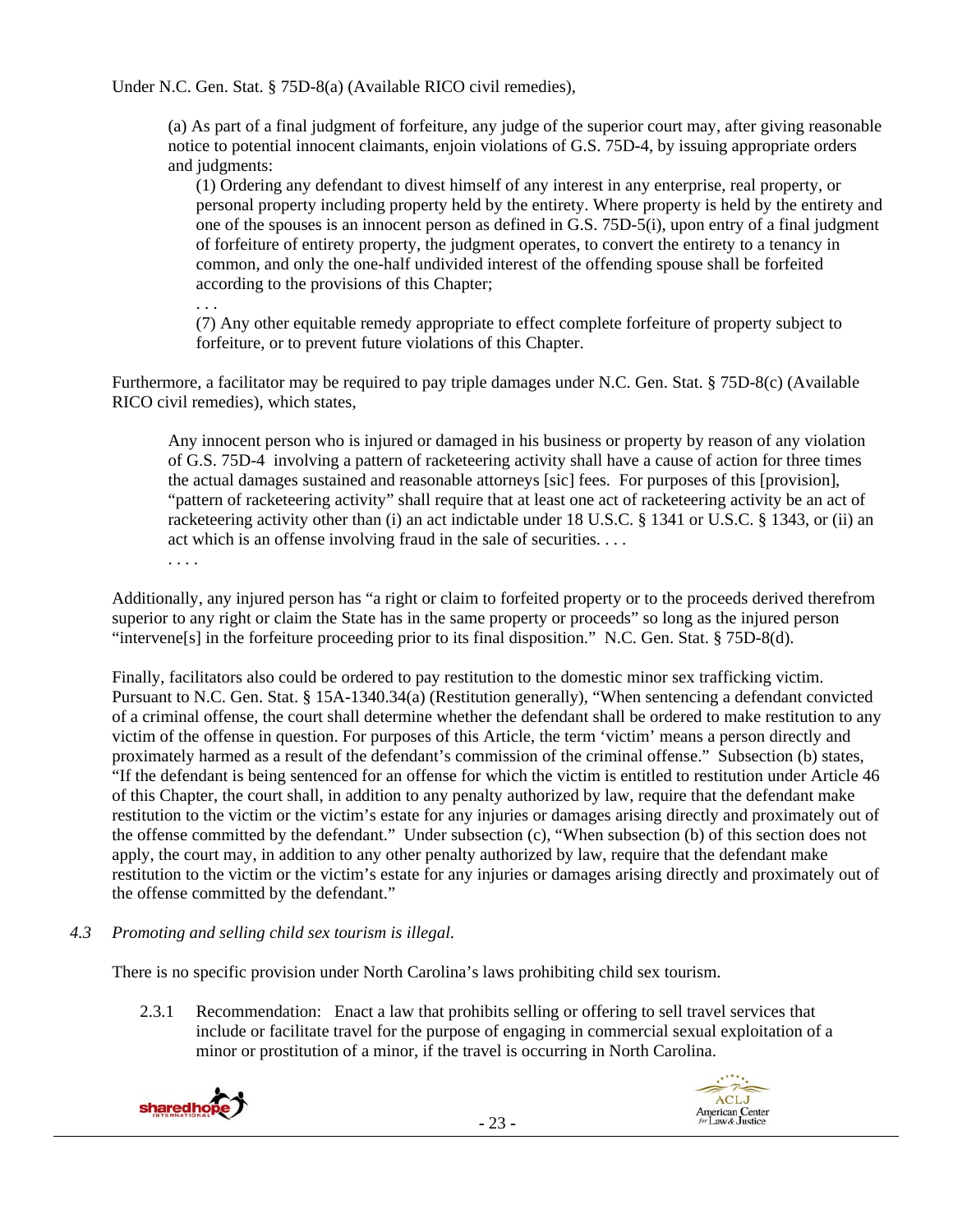# *4.4 Promoting and selling child pornography is illegal.*

N.C. Gen. Stat. § 14-190.16 (First degree sexual exploitation of a minor) makes it an offense, among other things, if a person, while "knowing the character or content of the material or performance, . . . (1) Uses, employs, induces, coerces, encourages, or facilitates a minor to engage in or assist others to engage in sexual activity for a live performance or for the purpose of producing material that contains a visual representation depicting this activity; or . . . (3) Transports or finances the transportation of a minor through or across this State with the intent that the minor engage in sexual activity for a live performance or for the purpose of producing material that contains a visual representation depicting this activity; or (4) Records, photographs, films, develops, or duplicates for sale or pecuniary gain material that contains a visual representation depicting a minor engaged in sexual activity." First degree sexual exploitation of a minor is a Class C felony, which carries a presumptive sentence of 58–73 months' imprisonment. N.C. Gen. Stat. §§ 14-190.16(d), 15A-1340.17(c).

N.C. Gen. Stat. § 14-190.17 (Second degree sexual exploitation of a minor) makes it an offense if a person, "knowing the character or content of the material, . . . (1) Records, photographs, films, develops, or duplicates material that contains a visual representation of a minor engaged in sexual activity; or (2) Distributes, transports, exhibits, receives, sells, purchases, exchanges, or solicits material that contains a visual representation of a minor engaged in sexual activity." Second degree sexual exploitation of a minor is a Class E felony, which carries a sentence of 20–25 months' imprisonment. N.C. Gen. Stat. §§ 14-190.17(d), 15A-1340.17(c).



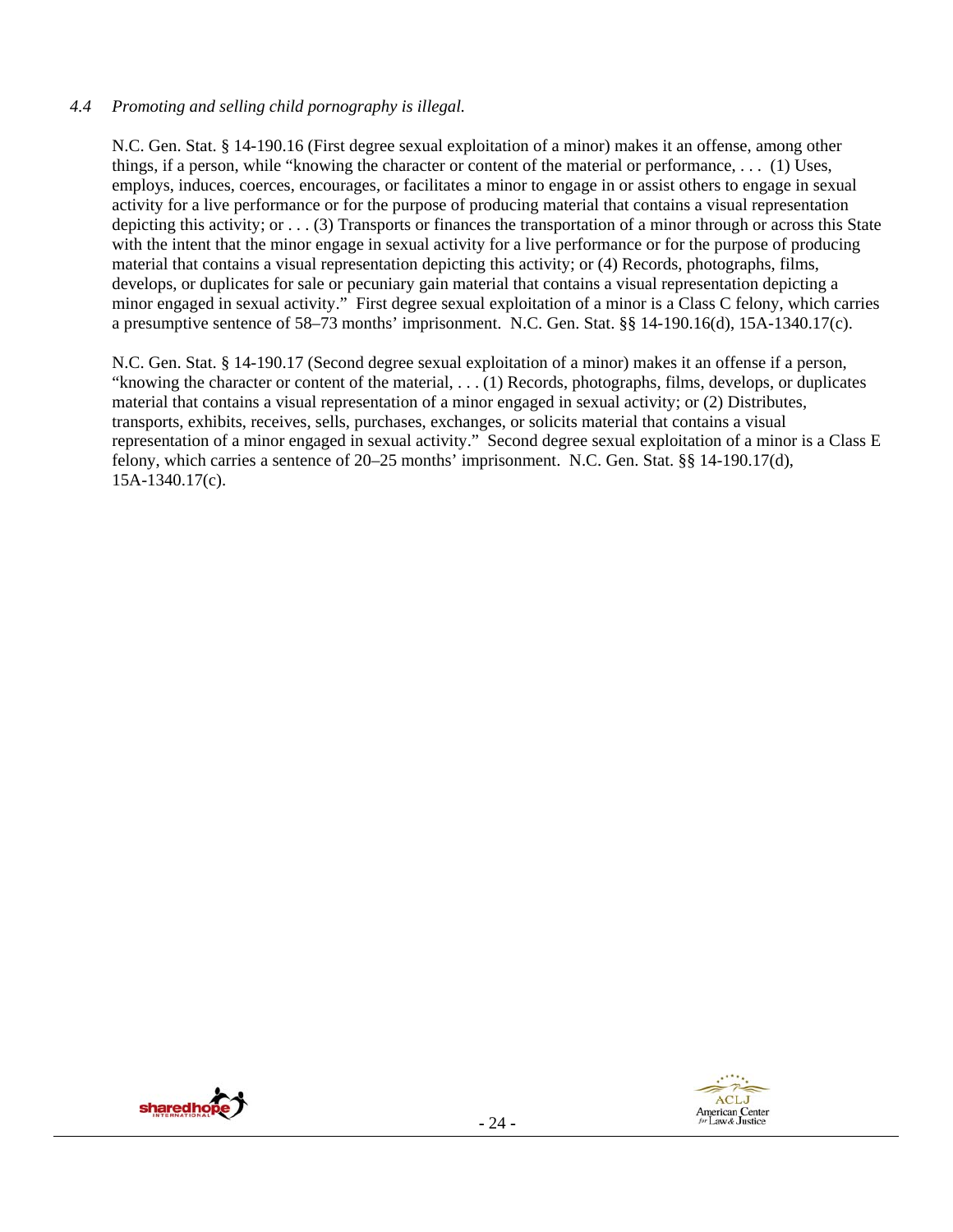# Framework Issue 5: Protective provisions for the child victims

# *Legal Components:*

- *5.1 A victim of domestic minor sex trafficking or CSEC is defined as a victim for purposes of qualifying for crime victims' compensation and other victim benefits.*
- *5.2 The state sex trafficking statute expressly prohibits a defendant from raising consent of the minor to the commercial sex acts as a defense.*
- *5.3 Prostitution laws apply only to adults, making minors under 18 specifically immune from this offense.*
- *5.4 Commercially sexually exploited children are provided with a child protection response, including specialized shelter and services, and are not detained in juvenile detention facilities.*
- *5.5 Commercial sexual exploitation or sex trafficking is identified as a type of abuse and neglect within child protection statutes.*
- *5.6 The definition of "caregiver" (or similar term) in the child welfare statutes is broad enough to include a trafficker who has custody or control of a child in order to bring a trafficked child into the protection of child protective services.*
- *5.7 Crime victims' compensation is specifically available to a child victim of sex trafficking or CSEC without regard to ineligibility factors.*
- *5.8 Victim-friendly procedures and protections are provided in the trial process for minors under 18.*
- *5.9 Expungement or sealing of juvenile arrest or criminal records resulting from arrests or adjudications for prostitution-related offenses committed as a result of, or in the course of, the commercial sexual exploitation of a minor is available within a reasonable time after turning 18.*
- *5.10 Victim restitution and civil remedies are authorized by law for minor victims of sex trafficking or CSEC.*
- *5.11 Statutes of limitations for civil and criminal actions for child sex trafficking or CSEC offenses are eliminated or lengthened sufficiently to allow prosecutors and victims a realistic opportunity to pursue criminal action and legal remedies.*

*\_\_\_\_\_\_\_\_\_\_\_\_\_\_\_\_\_\_\_\_\_\_\_\_\_\_\_\_\_\_\_\_\_\_\_\_\_\_\_\_\_\_\_\_\_\_\_\_\_\_\_\_\_\_\_\_\_\_\_\_\_\_\_\_\_\_\_\_\_\_\_\_\_\_\_\_\_\_\_\_\_\_\_\_\_\_\_\_\_\_\_\_\_* 

# *Legal Analysis:*

*5.1 A victim of domestic minor sex trafficking or CSEC is defined as a victim for purposes of qualifying for crime victims' compensation and other victim benefits.* 

The Crime Victims' Rights Act is the only North Carolina law that expressly refers to the crime of human trafficking and other CSEC laws within its definition of victim. Under N.C. Gen. Stat. § 15A-830(a)(7) (Definitions), a "victim" is defined to include,

A person against whom there is probable cause to believe one of the following crimes was committed: a. A Class A, B1, B2, C, D, or E felony.<sup>30</sup>

b. A Class F felony if it is a violation of one of the following: . . . 14-43.11 [Human trafficking, where the victim is not a minor]; 14-190.17 [Second degree sexual exploitation of a minor]; 14-190.19 [Participating in prostitution of a minor] . . . .

  $^{30}$  *E.g.*, N.C. Gen. Stat. § 14-43.11 (Human trafficking) and N.C. Gen. Stat. § 14-43.13 (Sexual servitude) (Class C felonies, where the victim is a minor); N.C. Gen. Stat. § 14-190.16 (First degree sexual exploitation of a minor) (Class C felony); N.C. Gen. Stat. § 14-190.17 (Second degree sexual exploitation of a minor) (Class E felony); N.C. Gen. Stat. § 14-27.2 (First-degree rape) (Class B1 felony); N.C. Gen. Stat. § 14-27.2A (Rape of a child; adult offender) (Class B1 felony); N.C. Gen. Stat. § 14-27.4 (First-degree sexual offense) (Class B1 felony); N.C. Gen. Stat. § 14-27.4A (Sexual offense with a child; adult offender) (Class B1 felony); N.C. Gen. Stat. § 14-27.7A (Statutory rape or sexual offense of a person who is 13, 14, or 15 years old) (Class B1 or C felony, depending on the age of the defendant).



<sup>. . . .</sup>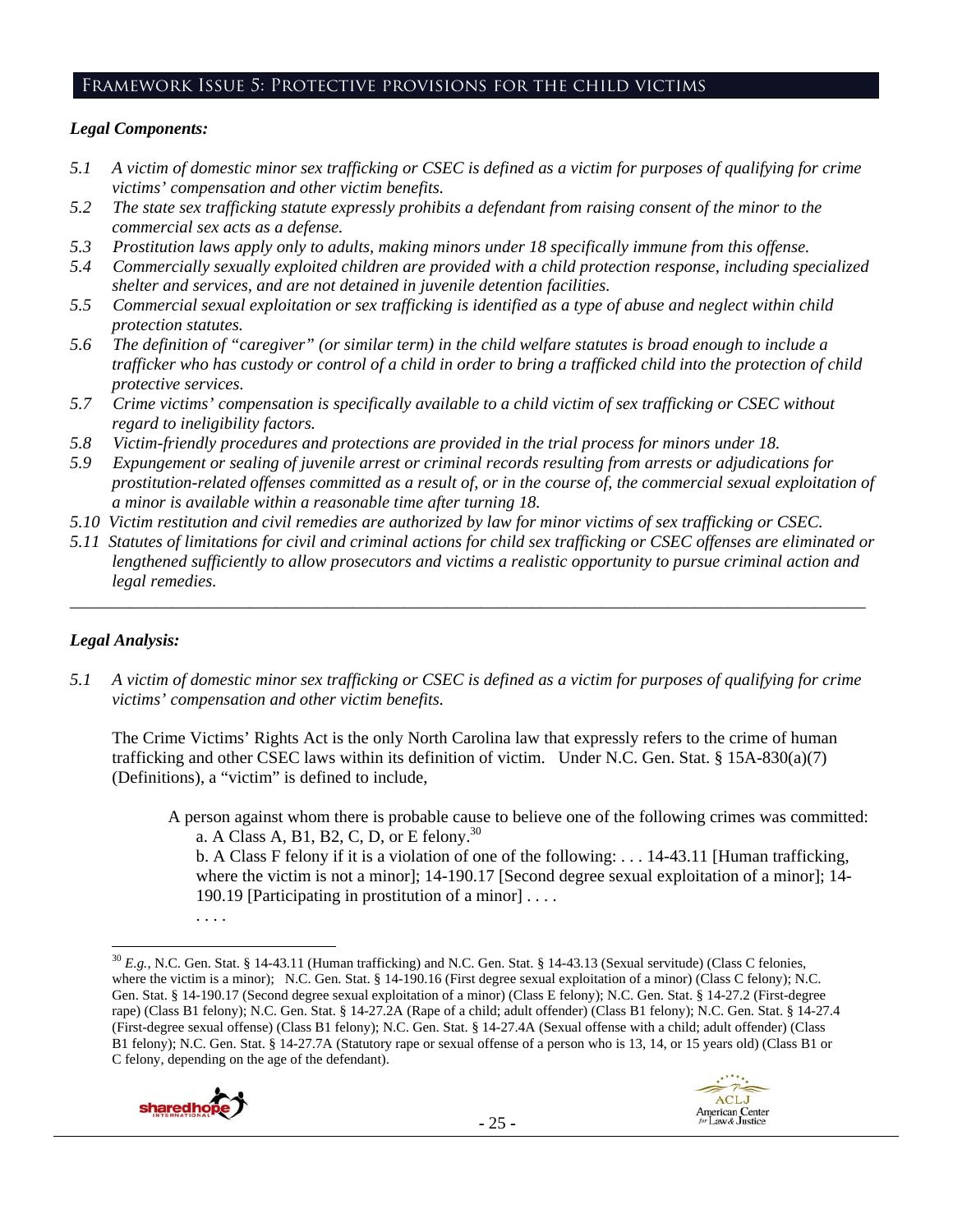e. A Class I felony if it is a violation of . . . 14-190.17A [Third degree sexual exploitation of a minor].

f. An attempt of any of the felonies listed in this subdivision if the attempted felony is punishable as a felony.

. . . .

h. Any violation of a valid protective order under G.S. 50B-4.1.

The Crime Victim's Compensation Act defines a "victim" as "[a] person who suffers personal injury or death proximately caused by criminally injurious conduct." N.C. Gen. Stat. § 15B-2(13). "Criminally injurious conduct" is defined as including "[c]onduct that by its nature poses a substantial threat of personal injury or death, and is punishable by fine or imprisonment or death, or would be so punishable but for the fact that the person engaging in the conduct lacked the capacity to commit the crime under the laws of this State." N.C. Gen. Stat. § 15B-2(5). Since domestic minor sex trafficking encompasses "conduct that by its nature poses a substantial threat of personal injury or death," and the applicable crimes are punishable by imprisonment, the Crime Victim's Compensation Act classifies a domestic minor sex trafficking victim as a victim. N.C. Gen. Stat. § 15B-2(5).

*5.2 The state sex trafficking statute expressly prohibits a defendant from raising consent of the minor to the commercial sex acts as a defense.* 

The only law applicable to domestic minor sex trafficking victims specifying that consent is not a defense is N.C. Gen. Stat. § 14-202.3 (Solicitation of child by computer or certain other electronic devises to commit an unlawful sex act), which states that "[c]onsent is not a defense to a charge under this section." N.C. Gen. Stat. § 14-43.11 (Human trafficking), § 14-43.13 (Sexual servitude), § 14-190.16 (First degree sexual exploitation of a minor), § 14-190.17 (Second degree sexual exploitation of a minor), § 14-190.17A (Third degree sexual exploitation of a minor), § 14-190.18 (Promoting prostitution of a minor), and § 14-190.19 (Participating in prostitution of a minor) do not refer to a defense of consent.

5.2.1 Recommendation: Amend N.C. Gen. Stat. § 14-43.11 (Human trafficking), § 14-43.13 (Sexual servitude), § 14-190.16 (First degree sexual exploitation of a minor), § 14-190.17 (Second degree sexual exploitation of a minor), § 14-190.17A (Third degree sexual exploitation of a minor), § 14-190.18 (Promoting prostitution of a minor), and § 14-190.19 (Participating in prostitution of a minor) to clarify that consent is not a defense to each crime.

#### *5.3 Prostitution laws apply only to adults, making minors under 18 specifically immune from this offense.*

N.C. Gen. Stat. § 14-204 (Prostitution and various acts abetting prostitution unlawful) and § 14-204.1 (Loitering for the purpose of engaging in prostitution offense) are age neutral, allowing minors to be prosecuted for these crimes. Without regard to the defendant's age, N.C. Gen. Stat. § 14-204 (Prostitution and various acts abetting prostitution unlawful) makes it illegal, among other things, "(6) To reside in, enter, or remain in any place, structure, or building, or to enter or remain in any conveyance, for the purpose of prostitution or assignation" and "(7) To engage in prostitution or assignation, or to aid or abet prostitution or assignation by any means whatsoever."

Similarly, N.C. Gen. Stat. § 14-204.1 (Loitering for the purpose of engaging in prostitution offense) applies to both adults and minors. N.C. Gen. Stat. § 14-204.1 (Loitering for the purpose of engaging in prostitution

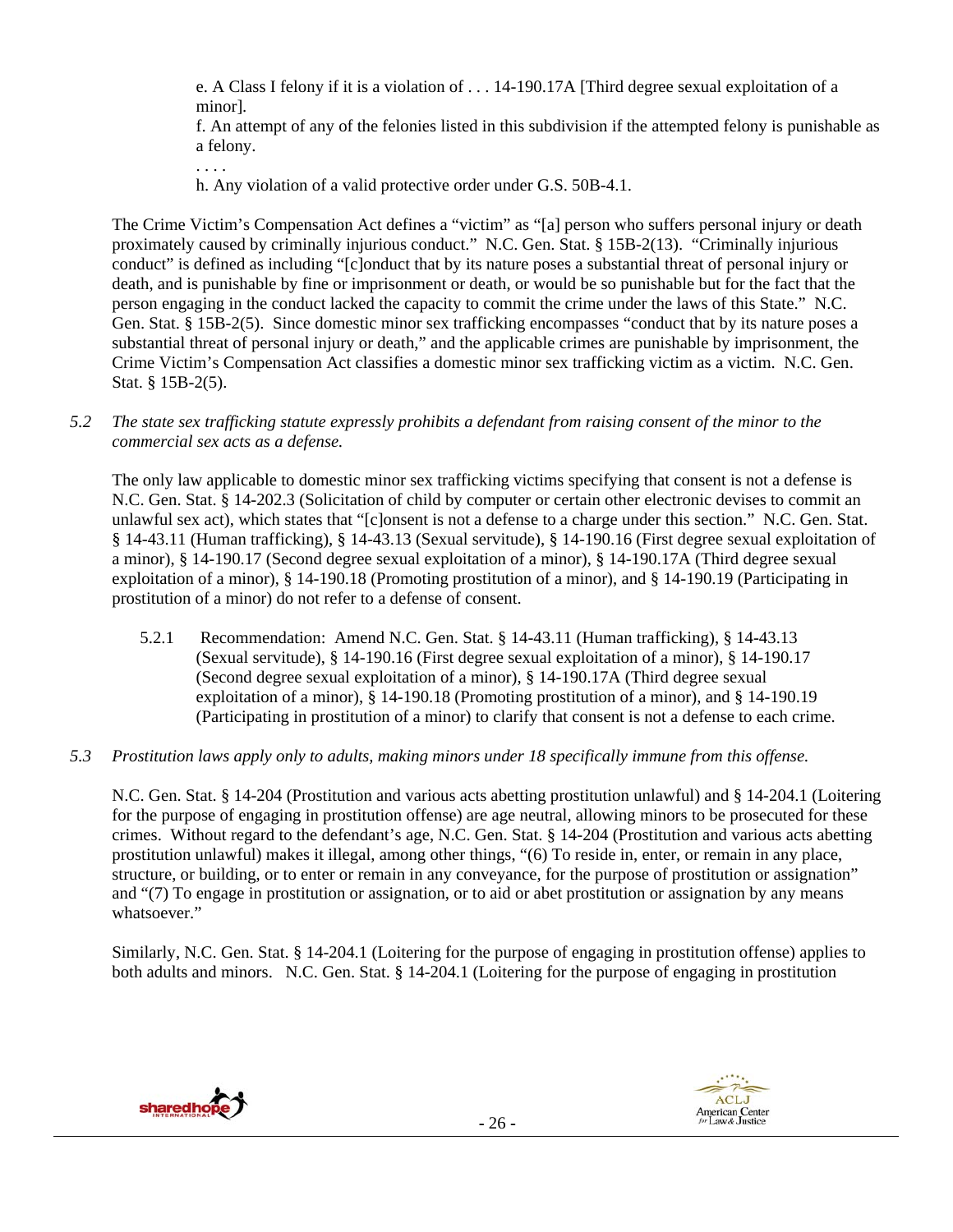offense) makes it a Class 1 misdemeanor if a person, "remains or wanders about in a public place<sup>31</sup> and  $(1)$ Repeatedly beckons to, stops, or attempts to stop passers-by, or repeatedly attempts to engage passers-by in conversation; or (2) Repeatedly stops or attempts to stop motor vehicles; or (3) Repeatedly interferes with the free passage of other persons for the purpose of violating any subdivision of G.S. 14-204 [Prostitution and various acts abetting prostitution unlawful] . . . ."

5.3.1 Recommendation: Amend N.C. Gen. Stat. § 14-204 (Prostitution and various acts abetting prostitution unlawful) and § 14-204.1 (Loitering for the purpose of engaging in prostitution offense) to make minors immune from prosecution and refer cases involving minors in prostitution to N.C. Gen. Stat. § 14-43.11 (Human trafficking) and § 14-43.13 (Sexual servitude) to make clear that the prostituted minor is a trafficking victim.

# *5.4 Commercially sexually exploited children are provided with a child protection response, including specialized shelter and services, and are not detained in juvenile detention facilities.*

Under N.C. Gen. Stat. § 7B-200 (Jurisdiction), "The court<sup>32</sup> has exclusive, original jurisdiction over any case involving a juvenile<sup>33</sup> who is alleged to be abused, neglected, or dependent."<sup>34</sup> N.C. Gen. Stat. § 7B-200(a). Upon receiving a report alleging abuse, dependency, or neglect of a juvenile, the North Carolina Department of Social Services (DSS), pursuant to N.C. Gen. Stat. § 7B-302(a) (Assessment by director; access to confidential information; notification of person making the report), is required to "make a prompt and thorough assessment, using either a family assessment response or an investigative assessment response, in order to ascertain the facts of the case, the extent of the abuse or neglect, and the risk of harm to the juvenile, in order to determine whether protective services should be provided or the complaint filed as a petition."

If the report alleges abuse, DSS must initiate the assessment within 24 hours after receiving the report. N.C. Gen. Stat. § 7B-302(a). If the report alleges neglect or dependency, DSS must initiate the assessment within 72 hours of receiving the report. N.C. Gen. Stat. § 7B-302(a). N.C. Gen. Stat. § 7B-302(c), (d) states,

(c) If the assessment indicates that abuse, neglect, or dependency has occurred, the director shall decide whether immediate removal of the juvenile or any other juveniles in the home is necessary for their protection. If immediate removal does not seem necessary, the director shall immediately provide or arrange for protective services. If the parent, guardian, custodian, or caretaker refuses to accept the protective services provided or arranged by the director, the director shall sign a petition seeking to invoke the jurisdiction of the court for the protection of the juvenile or juveniles.

(d) If immediate removal seems necessary for the protection of the juvenile or other juveniles in the home, the director shall sign a petition that alleges the applicable facts to invoke the jurisdiction of the court. Where the assessment shows that it is warranted, a protective services worker may assume temporary custody of the juvenile for the juvenile's protection pursuant to Article 5 of this Chapter.

juvenile has no parent, guardian, or custodian responsible for the juvenile's care or supervision or whose parent, guardian, or custodian is unable to provide for the care or supervision and lacks an appropriate alternative child care arrangement." See infra Section 5.6 for definition of "neglected juvenile" and "abused juveniles."





  $31$  "For the purposes of this section, 'public place' means any street, sidewalk, bridge, alley or alleyway, plaza, park, driveway, parking lot or transportation facility, or the doorways and entrance ways to any building which fronts on any of those places, or a motor vehicle in or on any of those places." N.C. Gen. Stat. § 14-204.1(a).<br><sup>32</sup> "Court" is defined as "[t]he district court division of the General Court of Justice." N.C. Gen. Stat. § 7B-101(6).<br><sup>33</sup> N.C. Gen. Stat. § 7B

married, emancipated, or a member of the Armed Forces of the United States." This definition reflects the text of N.C. Gen. Stat. § 7B-101(14) as amended by 2011 N.C. Sess. Laws 183 (effective on becoming law). 34 N.C. Gen. Stat. § 7B-101(9) defines a "dependent juvenile" as "[a] juvenile in need of assistance or placement because the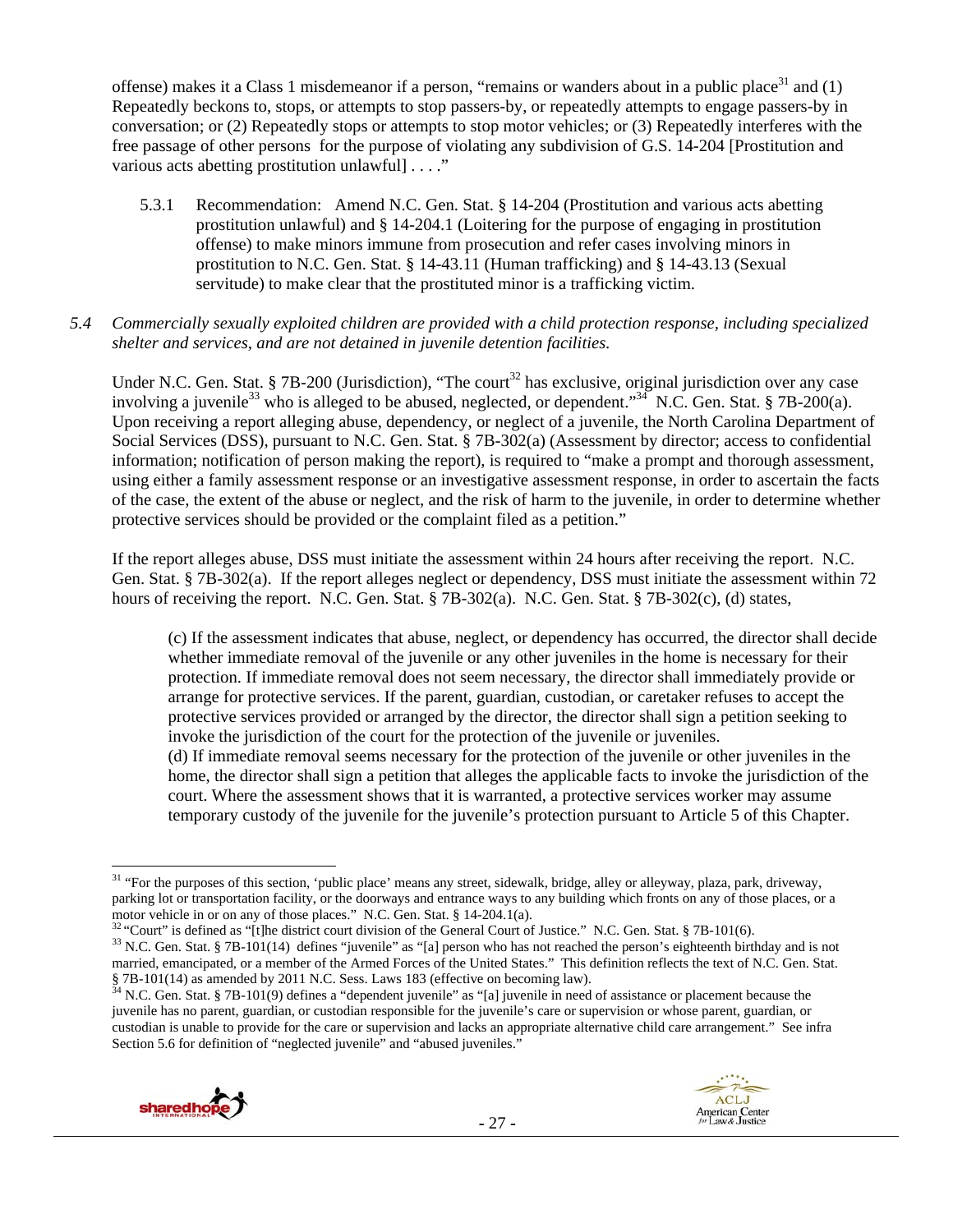N.C. Gen. Stat. § 7B-500(a) (Taking a juvenile into temporary custody; civil and criminal immunity) permits a juvenile to be taken into temporary custody by a law enforcement officer or a DSS worker without a court order "if there are reasonable grounds to believe that the juvenile is abused, neglected, or dependent and that the juvenile would be injured or could not be taken into custody if it were first necessary to obtain a court order."

Under N.C. Gen. Stat. § 7B-501 (Duties of person taking juvenile into temporary custody),

(a) A person who takes a juvenile into custody without a court order under G.S. 7B-500 shall proceed as follows:

(1) Notify the juvenile's parent, guardian, custodian, or caretaker that the juvenile has been taken into temporary custody and advise the parent, guardian, custodian, or caretaker of the right to be present with the juvenile until a determination is made as to the need for nonsecure custody. Failure to notify the parent that the juvenile is in custody shall not be grounds for release of the juvenile. (2) Release the juvenile to the juvenile's parent, guardian, custodian, or caretaker if the person having the juvenile in temporary custody decides that continued custody is unnecessary. (3) The person having temporary custody shall communicate with the director of the department of social services who shall consider prehearing diversion. If the decision is made to file a petition, the director shall contact the judge or person delegated authority pursuant to G.S. 7B-502 for a determination of the need for continued custody.

(b) A juvenile taken into temporary custody under this Article shall not be held for more than 12 hours,

or for more than 24 hours if any of the 12 hours falls on a Saturday, Sunday, or legal holiday, unless: (1) A petition or motion for review has been filed by the director of the department of social services, and

(2) An order for nonsecure custody has been entered by the court.

Pursuant to N.C. Gen. Stat. § 7B-503(a) (Criteria for nonsecure custody),  $35$ 

(a) When a request is made for nonsecure custody, the court shall first consider release of the juvenile to the juvenile's parent, relative, guardian, custodian, or other responsible adult. An order for nonsecure custody shall be made only when there is a reasonable factual basis to believe the matters alleged in the petition are true, and

. . . .

. . . .

(2) The juvenile has suffered physical injury or sexual abuse.

(3) The juvenile is exposed to a substantial risk of physical injury or sexual abuse because the parent, guardian, custodian, or caretaker has created the conditions likely to cause injury or abuse or has failed to provide, or is unable to provide, adequate supervision or protection.

(5) The parent, guardian, custodian, or caretaker consents to the nonsecure custody order.

(6) The juvenile is a runaway and consents to nonsecure custody.

A juvenile alleged to be abused, neglected, or dependent shall be placed in nonsecure custody only when there is a reasonable factual basis to believe that there are no other reasonable means available to protect the juvenile. In no case shall a juvenile alleged to be abused, neglected, or dependent be placed in secure custody.

When an order is issued for nonsecure custody, N.C. Gen. Stat. § 7B-505 (Place of nonsecure custody) states,

 $35$  All references to the text of N.C. Gen. Stat. § 7B-503 in this report incorporate amendments made by the passage of House Bill 382. 2011 N.C. Sess. Laws 295 (effective Oct. 1, 2011 and "applies to actions filed or pending on or after that date").



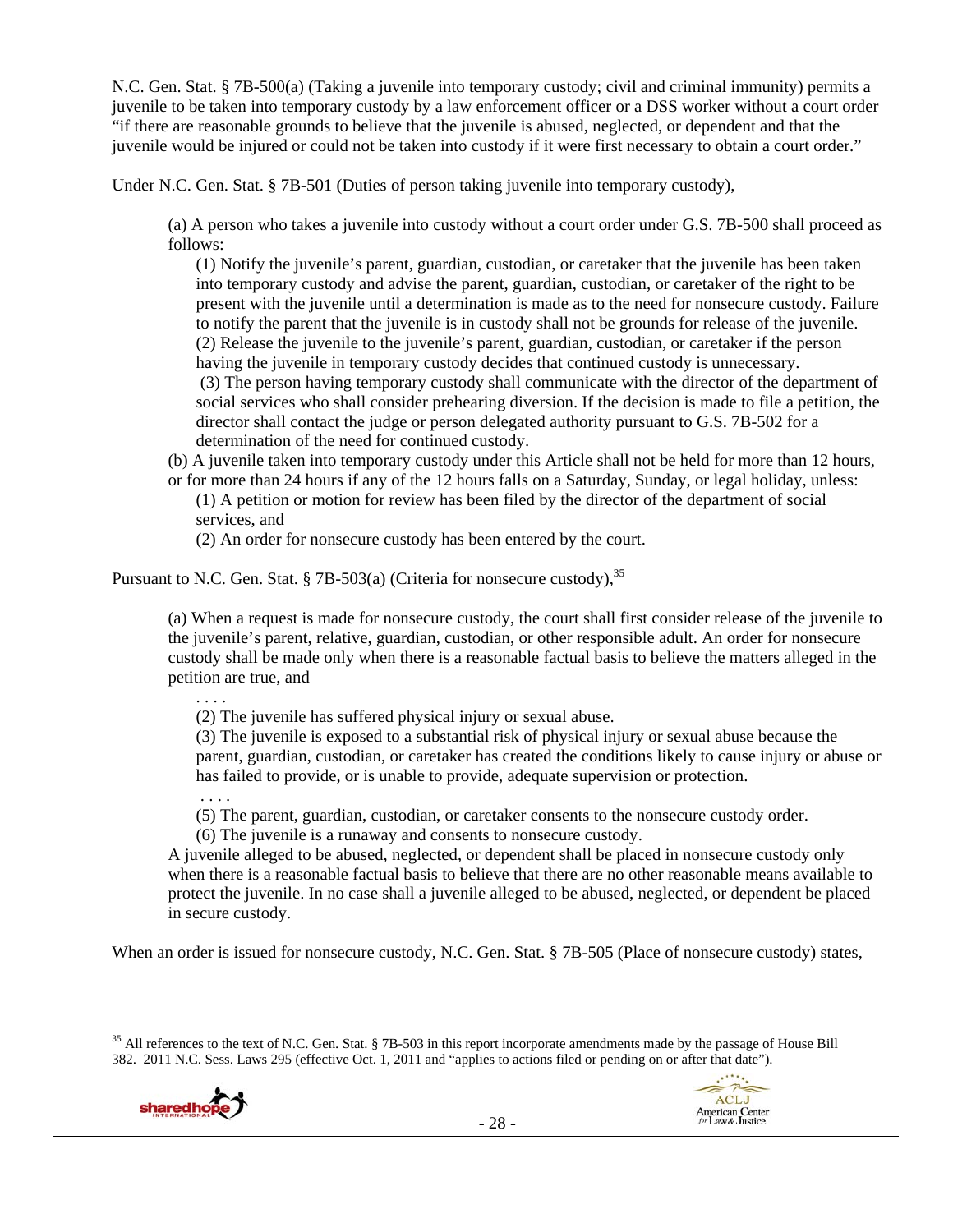A juvenile meeting the criteria set out in G.S. 7B-503 may be placed in nonsecure custody with the department of social services or a person designated in the order for temporary residential placement in:

(1) A licensed foster home or a home otherwise authorized by law to provide such care; or

(2) A facility operated by the department of social services; or

(3) Any other home or facility, including a relative's home approved by the court and designated in the order.

However, commercially sexually exploited children could be taken into temporary custody for committing an offense related to their exploitation under North Carolina's laws and could be at risk of being placed in juvenile detention facilities. Under N.C. Gen. Stat. § 7B-1501(7) (Definitions), a "delinquent juvenile" is defined as "[a]ny juvenile who, while less than 16 years of age but at least 6 years of age, commits a crime or infraction under State law or under an ordinance of local government . . . .<sup>336</sup> N.C. Gen. Stat. § 7B-1501(7). Furthermore, pursuant to N.C. Gen. Stat. § 7B-1900 (Taking a juvenile into temporary custody),

A juvenile may be taken into temporary custody without a court order under the following circumstances:

(1) By a law enforcement officer if grounds exist for the arrest of an adult in identical circumstances under G.S. 15A-401(b) [Arrest by law-enforcement officer].

(2) By a law enforcement officer or a juvenile court counselor if there are reasonable grounds to believe that the juvenile is an undisciplined juvenile.

(3) By a law enforcement officer, by a juvenile court counselor, by a member of the Black Mountain Center, Alcohol Rehabilitation Center, and Juvenile Evaluation Center Joint Security Force established pursuant to G.S. 122C-421, or by personnel of the Department if there are reasonable grounds to believe the juvenile is an absconder from any residential facility operated by the Department or from an approved detention facility.

Under N.C. Gen. Stat. § 15A-401(b),<sup>37</sup> "An officer may arrest without a warrant any person who the officer has probable cause to believe has committed a criminal offense, . . . in the officer's presence." Additionally, "An officer may arrest without a warrant any person who the officer has probable cause to believe: a. Has committed a felony; or b. Has committed a misdemeanor, and: 1. Will not be apprehended unless immediately arrested, or 2. May cause physical injury to himself or others, or damage to property unless immediately arrested; . . . ." N.C. Gen. Stat. § 15A-401(b).

Under N.C. Gen. Stat. § 7B-1901(a) (Duties of person taking juvenile into temporary custody),

(a) A person who takes a juvenile into custody without a court order under G.S. 7B-1900(1) or (2) shall proceed as follows:

(1) Notify the juvenile's parent, guardian, or custodian that the juvenile has been taken into temporary custody and advise the parent, guardian, or custodian of the right to be present with the juvenile until a determination is made as to the need for secure or nonsecure custody. Failure to

All references to the text of N.C. Gen. Stat. § 15A-401 in this report incorporate amendments made by the passage of Senate Bill 311. 2011 N.C. Sess. Laws 245 (effective Dec. 1, 2011 and "applies to violations of pretrial release conditions occurring on or after that date").





<sup>&</sup>lt;sup>36</sup> Pursuant to N.C. Gen. Stat. § 7B-1604 (Limitations on juvenile court jurisdiction), a minor 16 or older may be tried as an adult. The provision states,

<sup>(</sup>a) Any juvenile, including a juvenile who is under the jurisdiction of the court, who commits a criminal offense on or after the juvenile's sixteenth birthday is subject to prosecution as an adult. A juvenile who is emancipated shall be prosecuted as an adult for the commission of a criminal offense.

<sup>(</sup>b) A juvenile who is transferred to and convicted in superior court shall be prosecuted as an adult for any criminal offense the juvenile commits after the superior court conviction.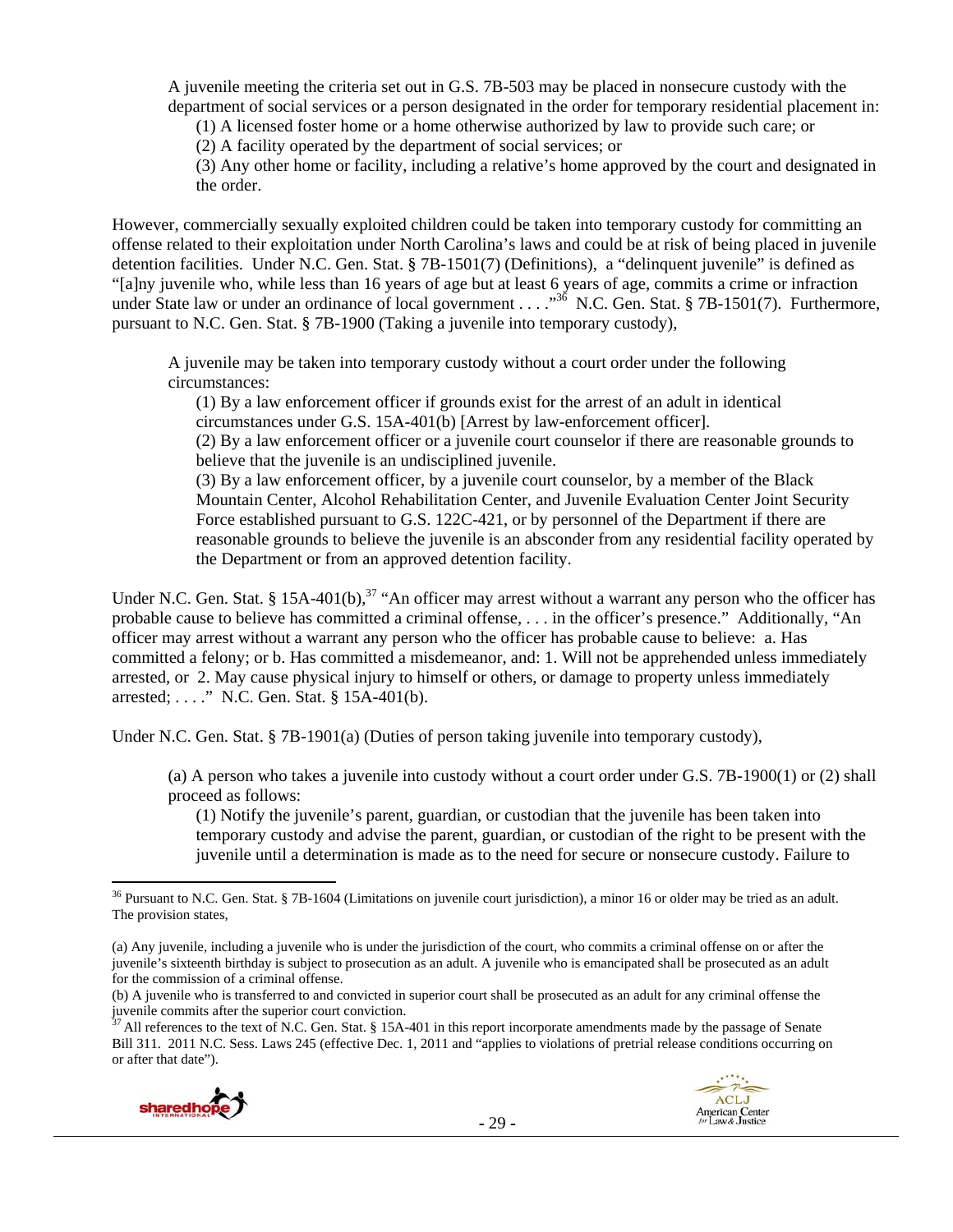notify the parent, guardian, or custodian that the juvenile is in custody shall not be grounds for release of the juvenile.

(2) Release the juvenile to the juvenile's parent, guardian, or custodian if the person having the juvenile in temporary custody decides that continued custody is unnecessary. In the case of a juvenile unlawfully absent from school, if continued custody is unnecessary, the person having temporary custody may deliver the juvenile to the juvenile's school or, if the local city or county government and the local school board adopt a policy, to a place in the local school administrative unit.

(3) If the juvenile is not released, request that a petition be drawn pursuant to G.S. 7B-1803 or G.S. 7B-1804. Once the petition has been drawn and verified, the person shall communicate with the juvenile court counselor. If the juvenile court counselor approves the filing of the petition, the juvenile court counselor shall contact the judge or the person delegated authority pursuant to G.S. 7B-1902 if other than the juvenile court counselor, for a determination of the need for continued custody.

Under subsection (b), "A juvenile taken into temporary custody under this Article shall not be held for more than 12 hours, or for more than 24 hours if any of the 12 hours falls on a Saturday, Sunday, or legal holiday, unless a petition or motion for review has been filed and an order for secure or nonsecure custody has been entered."

Pursuant to N.C. Gen. Stat. § 7B-1903(a) (Criteria for secure or nonsecure custody), the court will grant an order for nonsecure custody "only when there is a reasonable factual basis to believe the matters alleged in the petition are true, and that: (1) The juvenile is a runaway and consents to nonsecure custody; or (2) The juvenile meets one or more of the criteria for secure custody, $38$  but the court finds it in the best interests of the juvenile that the juvenile be placed in a nonsecure placement."

<sup>(7)</sup> The juvenile is alleged to be undisciplined by virtue of the juvenile's being a runaway and is inappropriate for nonsecure custody placement or refuses nonsecure custody, and the court finds that the juvenile needs secure custody for up to 24 hours, excluding Saturdays, Sundays, and State holidays, or where circumstances require, for a period not to exceed 72 hours to evaluate the juvenile's need for medical or psychiatric treatment or to facilitate reunion with the juvenile's parents, guardian, or custodian. (8) The juvenile is alleged to be undisciplined and has willfully failed to appear in court after proper notice; the juvenile shall be brought to court as soon as possible and in no event should be held more than 24 hours, excluding Saturdays, Sundays, and State holidays or where circumstances require for a period not to exceed 72 hours.





 $38$  The criteria for secure custody pursuant to N.C. Gen. Stat. § 7B-1903(b) are,

<sup>(1)</sup> The juvenile is charged with a felony and has demonstrated that the juvenile is a danger to property or persons.

<sup>(2)</sup> The juvenile has demonstrated that the juvenile is a danger to persons and is charged with either (i) a misdemeanor at least one element of which is assault on a person or (ii) a misdemeanor in which the juvenile used, threatened to use, or displayed a firearm or other deadly weapon.

<sup>(2</sup>a) The juvenile has demonstrated that the juvenile is a danger to persons and is charged with a violation of G.S. 20-138.1 [Impaired driving] or G.S. 20-138.3 [Driving by person less than 21 years old after consuming alcohol or drugs].

<sup>(3)</sup> The juvenile has willfully failed to appear on a pending delinquency charge or on charges of violation of probation or postrelease supervision, providing the juvenile was properly notified.

<sup>(4)</sup> A delinquency charge is pending against the juvenile, and there is reasonable cause to believe the juvenile will not appear in court.

<sup>(5)</sup> The juvenile is an absconder from (i) any residential facility operated by the Department or any detention facility in this State or (ii) any comparable facility in another state.

<sup>(6)</sup> There is reasonable cause to believe the juvenile should be detained for the juvenile's own protection because the juvenile has recently suffered or attempted self-inflicted physical injury. In such case, the juvenile must have been refused admission by one appropriate hospital, and the period of secure custody is limited to 24 hours to determine the need for inpatient hospitalization. If the juvenile is placed in secure custody, the juvenile shall receive continuous supervision and a physician shall be notified immediately.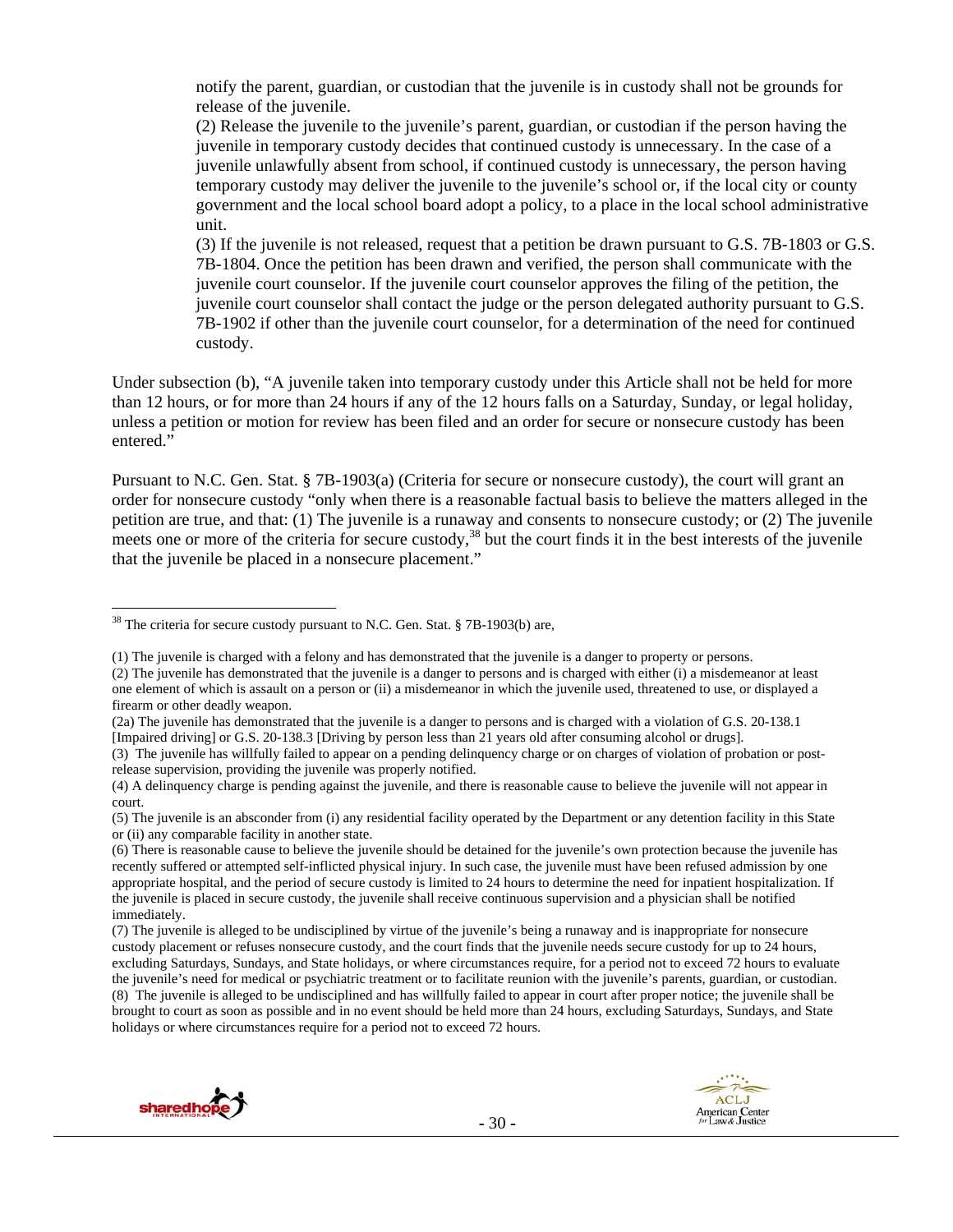Pursuant to N.C. Gen. Stat. § 7B-1501(27) (Definitions), a domestic minor sex trafficking victim may also be treated as an "undisciplined juvenile," which is defined as

a. A juvenile who, while less than 16 years of age but at least 6 years of age, is unlawfully absent from school; or is regularly disobedient to and beyond the disciplinary control of the juvenile's parent, guardian, or custodian; or is regularly found in places where it is unlawful for a juvenile to be; or has run away from home for a period of more than 24 hours; or

b. A juvenile who is 16 or 17 years of age and who is regularly disobedient to and beyond the disciplinary control of the juvenile's parent, guardian, or custodian; or is regularly found in places where it is unlawful for a juvenile to be; or has run away from home for a period of more than 24 hours.

N.C. Gen. Stat. § 7B-2503(1) (Dispositional alternatives for undisciplined juveniles) states that when a minor is classified as an "undisciplined juvenile," the minor may, among other dispositions, remain in his or her own home under supervision by the DSS, be placed "in the custody of a parent, guardian, custodian, relative, private agency offering placement services, or some other suitable person," or be placed "in the custody of a department of social services in the county of the juvenile's residence." Alternatively, the court may "[p]lace the juvenile under the protective supervision of a juvenile court counselor for a period of up to three months, with an extension of an additional three months in the discretion of the court." N.C. Gen. Stat. § 7B-2503(2).

- 5.4.1 Recommendation: Establish a mandatory response law directing away from the criminal justice system and into a protective system any minor involved in prostitution under N.C. Gen. Stat. § 14-204 or § 14-204.1, or any minor who is a victim of human trafficking under N.C. Gen. Stat. § 14-43.11 or sexual servitude under N.C. Gen. Stat. § 14-43.13.
- *5.5 Commercial sexual exploitation or sex trafficking is identified as a type of abuse and neglect within child protection statutes.*

Under N.C. Gen. Stat. § 7B-101(1) (Definitions),

(1) Abused juveniles.—Any juvenile less than 18 years of age whose parent, guardian, custodian, or caretaker:

a. Inflicts or allows to be inflicted upon the juvenile a serious physical injury by other than accidental means;

b. Creates or allows to be created a substantial risk of serious physical injury to the juvenile by other than accidental means;

d. Commits, permits, or encourages the commission of a violation of the following laws by, with, or upon the juvenile: first-degree rape, as provided in G.S. 14-27.2; rape of a child by an adult offender, as provided in G.S. 14-27.2A; second degree rape as provided in G.S. 14-27.3; firstdegree sexual offense, as provided in G.S. 14-27.4; sexual offense with a child by an adult offender, as provided in G.S. 14-27.4A; second degree sexual offense, as provided in G.S. 14-27.5; sexual act by a custodian, as provided in G.S. 14-27.7; . . . preparation of obscene photographs, slides, or motion pictures of the juvenile, as provided in G.S. 14-190.5; employing or permitting the juvenile to assist in a violation of the obscenity laws as provided in G.S. 14-190.6; dissemination of obscene material to the juvenile as provided in G.S. 14-190.7 and G.S. 14-190.8; displaying or disseminating material harmful to the juvenile as provided in G.S. 14-190.14 and G.S. 14-190.15; first and second degree sexual exploitation of the juvenile as provided in G.S. 14-190.16 and G.S. 14-190.17; promoting the prostitution of the juvenile as provided in G.S. 14-190.18; and taking indecent liberties with the juvenile, as provided in G.S. 14-202.1;

e. Creates or allows to be created serious emotional damage to the juvenile; serious emotional



. . .

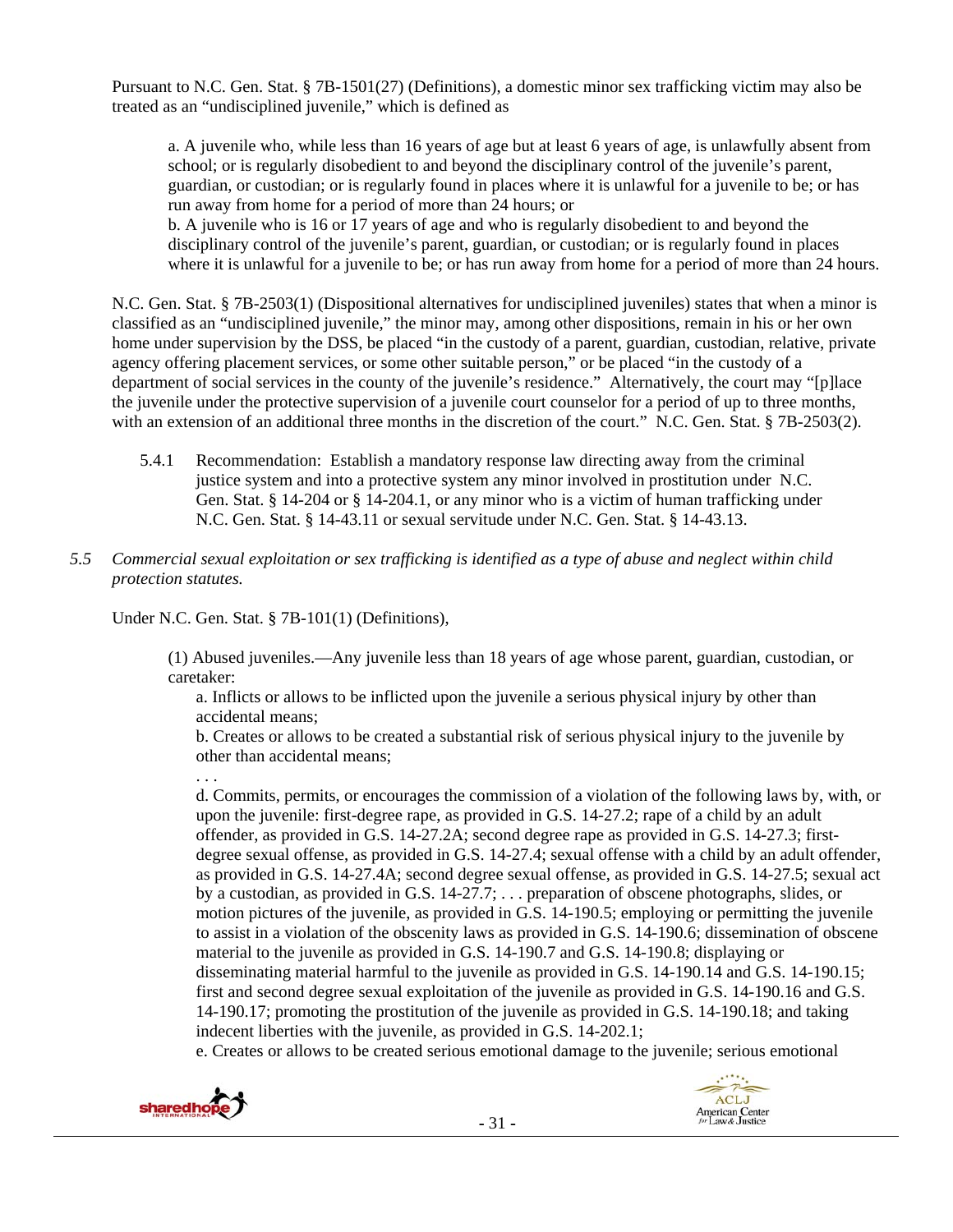damage is evidenced by a juvenile's severe anxiety, depression, withdrawal, or aggressive behavior toward himself or others; or

f. Encourages, directs, or approves of delinquent acts involving moral turpitude committed by the juvenile.

Pursuant to N.C. Gen. Stat. §7B-101(15) (Definitions), a "neglected juvenile" is defined more generally as

[a] juvenile who does not receive proper care, supervision, or discipline from the juvenile's parent, guardian, custodian, or caretaker; or who has been abandoned; or who is not provided necessary medical care; . . . or who lives in an environment injurious to the juvenile's welfare; or who has been placed for care or adoption in violation of law. In determining whether a juvenile is a neglected juvenile, it is relevant whether that juvenile lives in a home where another juvenile has died as a result of suspected abuse or neglect or lives in a home where another juvenile has been subjected to abuse or neglect by an adult who regularly lives in the home.

While the definition of "abused juveniles" does not reference N.C. Gen. Stat. § 14-43.11 (Human trafficking), or § 14-43.13 (Sexual servitude), it does refer to North Carolina's CSEC laws and sexual offense laws.

- 5.5.1 Recommendation: Amend N.C. Gen. Stat. § 7B-101(1) (Definitions) to define "abused juvenile" to include a juvenile whose parent, guardian, custodian, or caretaker commits, permits, or encourages the commission of a violation of N.C. Gen. Stat. § 14-43.11 (Human trafficking) and § 14-43.13 (Sexual servitude) upon a minor.
- *5.6 The definition of "caregiver" (or similar term) in the child welfare statutes is broad enough to include a trafficker who has custody or control of a child in order to bring a trafficked child into the protection of child protective services.*

The definition of "custodian" under N.C. Gen. Stat. § 7B-101(8) (Definitions) may be broad enough to cover situations in which a trafficker is in custody or control of a child. "Custodian" is defined as ". . . a person, other than parents or legal guardian, who has assumed the status and obligation of a parent without being awarded the legal custody of a juvenile by a court." N.C. Gen. Stat. § 7B-101(8). Therefore, if the trafficker has assumed "the status and obligation of a parent," then it is possible that the trafficker could be considered a custodian.

*5.7 Crime victims' compensation is specifically available to a child victim of sex trafficking or CSEC without regard to ineligibility factors.* 

A victim of domestic minor sex trafficking is an eligible claimant for Crime Victim's Compensation pursuant to N.C. Gen. Stat. § 15B-2(2)(a). A "victim" is defined as "[a] person who suffers personal injury or death proximately caused by criminally injurious conduct." N.C. Gen. Stat. § 15B-2(13). "Criminally injurious conduct" is defined as including "[c]onduct that by its nature poses a substantial threat of personal injury or death, and is punishable by fine or imprisonment or death, or would be so punishable but for the fact that the person engaging in the conduct lacked the capacity to commit the crime under the laws of this State. " N.C. Gen. Stat. § 15B-2(5). Since domestic minor sex trafficking encompasses "conduct that by its nature poses a substantial threat of personal injury or death," and the applicable crimes are punishable by imprisonment, a domestic minor sex trafficking victim falls under the definition of victim for the purposes of Crime Victim's Compensation. N.C. Gen. Stat. § 15B-2(5). However, under N.C. Gen. Stat. § 15B-4(a) (Award of compensation), "Compensation shall only be paid for economic loss<sup>39</sup> and not for noneconomic detriment."

 <sup>39</sup> Pursuant to N.C. Gen. Stat. § 15B-2(10), "economic loss" is defined as "[e]conomic detriment consisting only of allowable expense, work loss, replacement services loss, and household support loss. If criminally injurious conduct causes death,



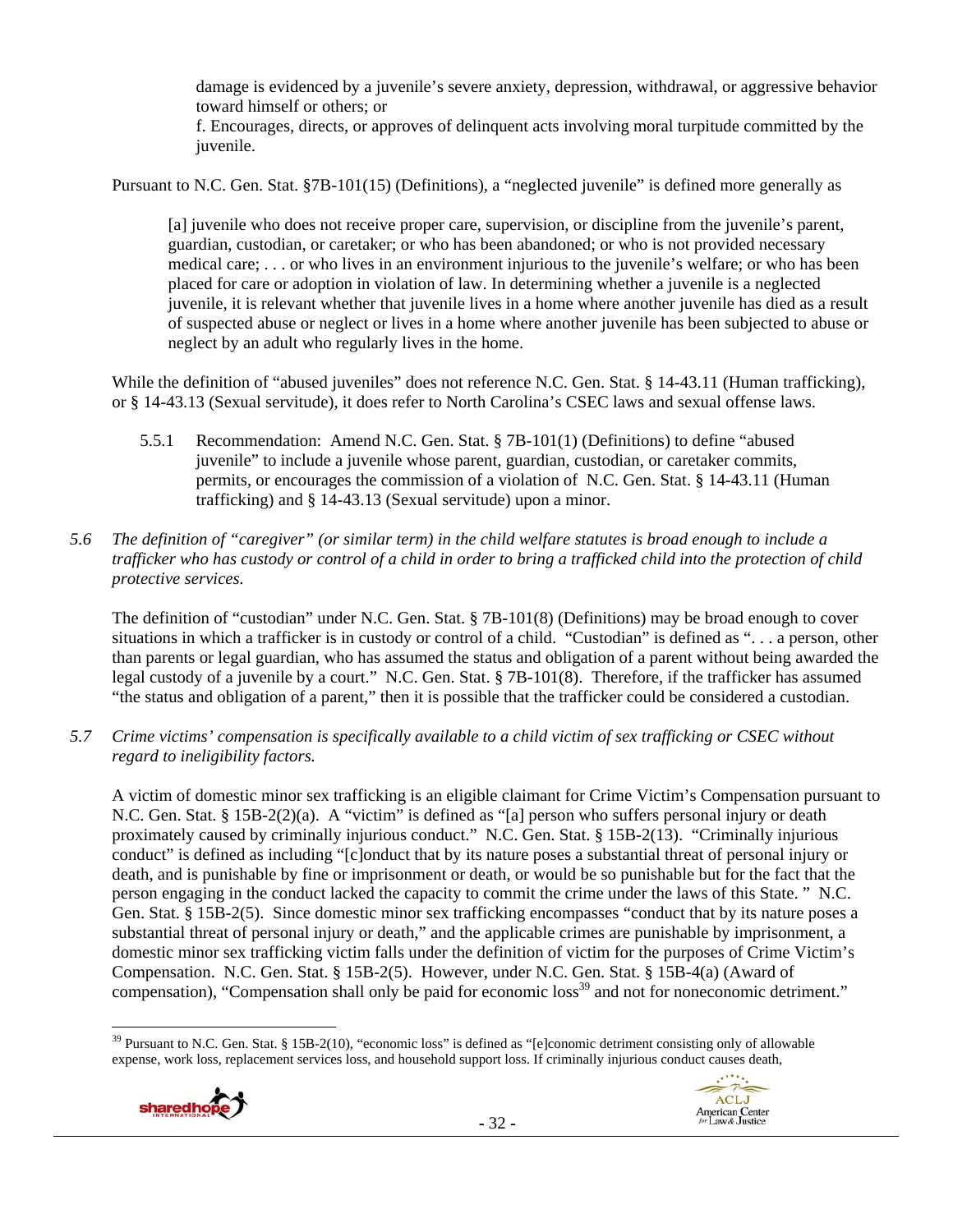Even if domestic minor sex trafficking victims can recover funds, certain ineligibility factors and award reduction factors present special difficulties for domestic minor sex trafficking victims. For example, a claimant's application for an award under N.C. Gen. Stat. Chapter 15B (Crime Victims Compensation Act) can be denied if not filed "within two years after the date of the criminally injurious conduct that caused the injury or death for which the claimant seeks the award," where "[t]he criminally injurious conduct was not reported to a law enforcement officer or agency within 72 hours of its occurrence, and there was no good cause for the delay," or if "[t]he victim was participating in a felony at or about the time that the victim's injury occurred." N.C. Gen. Stat. §  $15B-11(a)(1)$ ,  $(3)$ ,  $(6)$ . An award may also be denied or reduced if it is found "that the claimant or victim, without good cause, has not fully cooperated with appropriate law enforcement agencies or in the prosecution of criminal cases with regard to the criminally injurious conduct that is the basis for the award." N.C. Gen. Stat. § 15B-11(c).

In addition, an award may be reduced if "[t]he victim was participating in a nontraffic misdemeanor at or about the time that the victim's injury occurred" or the victim "engaged in contributory misconduct." N.C. Gen. Stat. § 15B-11(b).40 Under subsection (b1), however, "The Commission or Director, whichever has the authority to decide a claim under G.S. 15B-10, shall exercise discretion in determining whether to deny a claim under subsection (b) of this section. In exercising discretion, the Commission or Director shall consider whether any proximate cause exists between the injury and the misdemeanor or contributory misconduct, when applicable. The Director or Commission shall deny claims upon a finding that there was contributory misconduct that is a proximate cause of becoming a victim. However, contributory misconduct that is not a proximate cause of becoming a victim shall not lead to an automatic denial of a claim." Since a domestic minor sex trafficking victim may be charged with the misdemeanors of N.C. Gen. Stat. § 14-204 (Prostitution and various acts abetting prostitution unlawful) or § 14-204.1 (Loitering for the purpose of engaging in prostitution offense), the award could be reduced.

5.7.1 Recommendation: Amend N.C. Gen. Stat. § 15B-11(a), (b) (Grounds for denial of claim or reduction of award) to create exceptions for victims of domestic minor sex trafficking.

#### *5.8 Victim-friendly procedures and protections are provided in the trial process for minors under 18.*

In a trial for rape or sexual offenses or attempts to commit either, $41$  "the trial judge may, during the taking of the testimony of the prosecutrix, exclude from the courtroom all persons except the officers of the court, the defendant and those engaged in the trial of the case." N.C. Gen. Stat. § 15-166.

Pursuant to N.C. Gen. Stat. § 8C-1, Rule 412 (Rape or sex offense cases; relevance of victim's past behavior), the use of reputation or opinion evidence of the past sexual behavior<sup>42</sup> of a victim of rape or a sexual offense is limited, and past sexual behavior of the victim is not to be considered during the prosecution unless certain circumstances apply. N.C. Gen. Stat. § 8C-1, Rule 412(b)-(d) states in part,

<u> Andrewski politika (za obrazu pod predsjednika u predsjednika u predsjednika u predsjednika (za obrazu pod p</u>

 $42\pi$ As used in this rule, the term 'sexual behavior' means sexual activity of the complainant other than the sexual act which is at issue in the indictment on trial." N.C. Gen. Stat. § 8C-1, Rule 412(a).





economic loss includes a dependent's economic loss and a dependent's replacement service loss. Noneconomic detriment is not

economic loss, but economic loss may be caused by pain and suffering or physical impairment."<br><sup>40</sup> All references to the text of N.C. Gen. Stat. § 15B-11 in this report incorporate amendments made by the passage of Senate

<sup>&</sup>lt;sup>41</sup> "Sexual offenses" is not defined for the purpose of this statute. However, presumably it applies to N.C. Chapter 14, Article 7A (Rape and other sex offenses), which does not include N.C. Gen. Stat. § 14-43.11 (Human trafficking), § 14-43.13 (Sexual servitude), § 14-190.18 (Promoting prostitution of a minor), § 14-190.19 (Participating in prostitution of a minor), § 14-190.16 (First degree sexual exploitation of a minor), § 14-190.17 (Second degree sexual exploitation of a minor), or § 14-190.17A (Third degree sexual exploitation of a minor).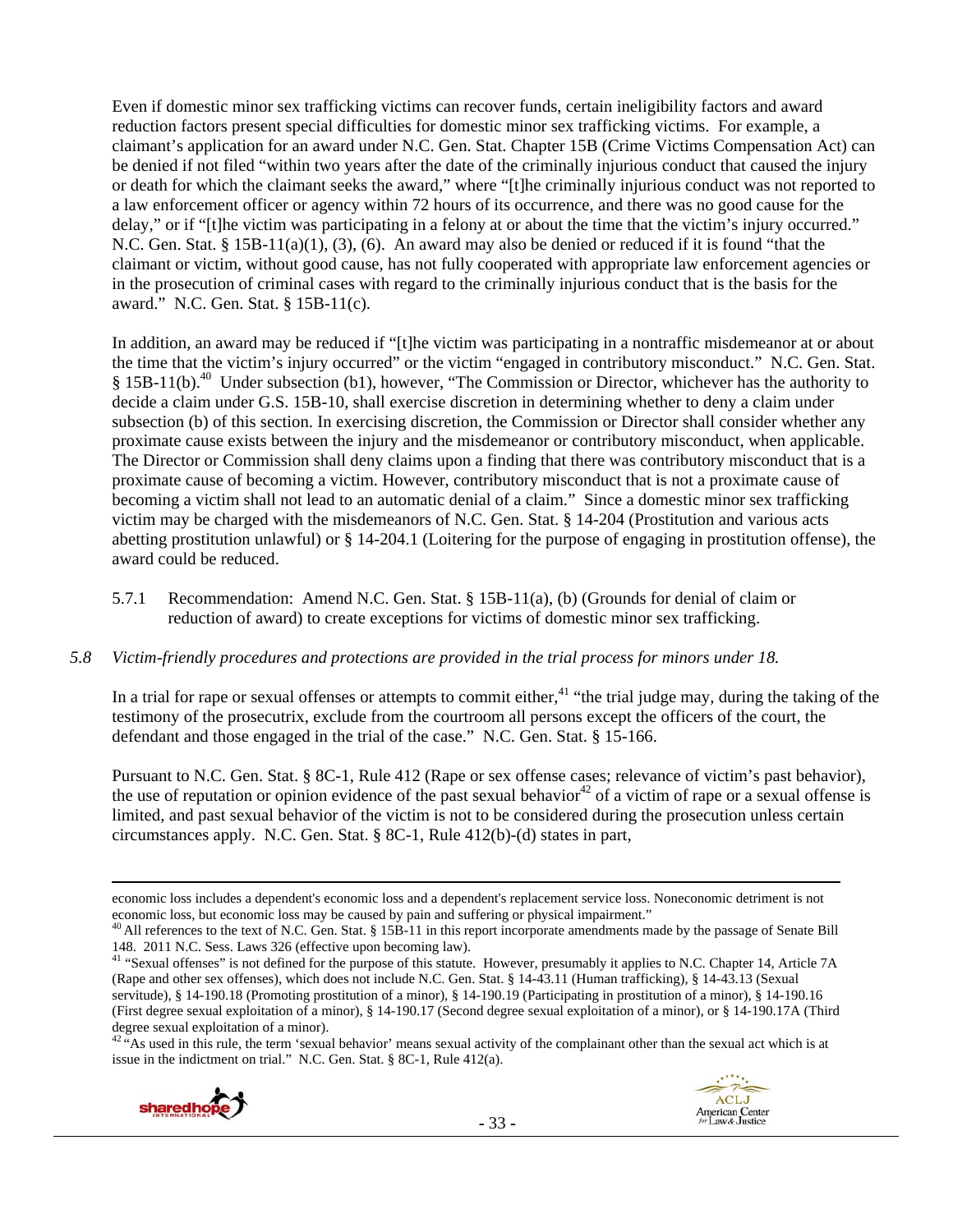(b) Notwithstanding any other provision of law, the sexual behavior of the complainant is irrelevant to any issue in the prosecution unless such behavior:

(1) Was between the complainant and the defendant; or

(2) Is evidence of specific instances of sexual behavior offered for the purpose of showing that the act or acts charged were not committed by the defendant; or

(3) Is evidence of a pattern of sexual behavior so distinctive and so closely resembling the defendant's version of the alleged encounter with the complainant as to tend to prove that such complainant consented to the act or acts charged or behaved in such a manner as to lead the defendant reasonably to believe that the complainant consented; or

(4) Is evidence of sexual behavior offered as the basis of expert psychological or psychiatric opinion that the complainant fantasized or invented the act or acts charged.

(c) Sexual behavior otherwise admissible under this rule may not be proved by reputation or opinion. (d) Notwithstanding any other provision of law, unless and until the court determines that evidence of sexual behavior is relevant under subdivision (b), no reference to this behavior may be made in the presence of the jury and no evidence of this behavior may be introduced at any time during the trial of:

(1) A charge of rape or a lesser included offense of rape;

(2) A charge of a sex offense or a lesser included offense of a sex offense; or

(3) An offense being tried jointly with a charge of rape or a sex offense, or with a lesser included offense of rape or a sex offense.

. . . .

In the prosecution of an individual under N.C. Gen. Stat. § 14-204 (Prostitution and various acts abetting prostitution unlawful) or § 14-204.1 (Loitering for the purpose of engaging in prostitution offense), however, reputation and evidence of prior convictions of the defendant are admissible as evidence. N.C. Gen. Stat. § 14- 206.

Witness remote testimony may be authorized for a child under 16 pursuant to N.C. Gen. Stat. § 15A-1225.1, which states in subsection (b), "In a criminal proceeding, a child witness who has been found competent to testify may testify, under oath or affirmation, other than in an open forum when the court determines: (1) That the child witness would suffer serious emotional distress, not by the open forum in general, but by testifying in the defendant's presence, and (2) That the child's ability to communicate with the trier of fact would be impaired." N.C. Gen. Stat. § 15A-1225.1(a)(1), (b). Additionally, while a judge may, upon motion of a party, exclude witnesses from the courtroom during a trial, "when a minor child is called as a witness the parent or guardian may be present while the child is testifying even though his parent or guardian is to be called subsequently." N.C. Gen. Stat. § 15A-1225.

- 5.8.1 Recommendation: Amend N.C. Gen. Stat. § 8C-1, Rule 412(d) to clarify the inclusion of N.C. Gen. Stat. § 14-43.11 (Human trafficking), § 14-43.13 (Sexual servitude), § 14-190.18 (Promoting prostitution of a minor), and § 14-190.19 (Participating in prostitution of a minor) as "sex offenses" for which reputation or opinion evidence of past sexual behavior for victim witnesses is inadmissible in trials.
- *5.9 Expungement or sealing of juvenile arrest or criminal records resulting from arrests or adjudications for prostitution-related offenses committed as a result of, or in the course of, the commercial sexual exploitation of a minor is available within a reasonable time after turning 18.*

Pursuant to N.C. Gen. Stat. § 15A-145(a)(i) (Expunction of records for first offenders under the age of 18 at the time of conviction of misdemeanor; expunction of certain other misdemeanors), a person "who has not previously been convicted of any felony, or misdemeanor other than a traffic violation," who pleads guilty to or is found to be guilty of a misdemeanor committed before the person turned eighteen, "may file a petition in the



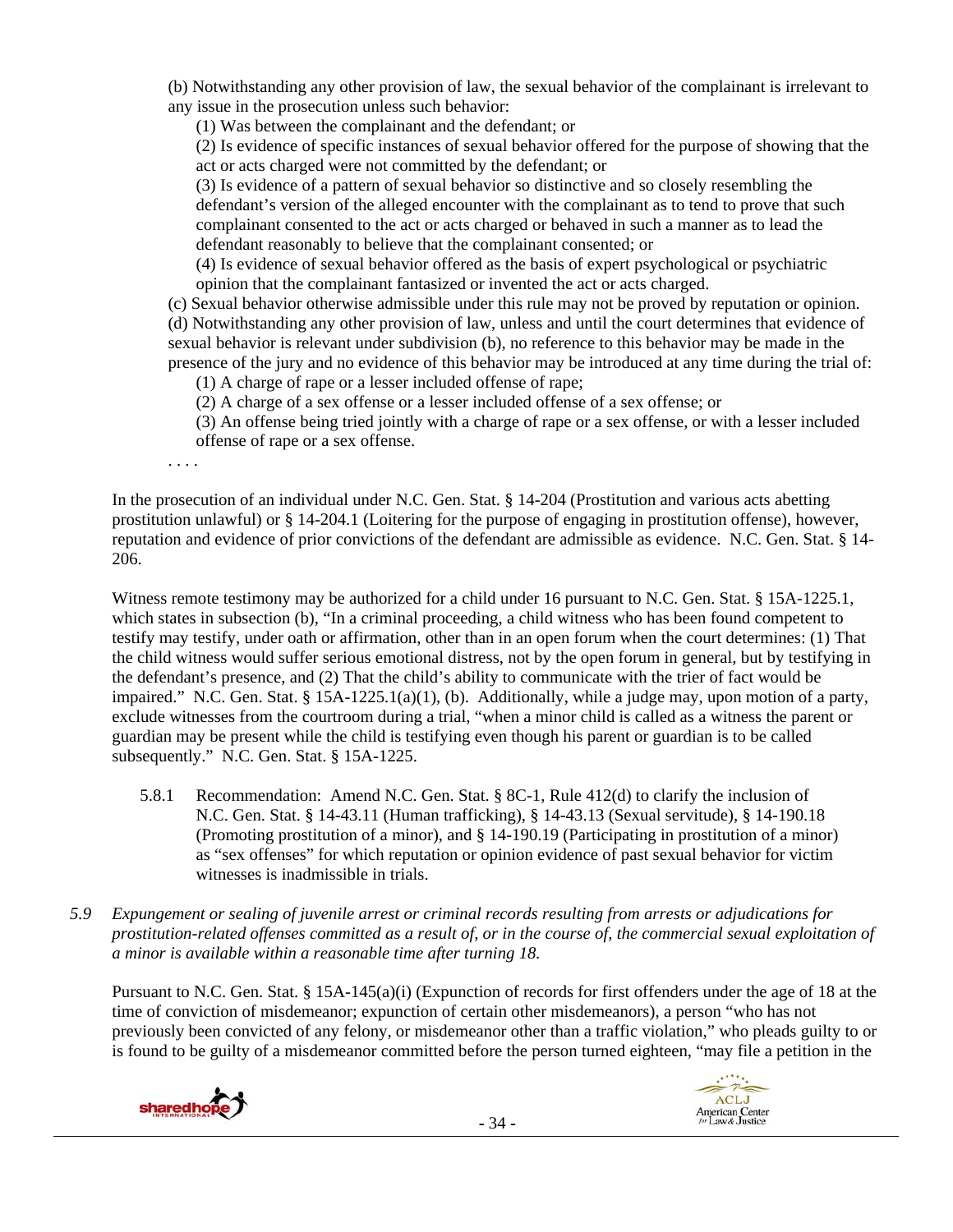court where he was convicted for expunction of the misdemeanor from his criminal record" if certain conditions are met. N.C. Gen. Stat. § 15A-145(a)(i). The petition cannot be filed until "(i) two years after the date of the conviction, or (ii) the completion of any period of probation, whichever occurs later." N.C. Gen. Stat. § 15A-145(a). As a result, N.C. Gen. Stat. § 15A-145(a) (Expunction of records for first offenders under the age of 18 at the time of conviction of misdemeanor; expunction of certain other misdemeanors) would permit a domestic minor sex trafficking victim who had pled guilty to or was found guilty of N.C. Gen. Stat. § 14-204 (Prostitution and various acts abetting prostitution unlawful) or § 14-204.1 (Loitering for the purpose of engaging in prostitution offense), both misdemeanors, to have the record expunged that is related to such offenses committed before they turned eighteen. The court must find "that the petitioner had remained of good behavior and been free of conviction of any felony or misdemeanor, other than a traffic violation, for two years from the date of conviction of the misdemeanor in question, the petitioner has no outstanding restitution orders or civil judgments representing amounts ordered for restitution entered against him, and (i) petitioner was not 18 years old at the time of the offense in question . . . ." N.C. Gen. Stat. § 15A-145(b).

In addition, under the N.C. Gen. Stat. § 7B-3200 (Expunction of records of juveniles alleged or adjudicated delinquent and undisciplined),

(a) Any person who has attained the age of 18 years may file a petition in the court where the person was adjudicated undisciplined for expunction of all records of that adjudication.

(b) Any person who has attained the age of 18 years may file a petition in the court where the person was adjudicated delinquent for expunction of all records of that adjudication provided:

(1) The offense for which the person was adjudicated would have been a crime other than a Class A, B1, B2, C, D, or E felony if committed by an adult.

(2) At least 18 months have elapsed since the person was released from juvenile court jurisdiction, and the person has not subsequently been adjudicated delinquent or convicted as an adult of any felony or misdemeanor other than a traffic violation under the laws of the United States or the laws of this State or any other state.

Records relating to an adjudication for an offense that would be a Class A, B1, B2, C, D, or E felony if committed by an adult shall not be expunged.

. . . .

#### *5.10 Victim restitution and civil remedies are authorized by law for minor victims of sex trafficking or CSEC.*

Pursuant to N.C. Gen. Stat. § 15A-1340.34(b) (Restitution generally), "If the defendant is being sentenced for an offense for which the victim is entitled to restitution under Article 46 of this Chapter, the court shall, in addition to any penalty authorized by law, require that the defendant make restitution to the victim or the victim's estate for any injuries or damages arising directly and proximately out of the offense committed by the defendant." N.C. Gen. Stat. § 15A-834 (Restitution), which is in Article 46, states, "A victim has the right to receive restitution as ordered by the court pursuant to Article 81C of Chapter 15A of the General Statutes." Pursuant to N.C. Gen. Stat. § 15A-830(a)(7) (Definitions–Crime Victims' Rights Act), a "victim" is defined to include, among others:

A person against whom there is probable cause to believe one of the following crimes was committed: a. A Class A, B1, B2, C, D, or E felony.<sup>43</sup>

b. A Class F felony if it is a violation of one of the following: . . . 14-43.11 [Human trafficking, where the victim is not a minor]; 14-190.17 [Second degree sexual exploitation of a minor]; 14-190.19 [Participating in prostitution of a minor] . . . .

. . . .

<sup>43</sup> *See supra* note 30.



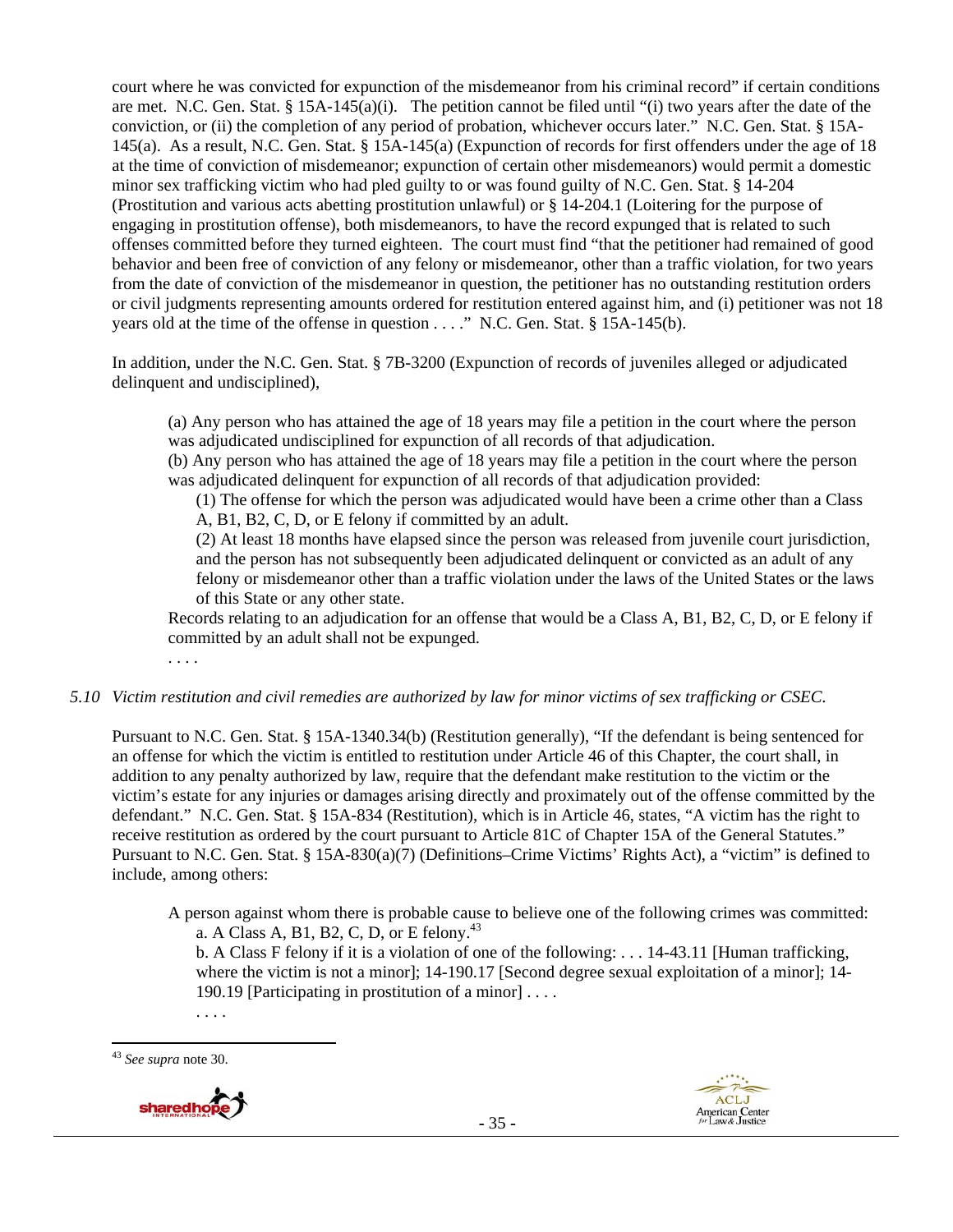e. A Class I felony if it is a violation of . . . 14-190.17A [Third degree sexual exploitation of a minor].

f. An attempt of any of the felonies listed in this subdivision if the attempted felony is punishable as a felony.

. . . .

Pursuant to N.C. Gen. Stat. § 15A-1340.35(a)(1) (Basis for restitution), "In determining the amount of restitution, the court shall consider," among other things, "(1) In the case of an offense resulting in bodily injury to a victim: a. The cost of necessary medical and related professional services and devices or equipment relating to physical, psychiatric, and psychological care required by the victim; b. The cost of necessary physical and occupational therapy and rehabilitation required by the victim; and c. Income lost by the victim as a result of the offense."

In addition, domestic minor sex trafficking victims may be able to pursue civil remedies under the Crime Victims Financial Recovery Assistance Act, codified at N.C. Gen. Stat. Chapter 15B Article 2. N.C. Gen. Stat. § 15B-30 (Declaration of policy and purpose) recognizes that "[n]o person who commits a crime should thereafter gain monetary profit as the result of committing the crime." N.C. Gen. Stat. § 15B-34 (Civil action to recover profits or funds; responsibilities of the Commission), codified in The Crime Victims Financial Recovery Assistance Act, authorizes a victim of a crime for which the offender was convicted, and certain other specified "eligible person[s]," to bring a civil action against the offender "for damages arising out of the offense for which the offender was convicted," subject to a three year statute of limitations. N.C. Gen. Stat. §§ 15B-30(1),  $15B-34(a)$ .

Furthermore, a trafficker may be required to pay triple damages under N.C. Gen. Stat. § 75D-8(c) (Available RICO civil remedies), which states,

Any innocent person who is injured or damaged in his business or property by reason of any violation of G.S. 75D-4 involving a pattern of racketeering activity shall have a cause of action for three times the actual damages sustained and reasonable attorneys [sic] fees. For purposes of this [provision], "pattern of racketeering activity" shall require that at least one act of racketeering activity be an act of racketeering activity other than (i) an act indictable under 18 U.S.C. § 1341 or U.S.C. § 1343, or (ii) an act which is an offense involving fraud in the sale of securities. . . .

. . . .

Additionally, any injured person has "a right or claim to forfeited property or to the proceeds derived therefrom superior to any right or claim the State has in the same property or proceeds" so long as the injured person "intervene[s] in the forfeiture proceeding prior to its final disposition." N.C. Gen. Stat. § 75D-8(d).

*5.11 Statutes of limitations for civil and criminal actions for child sex trafficking or CSEC offenses are eliminated or lengthened sufficiently to allow prosecutors and victims a realistic opportunity to pursue criminal action and legal remedies.* 

North Carolina does not have any statute of limitations for felony prosecutions.<sup>44</sup>

Under N.C. Gen. Stat. § 1-52 (Three years), the following actions are included in the list of those with a 3-year limitation: "(5) For criminal conversation, or for any other injury to the person or rights of another, not arising on contract and not hereafter enumerated. . . . (19) For assault, battery, or false imprisonment." Subsection (16)

 44 State v. Hardin, 75 (N.C. Ct. App. 1973) ("In North Carolina, there is no statute of limitations barring the prosecution of a felony.")



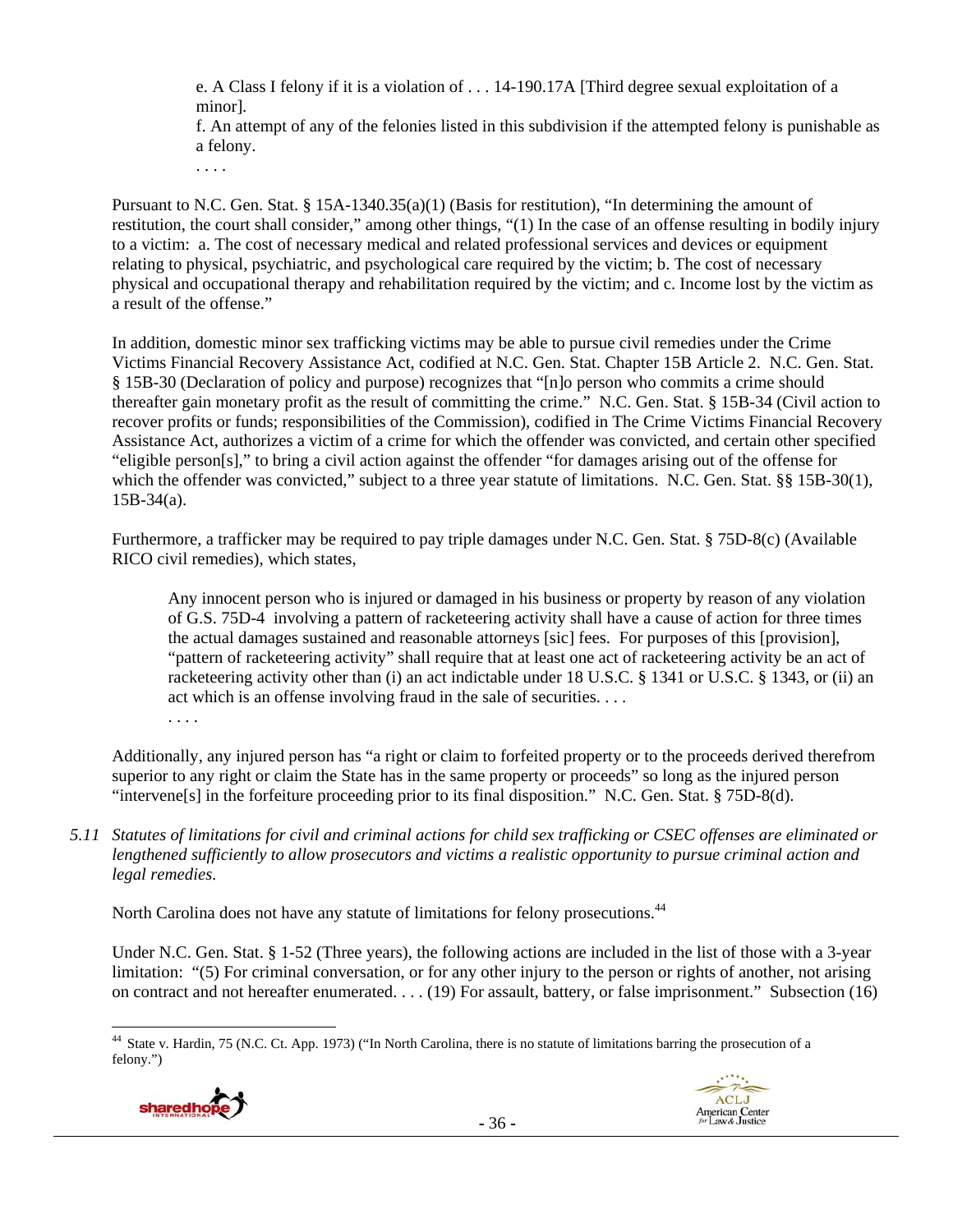states, however, "Unless otherwise provided by statute, for personal injury or physical damage to claimant's property, the cause of action, except in causes of actions referred to in G.S. 1-15(c), shall not accrue until bodily harm to the claimant or physical damage to his property becomes apparent or ought reasonably to have become apparent to the claimant, whichever event first occurs. Provided that no cause of action shall accrue more than 10 years from the last act or omission of the defendant giving rise to the cause of action." N.C. Gen. Stat. § 1- 52(16). Pursuant to N.C. Gen. Stat. § 1-56 (All other actions, 10 years), "An action for relief not otherwise limited by this subchapter may not be commenced more than 10 years after the cause of action has accrued."

However, pursuant to N.C. Gen. Stat. §1-15.1(a) (Statutes of limitation and repose for civil actions seeking to recover damages arising out of a criminal act),

Notwithstanding any other provision of law, if a defendant is convicted of a criminal offense and is ordered by the court to pay restitution or restitution is imposed as a condition of probation, special probation, work release, or parole, then all applicable statutes of limitation and statutes of repose, except as established herein, are tolled for the period set forth in this subsection for purposes of any civil action brought by an aggrieved party against that defendant for damages arising out of the offense for which the defendant was convicted. Any statute of limitation or repose applicable in the civil action shall be tolled from the time of entry of the court order

(1) Requiring that restitution be made,

(2) Making restitution a condition of probation or special probation, or

(3) Recommending that restitution be made a condition of work release or parole,

and until the defendant has paid in full the amount of restitution ordered or imposed. Except as provided in G.S. 15B-34, an action to recover damages arising out of the criminal offense shall not be commenced more than 10 years from the last act of the defendant giving rise to the cause of action.

Additionally, N.C. Gen. Stat. § 1-17(a) (Disabilities) states in part, "A person entitled to commence an action who is under a disability at the time the cause of action accrued may bring his or her action within the time limited in this Subchapter, after the disability is removed, except in an action for the recovery of real property, or to make an entry or defense founded on the title to real property, or to rents and services out of the real property, when the person must commence his or her action, or make the entry, within three years next after the removal of the disability, and at no time thereafter." Section (a) further states that "[f]or the purpose of this section" a person "within the age of 18 years" is considered to be "under a disability."

Civil actions brought under North Carolina's RICO statutes are subject to a five year statute of limitations, starting from the time that "the conduct in violation of a provision of this Chapter [RICO] terminates or the claim for relief accrues, whichever is later." N.C. Gen. Stat. § 75D-9 (Period of limitations as to civil proceedings under this chapter). However, "If a civil action is brought by the State for forfeiture or to prevent any violation of the Chapter, then the running of this period of limitations with respect to any innocent person's claim for relief which is based upon any matter complained of in such action by the State, shall be suspended during the pendency of the action by the State and for two years thereafter." N.C. Gen. Stat. § 75D-9.



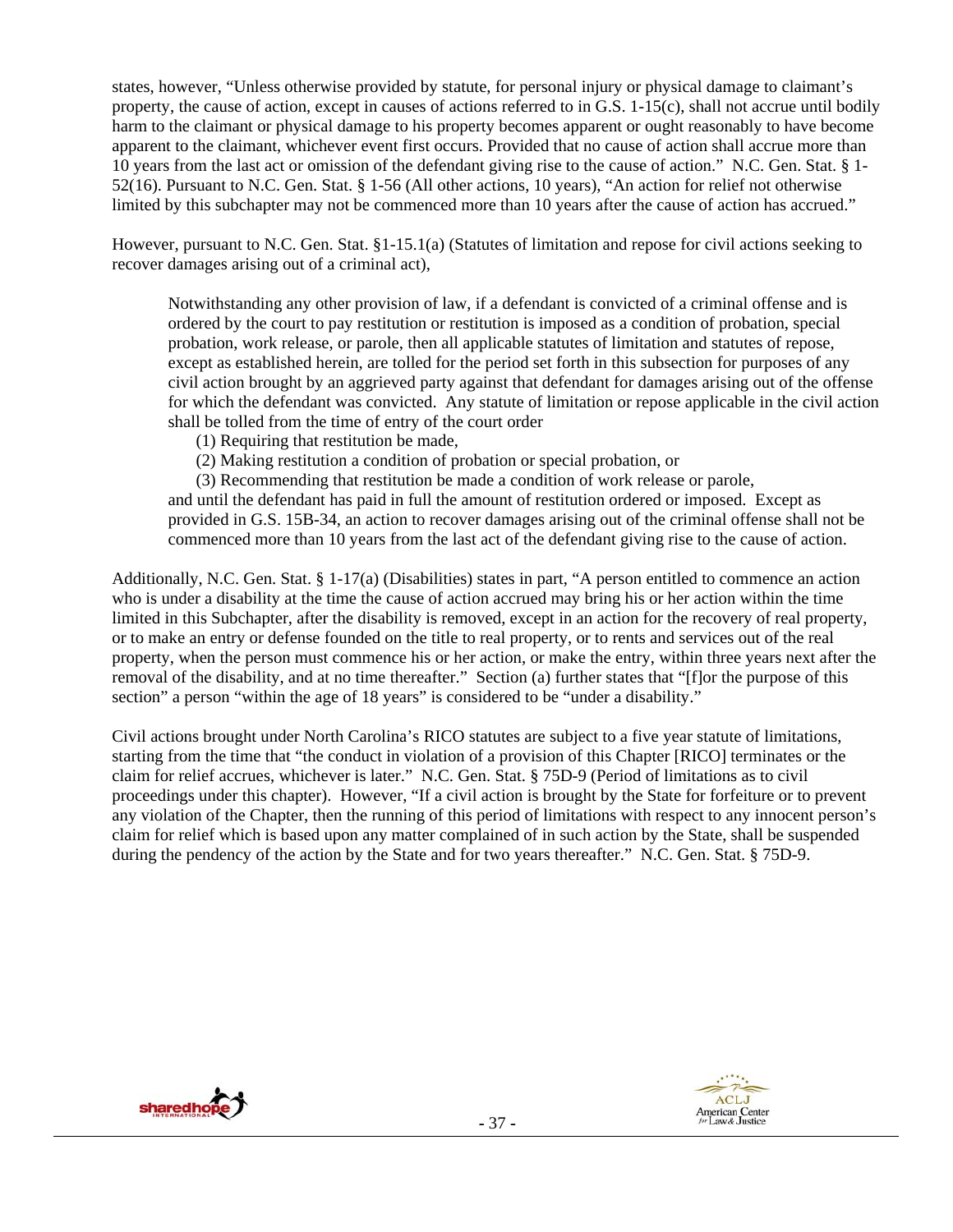# Framework Issue 6: Criminal justice tools for investigation and prosecutions

#### *Legal Components:*

- *6.1 Training on human trafficking and domestic minor sex trafficking for law enforcement is statutorily mandated.*
- *6.2 Single party consent to audiotaping is permitted in law enforcement investigations.*
- *6.3 Domestic minor sex trafficking investigations may use wiretapping to investigate the crime.*
- *6.4 Using a law enforcement decoy posing as a minor to investigate buying or selling of commercial sex acts is not a defense to soliciting, purchasing, or selling sex with a minor.*
- *6.5 Using the Internet to investigate buyers and traffickers is a permissible investigative technique.*
- *6.6 Law enforcement and child welfare agencies are mandated to promptly report missing and recovered children. \_\_\_\_\_\_\_\_\_\_\_\_\_\_\_\_\_\_\_\_\_\_\_\_\_\_\_\_\_\_\_\_\_\_\_\_\_\_\_\_\_\_\_\_\_\_\_\_\_\_\_\_\_\_\_\_\_\_\_\_\_\_\_\_\_\_\_\_\_\_\_\_\_\_\_\_\_\_\_\_\_\_\_\_\_\_\_\_\_\_\_\_\_\_*

#### *Legal Analysis:*

*6.1 Training on human trafficking and domestic minor sex trafficking for law enforcement is statutorily mandated.*

Pursuant to 2007 Sess. Laws 547, sec. 11,<sup>45</sup> North Carolina law directs the North Carolina Justice Academy to

establish protocols suitable for the training of State and local law enforcement officers. The protocols shall be made available to all State and local law enforcement agencies so that the agencies may conduct training on:

(1) The phenomenon of human trafficking and State and federal laws on human trafficking.

(2) How to recognize and identify victims of one or more of the practices set forth in G.S. 14-43.11 [Human trafficking], G.S. 14-43.12 [Involuntary servitude], or G.S. 14-43.13 [Sexual servitude]. (3) Methods for protecting trafficking victims and possible trafficking victims, and advising them of their rights.

(4) Procedures and techniques for handling specialized needs of victims who may face cultural, language, and other barriers that impede ability to request and obtain available services.

Nothing in this section shall be construed to require the North Carolina Justice Academy to conduct training of State or local law enforcement officers.

*6.2 Single party consent to audiotaping is permitted in law enforcement investigations.* 

Single party consent to audiotaping is allowed in North Carolina. Under N.C. Gen. Stat. §15A-287(a) (Interception and disclosure of wire, oral, or electronic communications prohibited), the use of audiotaping and other methods of intercepting an oral communication is only prohibited if occurring "without the consent of at least one party to the communication."

 <sup>45</sup> This provision is listed in the editor's notes to N.C. Gen. Stat. § 14-43.11, but does not appear to be codified in the North Carolina General Statutes. The North Carolina Justice Academy does, however, appear to offer web-based training courses on human trafficking. North Carolina Justice Academy Online, Course Catalog,

http://ncdoj.learn.com/learncenter.asp?id=178409&sessionid=3-E162BACE-AB3D-4118-94B5-E138E07B9CB2&page=4 (last visited September 16, 2011).

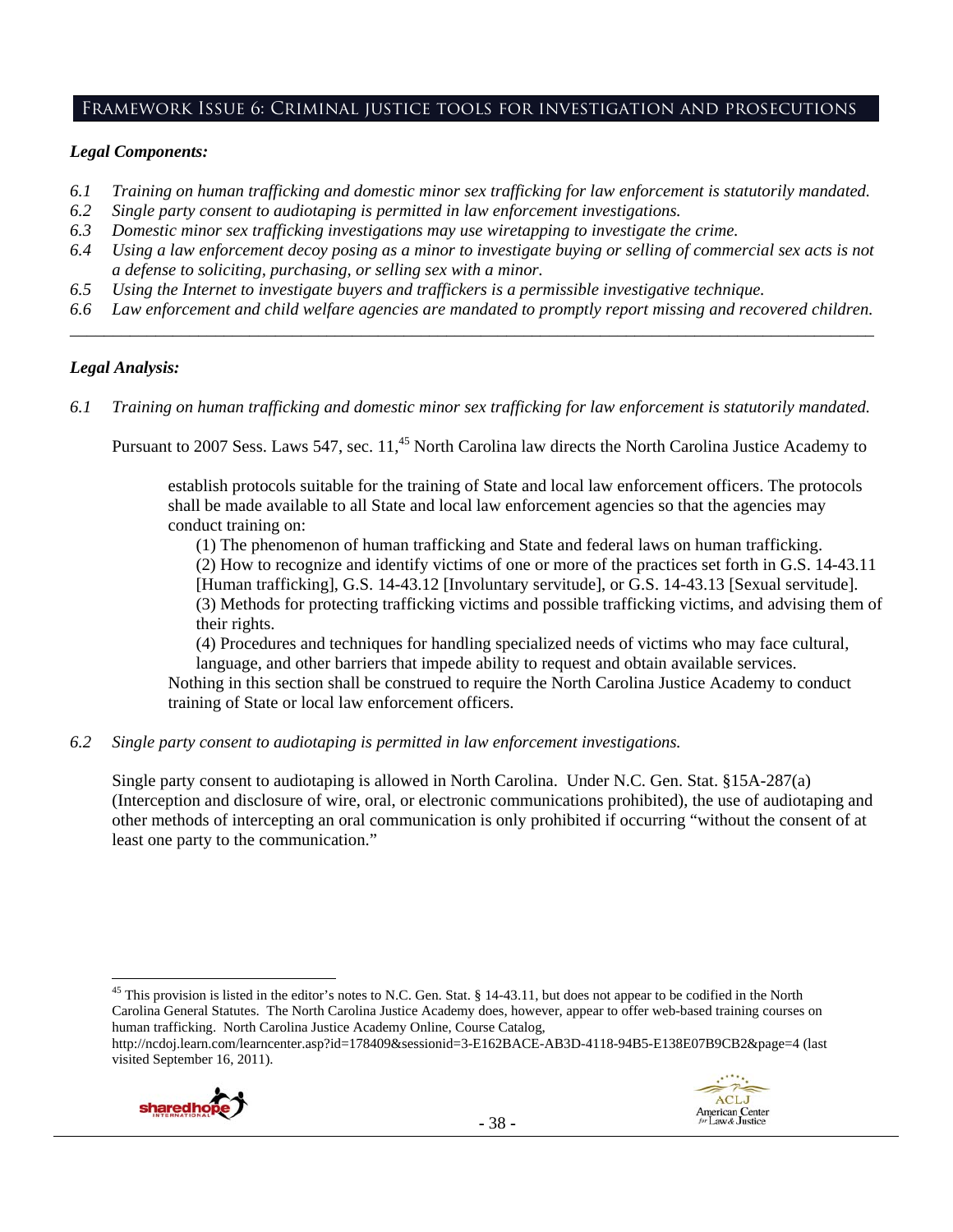*6.3 Domestic minor sex trafficking investigations may use wiretapping to investigate the crime.* 

Pursuant to N.C. Gen. Stat.  $\S15A-290(c)(1)$  (Offenses for which orders for electronic surveillance may be granted),

(c) Orders authorizing or approving the interception of wire, oral, or electronic communications may be granted, subject to the provisions of this Article and Chapter 119 of the United States Code, when the interception may provide, or has provided, evidence of any of the following offenses, or any conspiracy to commit these offenses, or when the interception may expedite the apprehension of persons indicted for the commission of these offenses:

(1) Any felony offense against a minor, including any violation of G.S. 14-27.7 (Intercourse and sexual offenses with certain victims; consent no defense), G.S. 14-41 (Abduction of children), G.S. 14-190.16 (First degree sexual exploitation of a minor), G.S. 14-190.17 (Second degree sexual exploitation of a minor), G.S. 14-190.18 (Promoting prostitution of a minor), G.S. 14-190.19 (Participating in prostitution of a minor), or G.S. 14-202.1 (Taking indecent liberties with children).

Because violations of both N.C. Gen. Stat. § 14-43.11(b) (Human trafficking) and § 14-43.13(b) (Sexual servitude) are Class C felonies where the victim is a minor, N.C. Gen. Stat. § 15A-290 (Offenses for which orders for electronic surveillance may be granted) could be used to authorize the use of wiretapping in a domestic minor sex trafficking investigation.

In addition, "Orders authorizing or approving the interception of wire, oral, or electronic communications may be granted, subject to the provisions of this Article and Chapter 119 of the United States Code, when the interception may provide, or has provided, evidence of any offense that involves the commission of, or any conspiracy to commit, murder, kidnapping, hostage taking, robbery, extortion, bribery, rape, or any sexual offense, or when the interception may expedite the apprehension of persons indicted for the commission of these offenses." N.C. Gen. Stat. §15A-290(b).

If an emergency situation exists, N.C. Gen. Stat. § 15A-291(b) (Application for electronic surveillance order; judicial review panel) provides in part, "A judicial review panel is hereby authorized to grant orders valid throughout the State for the interception of wire, oral, or electronic communications. Applications for such orders may be made by the Attorney General or the Attorney General's designee. The Attorney General or the Attorney General's designee in applying for such orders, and a judicial review panel in granting such orders, shall comply with all procedural requirements of section 2518 of Chapter 119 of the United States Code. The Attorney General or the Attorney General's designee may make emergency applications as provided by section 2518 of Chapter 119 of the United States Code." Pursuant to 18 U.S.C. § 2518(7),

(7) Notwithstanding any other provision of this chapter, any investigative or law enforcement officer, specially designated by the Attorney General, the Deputy Attorney General, the Associate Attorney General, or by the principal prosecuting attorney of any State or subdivision thereof acting pursuant to a statute of that State, who reasonably determines that—

(a) an emergency situation exists that involves—

(i) immediate danger of death or serious physical injury to any person,

(ii) conspiratorial activities threatening the national security interest, or

(iii) conspiratorial activities characteristic of organized crime,

that requires a wire, oral, or electronic communication to be intercepted before an order authorizing such interception can, with due diligence, be obtained, and

(b) there are grounds upon which an order could be entered under this chapter to authorize such interception,



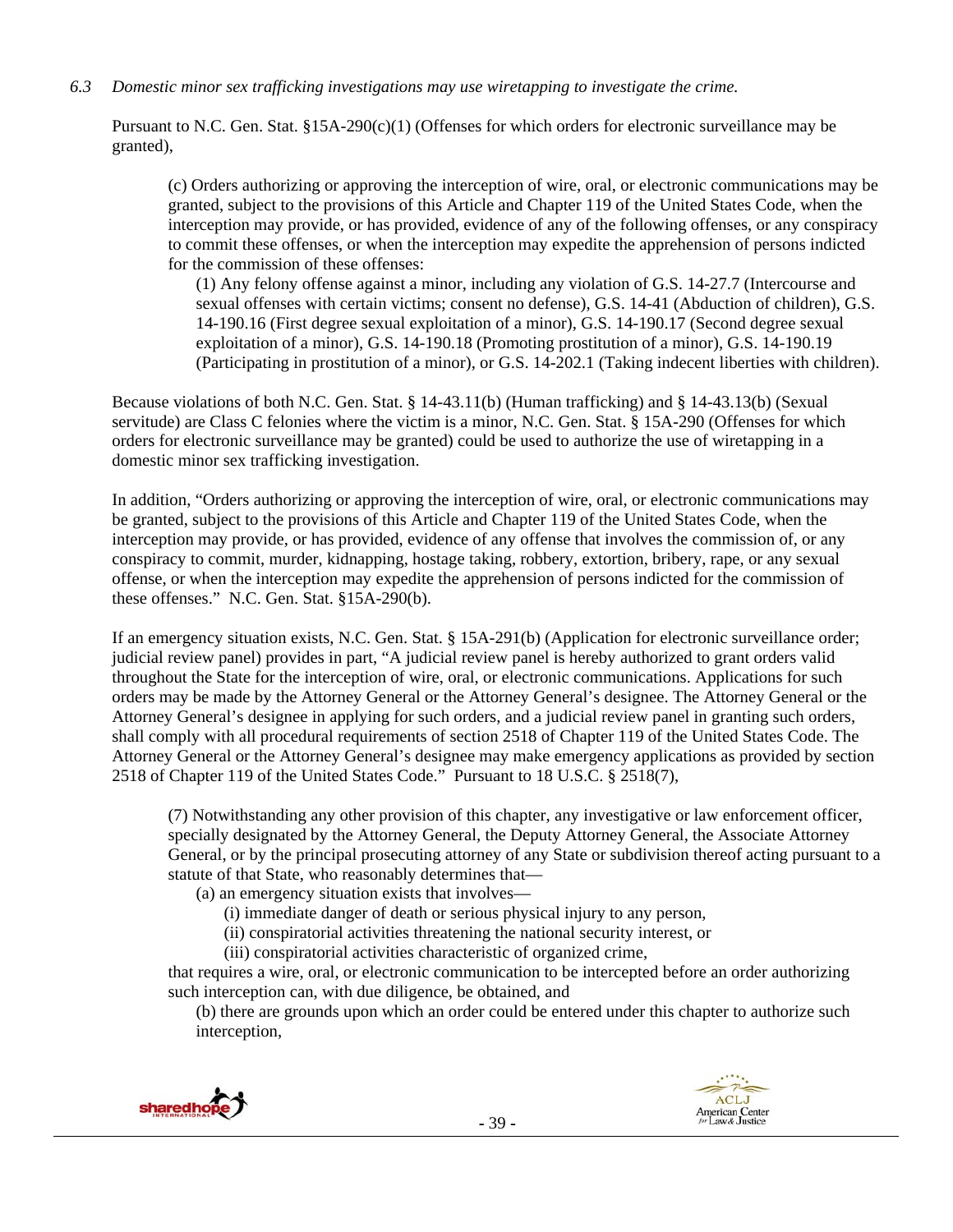may intercept such wire, oral, or electronic communication if an application for an order approving the interception is made in accordance with this section within forty-eight hours after the interception has occurred, or begins to occur. In the absence of an order, such interception shall immediately terminate when the communication sought is obtained or when the application for the order is denied, whichever is earlier. In the event such application for approval is denied, or in any other case where the interception is terminated without an order having been issued, the contents of any wire, oral, or electronic communication intercepted shall be treated as having been obtained in violation of this chapter, and an inventory shall be served as provided for in subsection (d) of this section on the person named in the application.

*6.4 Using a law enforcement decoy posing as a minor to investigate buying or selling of commercial sex acts is not a defense to soliciting, purchasing, or selling sex with a minor.* 

There is no specific statutory authority for law enforcement to use a decoy in investigating domestic minor sex trafficking. However, while not specifically related to CSEC, N.C. Gen. Stat. § 14-202.3(a) (Solicitation of child by computer or certain other electronic devices to commit an unlawful sex act) uses the term, "defendant believes to be a child," indicating that decoys can be used in investigating that crime.

 "Entrapment" would not be a defense to purchasing sex with a minor in most cases. Specifically, "'[t]he defense of entrapment consists of two elements: (1) acts of persuasion, trickery or fraud carried out by law enforcement officers or their agents to induce a defendant to commit a crime, (2) when the criminal design originated in the minds of the government officials, rather than with the innocent defendant, such that the crime is the product of the creative activity of the law enforcement authorities."<sup>46</sup> Therefore, it is possible that a decoy could be used if the officers do not make the crime a product of their own activity or induce the defendant to commit the crime.

6.4.1 Recommendation: Amend N.C. Gen. Stat. § 14-43.11(a) (Human trafficking) and § 14- 43.13(a) (Sexual servitude) to specifically allow law enforcement to investigate these offenses by using decoys.

#### *6.5 Using the Internet to investigate buyers and traffickers is a permissible investigative technique.*

While not specifically related to the commercial sexual exploitation of a child, N.C. Gen. Stat. § 14-202.3(a) (Solicitation of child by computer or certain other electronic devices to commit an unlawful sex act) criminalizes the use of a computer by a person at least 16 who

knowingly, with the intent to commit an unlawful sex act, entices, advises, coerces, orders, or commands, by means of a computer or any other device capable of electronic data storage or transmission, a child who is less than 16 years of age and at least five years younger than the defendant, or a person the defendant believes to be a child who is less than 16 years of age and who the defendant believes to be at least five years younger than the defendant, to meet with the defendant or any other person for the purpose of committing an unlawful sex act. . . .

Therefore, the statutory language, "believes to be a child who is less than 16 years of age and who the defendant believes to be at least five years younger than the defendant," appears to allow for the use of the Internet to investigate domestic minor sex trafficking cases in this statute. N.C. Gen. Stat. § 14-202.3.<sup>47</sup>

In State v. Morse, 671 S.E. 2d 538 (N.C. Ct. App. 2009), the defendant unsuccessfully attempted to assert an entrapment defense when the defendant chatted via the Internet with a person he believed to be a 14-year-old girl and initiated conversation





<sup>46</sup> State v. Morse, 671 S.E. 2d 538, 542 (N.C. Ct. App. 2009) (quoting State v. Walker*,* 246 S.E.2d 748, 749–50 (N.C. 1978)) (alteration in the original).